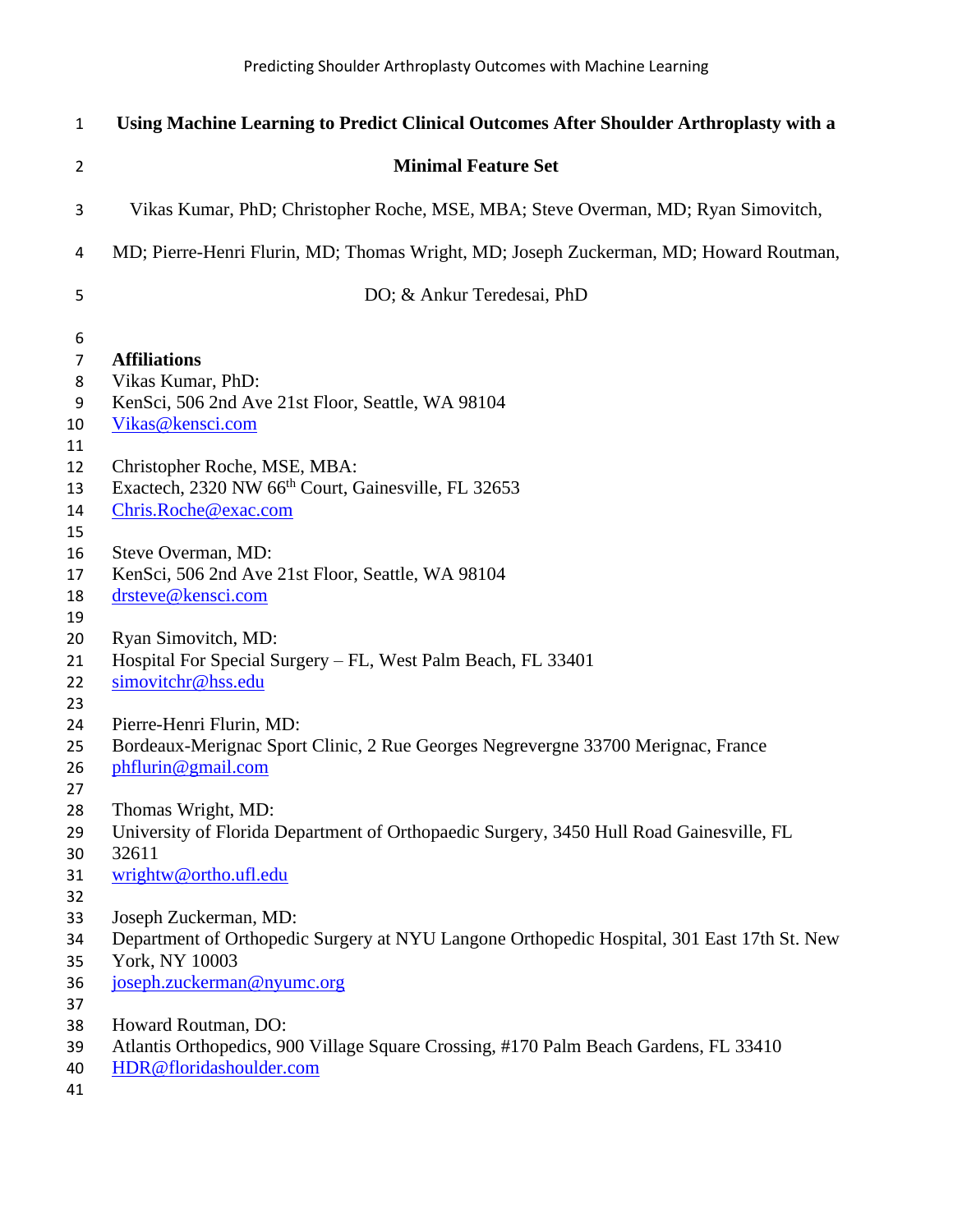- Ankur Teredesai, PhD:
- KenSci, 506 2nd Ave 21st Floor, Seattle, WA 98104
- [ankur@kensci.com](mailto:ankur@kensci.com)
- 

# **Conflict of Interest Statement**

- Vikas Kumar, Steve Overman, and Ankur Teredesai are employed by Ken Sci, Inc.
- Christopher Roche is employed by Exactech, Inc.
- Ryan Simovitch and Howard Routman are consultants for Exactech, Inc.
- Pierre-Henri Flurin, Thomas Wright, and Joseph Zuckerman are consultants for Exactech, Inc. and
- receive royalties on products related to this article.
- 
- Corresponding author:
- Christopher Roche, MSE, MBA
- 
- **Abstract**
- Background

 A machine learning analysis was conducted on 5,774 shoulder arthroplasty patients to create predictive models for multiple clinical outcome measures after anatomic Total Shoulder Arthroplasty (aTSA) and reverse Total Shoulder Arthroplasty (rTSA). The goal of this study is to compare the accuracy associated with a full feature set predictive model (e.g. full model =291 62 parameters) and a minimal feature set model (e.g. abbreviated model  $=19$  input parameters) to predict clinical outcomes in order to assess the efficacy of using a minimal feature set of inputs as a shoulder arthroplasty clinical decision-support tool.

- 
- Methods

 Clinical data from 2,153 primary aTSA patients and 3,621 primary rTSA patients were analyzed using the XGBoost machine learning technique to create and test predictive models for multiple outcome measures at different post-operative timepoints using a full and abbreviated model. Mean absolute errors (MAE) quantified the difference between actual and predicted outcomes, and each model also predicted if a patient would experience clinical improvement greater than the minimal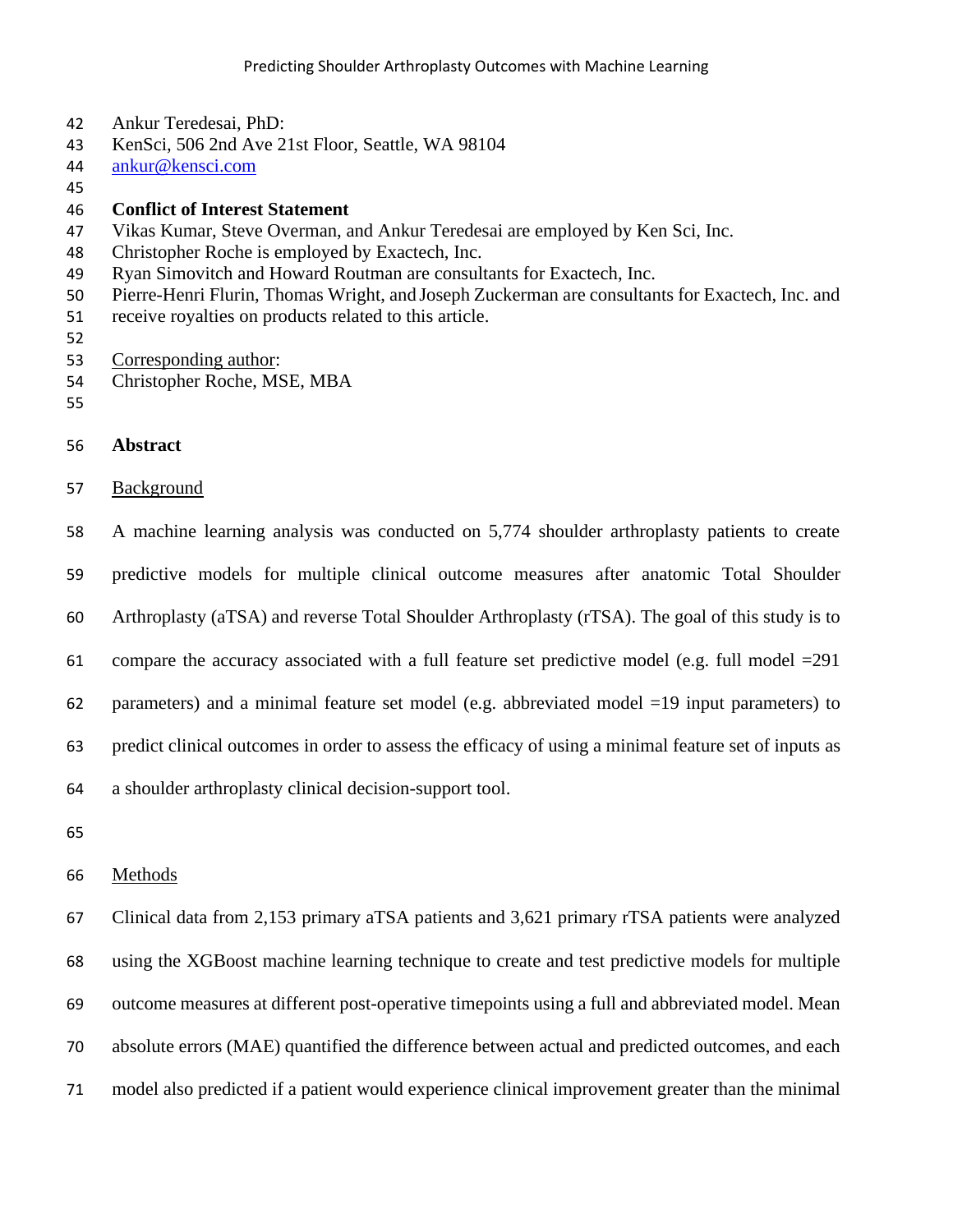clinically important difference (MCID) and substantial clinical benefit (SCB) patient satisfaction

anchor-based thresholds for each outcome measure at 2-3 years after surgery.

Results

 Across all post-operative timepoints analyzed, the full and abbreviated models had similar MAE 77 for the American Shoulder and Elbow Surgeons (ASES) (full model  $= \pm 11.7$  vs. abbreviated model 78 =  $\pm$ 12.0), Constant ( $\pm$ 8.9 vs.  $\pm$ 9.8), Global Shoulder Function ( $\pm$ 1.4 vs.  $\pm$ 1.5), Visual Analog Scale 79 (VAS) pain ( $\pm$ 1.3 vs.  $\pm$ 1.4), active abduction ( $\pm$ 20.4° vs.  $\pm$ 21.8°), forward elevation ( $\pm$ 17.6° vs. 80  $\pm$ 19.2°), and external rotation ( $\pm$ 12.2° vs.  $\pm$ 12.6°). Marginal improvements in MAE were observed for each outcome measure prediction when the abbreviated model was supplemented with implant size/type data and measurements of native glenoid anatomy. The full and abbreviated models each effectively risk-stratified patients using only pre-operative data by accurately identifying patients 84 with improvement greater than the MCID and SCB thresholds.

### Discussion

 Our study demonstrated the full and abbreviated machine learning models achieved similar accuracy to predict clinical outcomes after aTSA and rTSA at multiple post-operative timepoints. These promising results demonstrate an efficient utilization of machine learning algorithms to predict clinical outcomes. The use of a minimal feature set of only 19 preoperative inputs suggests that this tool may be easily used during a surgical consultation to improve decision-making related to shoulder arthroplasty.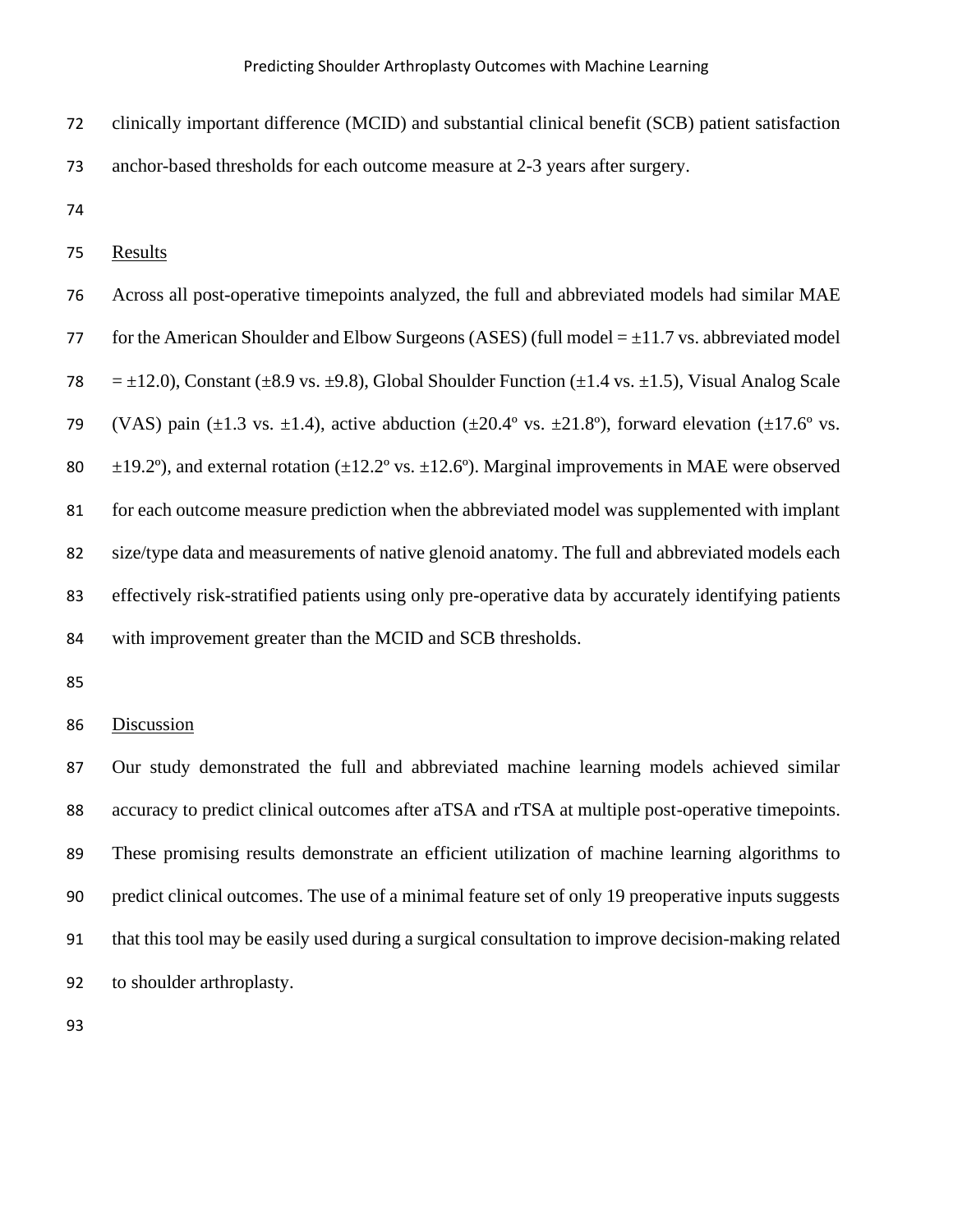- **Keywords**: Machine Learning, Predictive Outcomes Analytics, aTSA and rTSA Outcomes,
- Shoulder Arthroplasty

**Level of Evidence**: III (retrospective comparative study)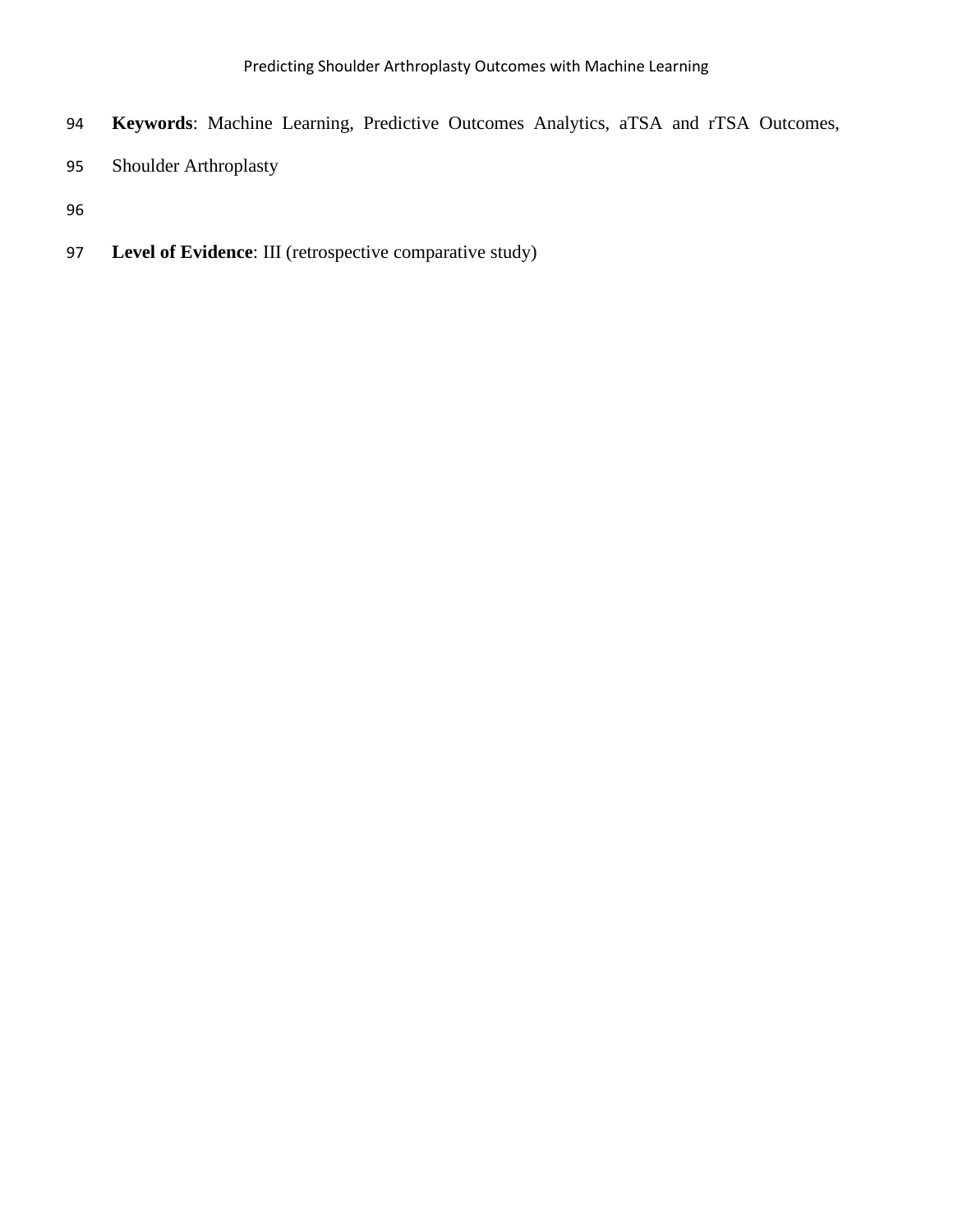#### **Introduction**

 Machine learning techniques can analyze clinical and patient-reported outcome data to create predictive models that can help physicians better understand their patients prior to treatment by quantifying patient-specific potential for improvement associated with different treatment options. The knowledge of these patient-specific outcome predictions is useful to better inform 103 shared decision-making for both the patient and surgeon.<sup>2,3,4,12</sup> Machine learning models have recently been used to accurately predict clinical outcomes after anatomic (aTSA) and reverse (rTSA) total shoulder arthroplasty and risk-stratify patients based on predicted minimal clinically important difference (MCID) and substantial clinical benefit (SCB) improvement thresholds for 107 different clinical outcome measures.<sup>12</sup> Deploying such a pre-operative prediction tool into clinical practice offers the potential to establish more accurate expectations of patient-specific improvement that can be achieved with shoulder arthroplasty, and also to align the patient and surgeon on what results to expect at different post-operative timepoints. The practical limitation of deploying such a tool into clinic is the large input burden often required by machine learning algorithms to generate patient-specific predictions; particularly since much of that data may not be routinely present in the patient's electronic medical record. As such, a prerequisite for a machine learning based clinical decision-support tool is the identification of a highly predictive minimal set of pre-operative inputs that can be readily-obtained as part of the normal standard of care.

 To develop a clinical decision support tool utilizing a minimal feature set of pre-operative inputs, we first conducted a machine learning analysis on a multi-center clinical database of one platform shoulder prosthesis to create algorithms using the full set of pre-operative data to predict post-operative outcomes of various measures, at multiple post-operative timepoints after aTSA 120 and rTSA. We developed these algorithms using a full feature set (e.g. the full model:  $n = 291$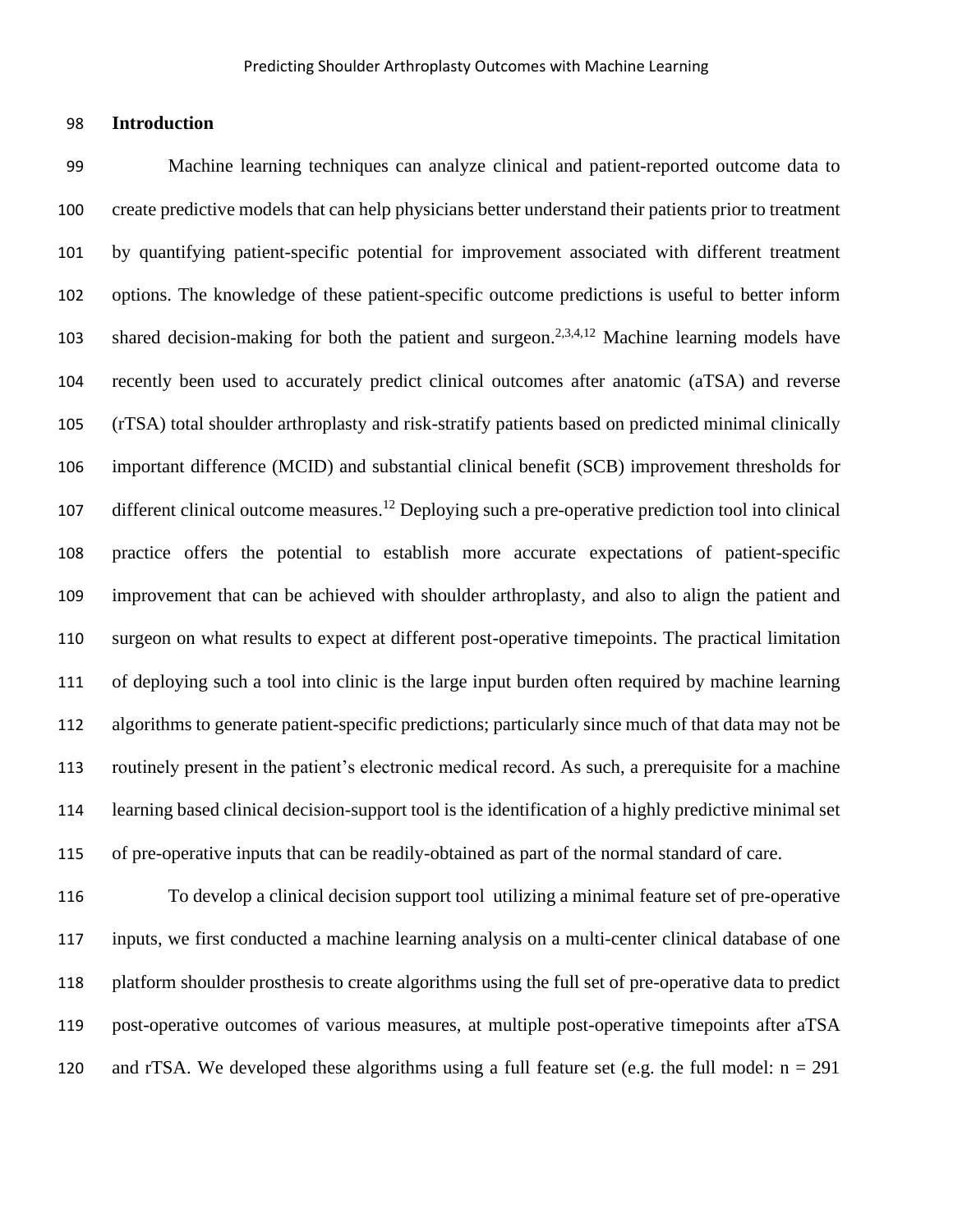| 121 | input parameters) and in the process of doing so, we identified a minimal feature set (e.g. the       |
|-----|-------------------------------------------------------------------------------------------------------|
| 122 | abbreviated model: $n = 19$ input parameters) consisting only of the most highly predictive features. |
| 123 | Therefore, the goal of this study is to quantify and compare the accuracy associated with the full    |
| 124 | and abbreviated machine learning models to predict clinical outcomes after aTSA and rTSA.             |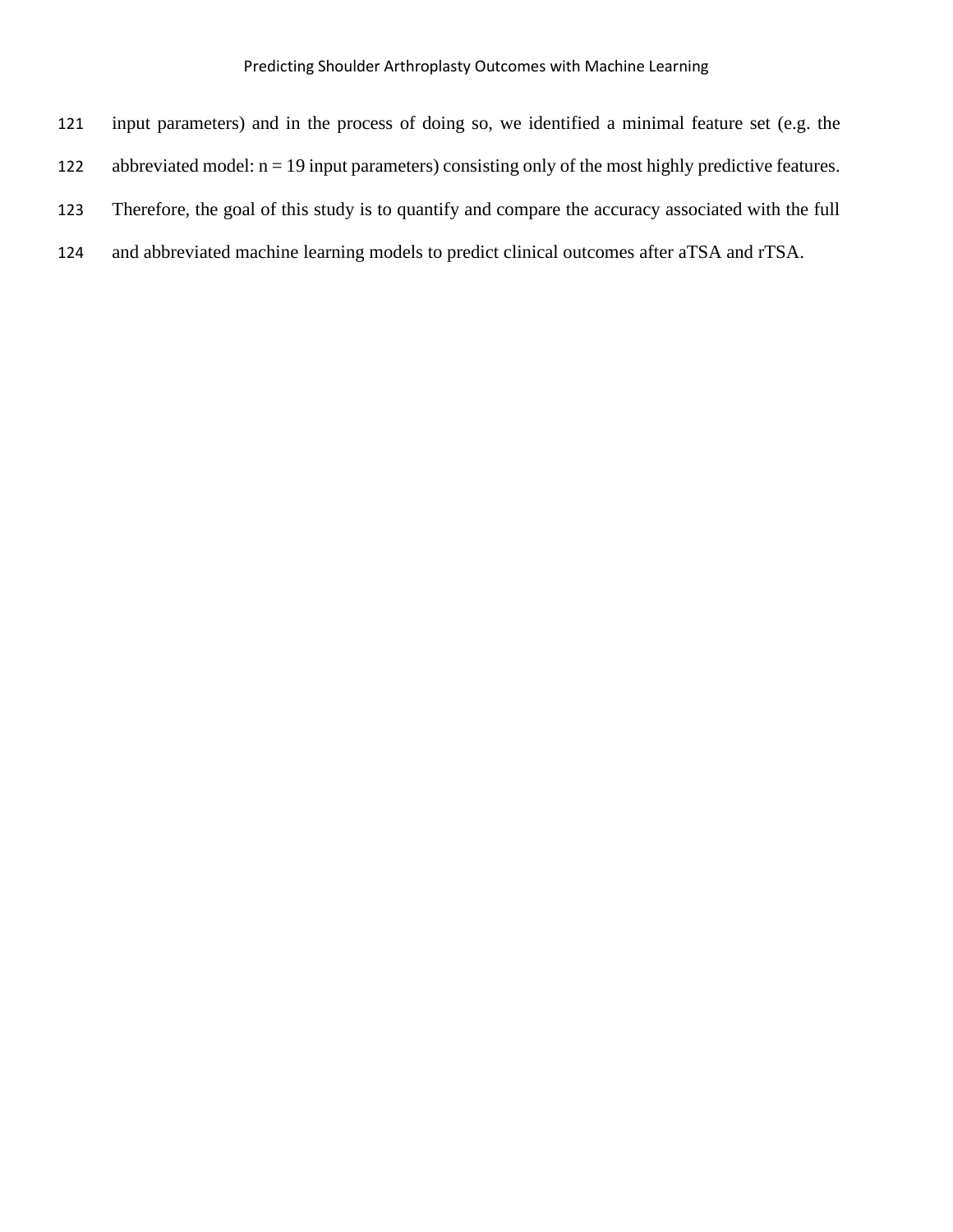#### **Methods**

126 We utilized the  $XGBoost^{22}$  machine learning technique to analyze a multi-center clinical outcomes database of shoulder arthroplasty patients who received a single platform shoulder prosthesis (Equinoxe, Exactech, Inc, Gainesville, FL) between November 2004 and December 2018. Every patient enrolled in this open-label clinical database provided consent. All data was collected using standardized forms at each of the 30 clinical sites according to an institutional review board-approved protocol (NYU IRB Study #: i05-144\_MOD41). Upon completion of each form, all forms are independently verified, and then are computer-scored on a secured IBM database. All primary aTSA and primary rTSA patients in the database with at least 3 months of follow-up were included. To ensure a homogenous dataset, patients with revisions, humeral fractures, endoprostheses, and hemiarthroplasty were excluded. Primary total shoulder arthroplasty patients who experienced complications and/or revisions were not excluded from this analysis as those experiences contribute to the outcomes variability of the aTSA and rTSA cohorts. These criteria resulted in pre-operative, intra-operative, and post-operative data from 5,774 patients with 17,427 post-operative follow-up visits available for analysis in this machine learning study. The full database contains 291 inputs, including: demographic, diagnoses, comorbidities, implant type, range of motion, radiographic findings, and clinical outcome metric scores [American Shoulder and Elbow Surgeons (ASES), Constant, University of California Los Angles (UCLA), Simple Shoulder Test (SST), and Shoulder Pain and Disability Index (SPADI)], including the individual questions used to derive each of these patient reported outcome scores. Range of motion assessment was performed by the implanting surgeon or their surrogate and was measured with a goniometer. This data was used to create predictive algorithms for the ASES, Constant, Global Shoulder Function score, Visual Analog Scale (VAS) pain score, active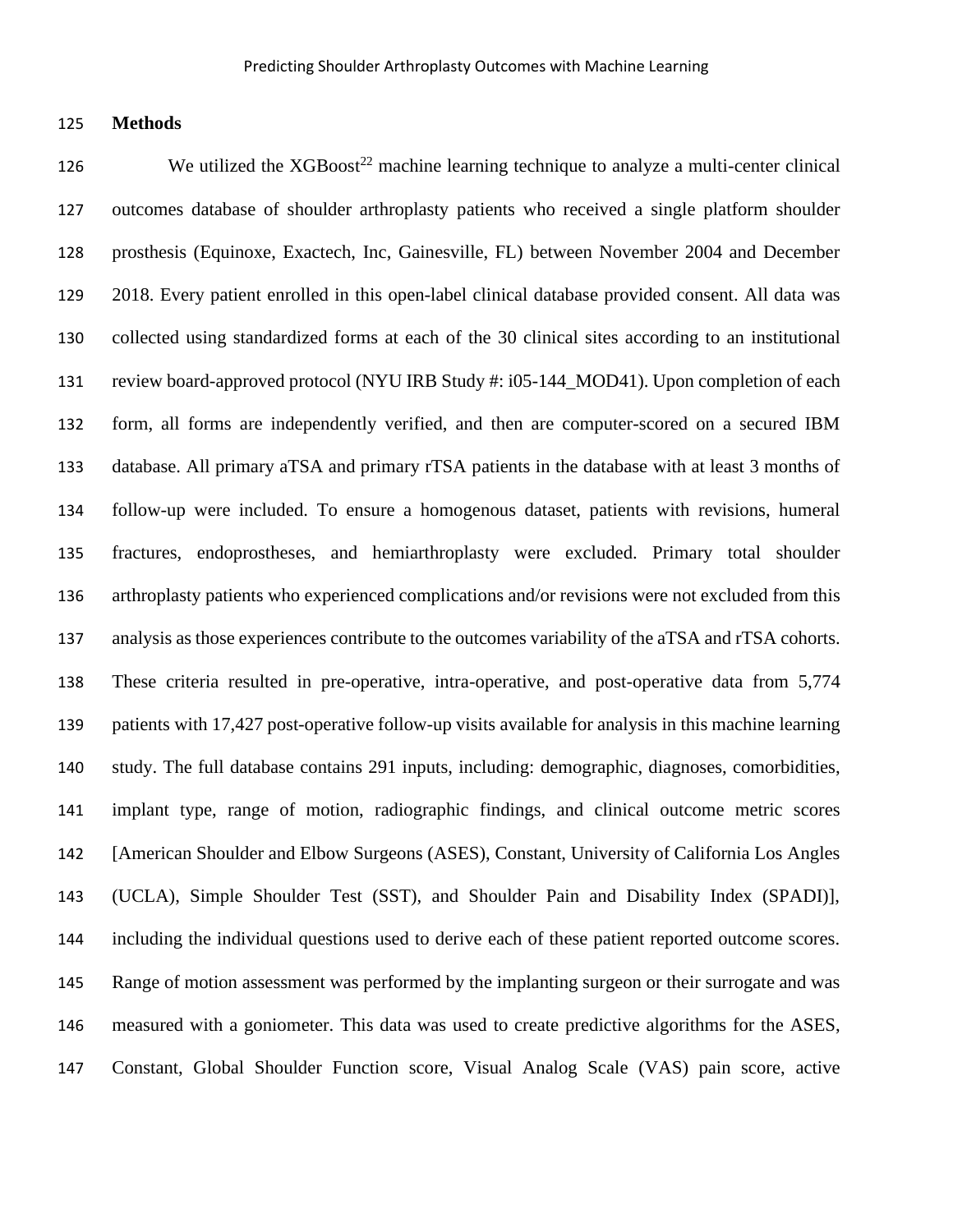abduction, active forward elevation, and active external rotation with the arm at the side at multiple timepoints after aTSA or rTSA, including: 3-6 months, 6-9 months, 1 year [9-18 months], 2-3 years [18-36 months], 3-5 years [36-60 months], and 5+ years [60+ months].

 XGBoost was used to create the predictive algorithms for both the full and abbreviated models. XGBoost is a supervised, ensemble machine learning technique of multiple-regression trees that are built by iteratively partitioning the training dataset into multiple small batches using 155 a method called boosting.<sup>22</sup> The full model utilized all 291 inputs from the database; whereas, the abbreviated model utilized only a minimal feature set of 19 pre-operative inputs (Table 1) to predict the Global Shoulder Function score, the VAS pain score, active abduction, forward elevation, and external rotation. As described in Table 1, this minimal feature set is a selection of patient demographic, diagnoses, comorbidities, pre-operative range of motion, and patient responses to a few subjective questions. These specific 19 input parameters were identified using domain knowledge, prevalence of the feature, uniqueness of the feature values for patients, and finally the importance of features to the model. Of note, the uniqueness of a feature is computed using an information theory metric known as entropy, which measures if values in feature are highly uncertain and thus likely to be highly random across patients making it hard to outcomes based on that feature. Also, the importance of a feature to the model was computed based on F- scores determined from the XGBoost algorithm. The F-score quantifies the frequency that a 167 particular feature is used as a candidate for the split by the decision-tree algorithm.<sup>22</sup> The prevalence, entropy, and F-score were used to determine individual ranking of each feature by combining into a single ranked list using Reciprocal Fusion Rank Score. When this abbreviated model is supplemented with the 10 additional questions needed to calculate the pre-operative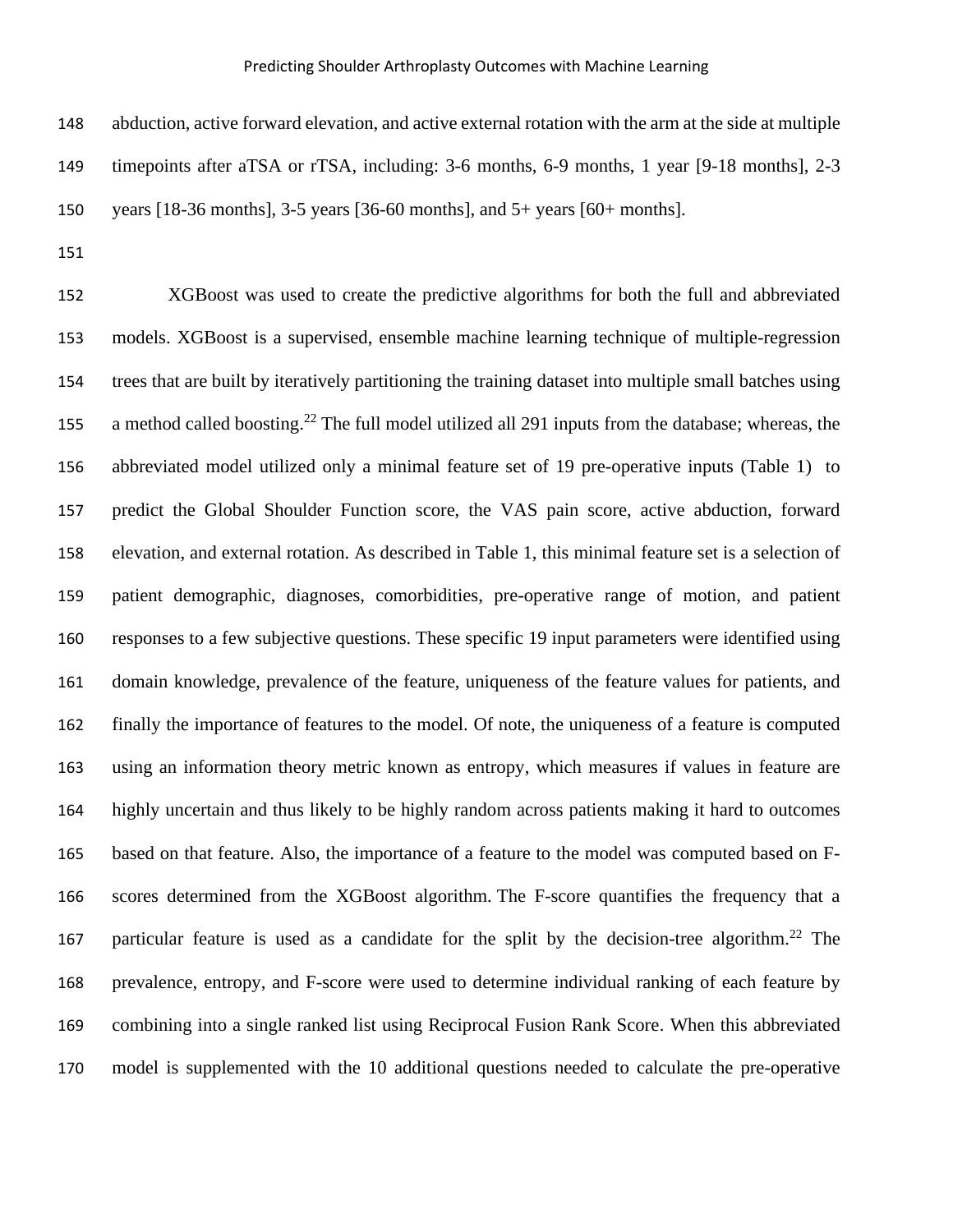ASES score and the 20 additional questions needed to calculate the pre-operative Constant score, the abbreviated model can also be used to predict the ASES and Constant scores at each post- operative timepoint for both aTSA and rTSA. Finally, we conducted an additional analysis which supplemented the abbreviated model predictions with implant size/type data, and measurements of native glenoid version and inclination (i.e. beta angle), to simulate the additional predictive accuracy that could be acquired through utilization of data readily-available from CT-based pre-operative planning software.

178 Similar to the methodology in our previous work,<sup>12</sup> this data was split 2:1 into mutually exclusive datasets to build and test the predictive models using each of the full and abbreviated 180 feature sets for each outcome metric at each post-operative timepoint. A random selection of 66.7% of the data defined the training cohort and the remaining 33.3% defined the validation test cohort. The performance of the full and abbreviated models to predict post-operative outcomes after aTSA and rTSA was quantified by the Mean Absolute Error (MAE) between the actual and predicted values for each outcome measure at each post-operative timepoint in the 33.3% validation test cohort. To evaluate the relative learning ability of the full and abbreviated XGBoost models, we also conducted a baseline average analysis (i.e. average error associated with selecting the cohort average) as the study control. Finally, a subgroup analysis was also performed using the XGBoost machine learning technique for the full and abbreviated models to predict if a patient would 189 experience clinical improvement greater than the  $MCID<sup>19</sup>$  and  $SCB<sup>20</sup>$  patient satisfaction anchor- based thresholds for each outcome measure at 2-3 years follow-up. The performance of the full and abbreviated models to predict if a patient will achieve the MCID and SCB improvement thresholds was quantified using the classification metrics of precision (or positive predictive value, which quantifies the ability of a model to not identify a negative as positive), recall (or sensitivity,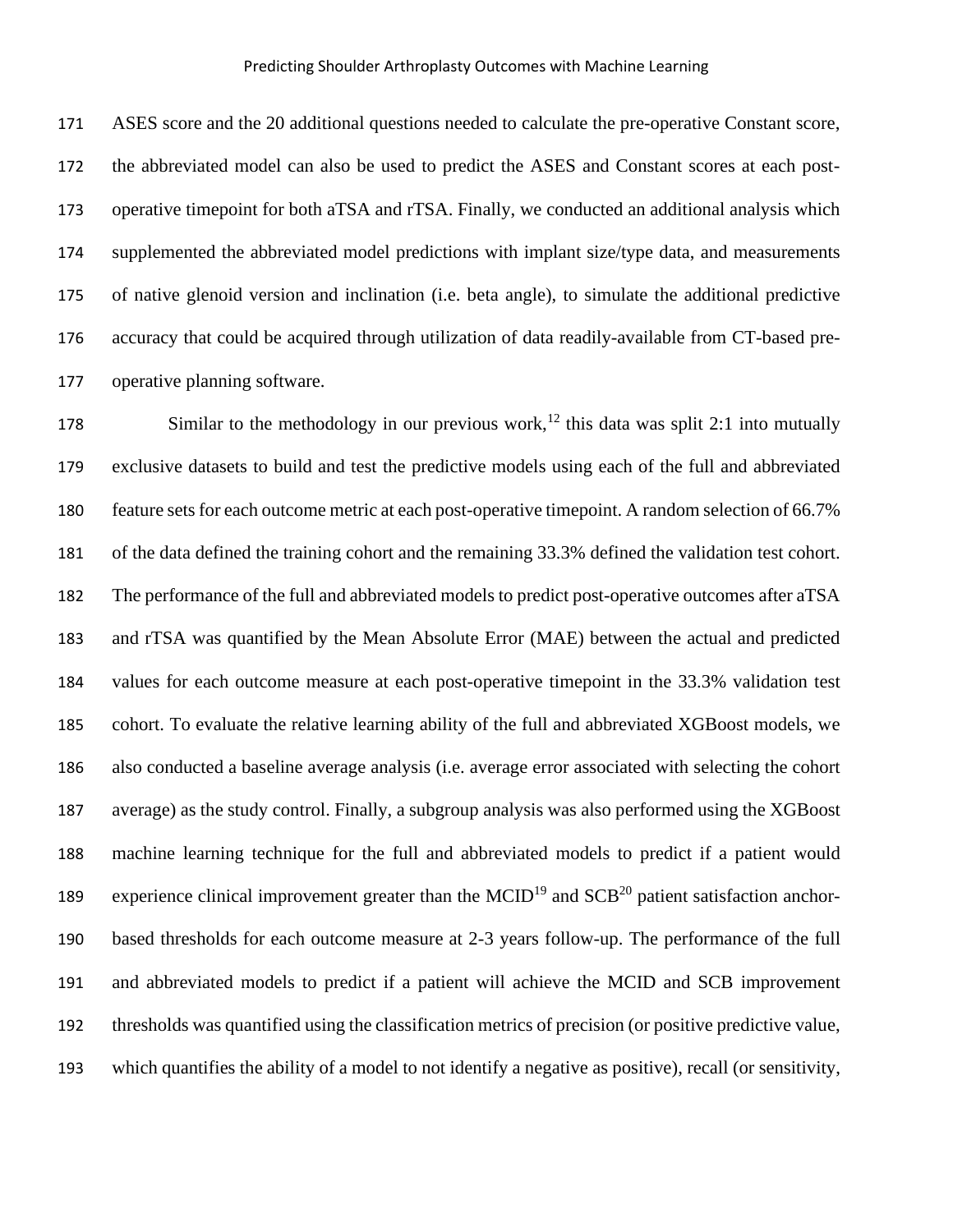- 194 which quantifies the ability of a model to identify a positive as a positive), and the area under the
- 195 receiver operating curve (AUROC).<sup>2,9,11</sup> As data science may be new to the reader, AUROC of 0.5
- 196 is considered random, >0.7 is considered acceptable, >0.8 is considered good, and >0.9 is
- 197 considered excellent discrimination for a predictive model. $9,11$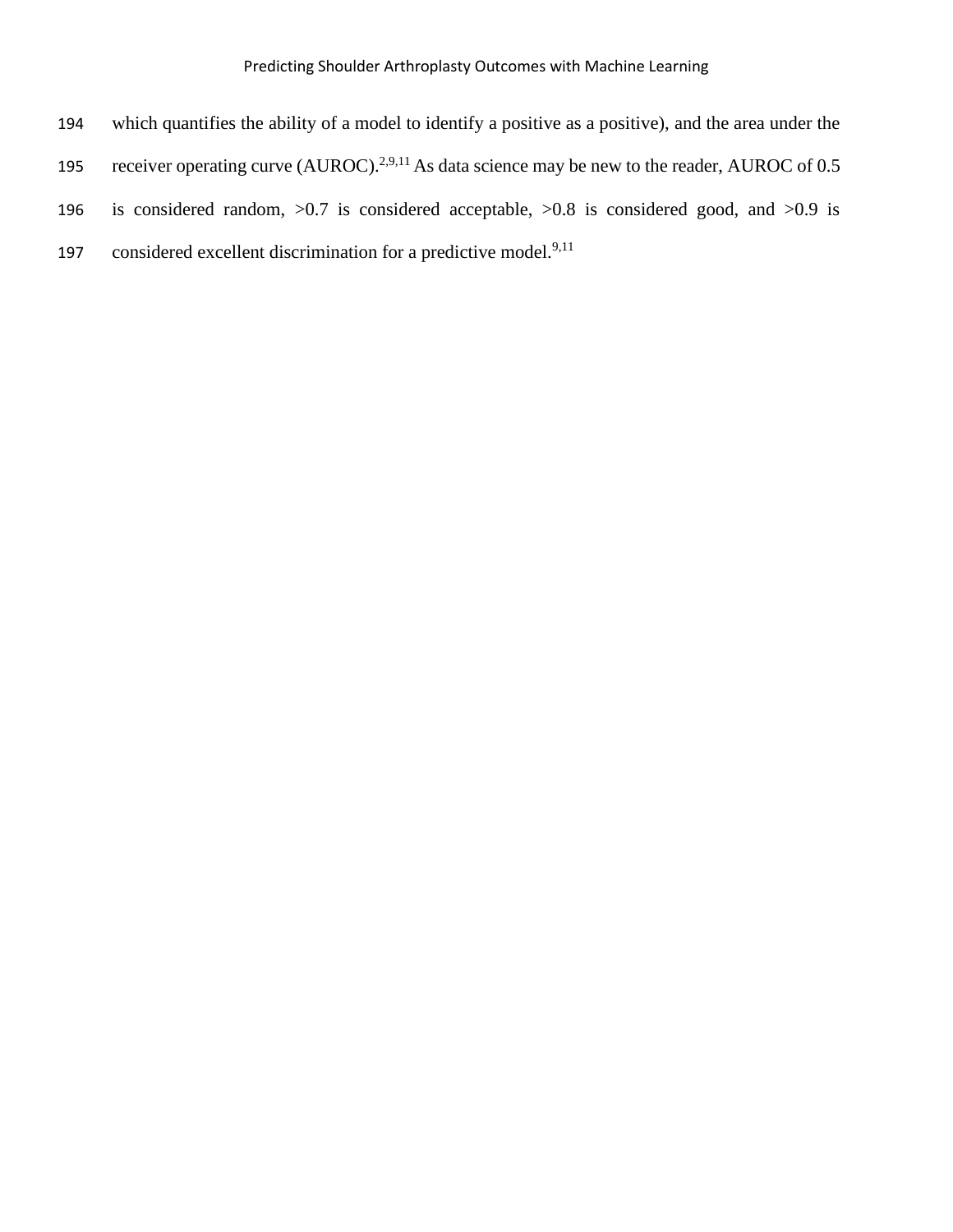**Results**

199 The clinical data from 2,153 primary aTSA patients (7,305 visits; average follow-up=46.4  $\pm$  35.6 months) and 3,621 primary rTSA patients (10,122 visits; average follow-up=31.0  $\pm$  25.8 months) was used to build and test predictive models at each post-operative timepoint: 3-6 months (aTSA=1282 and rTSA=2227 visits), 6-9 months (aTSA=658 and rTSA=1177 visits), 1 year (aTSA=1451 and rTSA=2445 visits), 2-3 years (aTSA=1347 and rTSA=1882 visits), 3-5 years (aTSA=1321 and rTSA=1482 visits), and 5+ years (aTSA=1246 and rTSA=909 visits). A summary of demographics, diagnoses, and comorbidities for the aTSA and rTSA patient cohorts are presented in Table 2. Pre-operative, post-operative, and pre-to-post-operative improvement in outcomes and also complication rates for the aTSA (Table 3) and rTSA (Table 4) patient cohorts at each follow-up duration are presented in Tables 3 and 4, respectively. aTSA and rTSA outcomes at each follow-up duration, stratified by age and gender, are presented in the online supplemental tables.

 A comparison of the error between the actual and predicted outcomes in the validation dataset demonstrates that both the full and abbreviated XGBoost models had lower MAE relative to the baseline average study control MAE for all clinical outcome measure predictions, and for both aTSA and rTSA at all post-operative timepoints. (Table 5) MAE associated with each aTSA and rTSA outcome prediction at each post-operative timepoint are presented in the online supplemental tables. As described in these tables, the prediction accuracy observed for aTSA and rTSA were similar for both the full and abbreviated models; though, for both the full and abbreviated models, MAE was slightly higher at early post-operative timepoints as compared to later timepoints. A comparison of MAE between the full and abbreviated models demonstrates 220 that each model had similar predictive accuracy for each of the ASES (full model  $= \pm 11.7$  vs.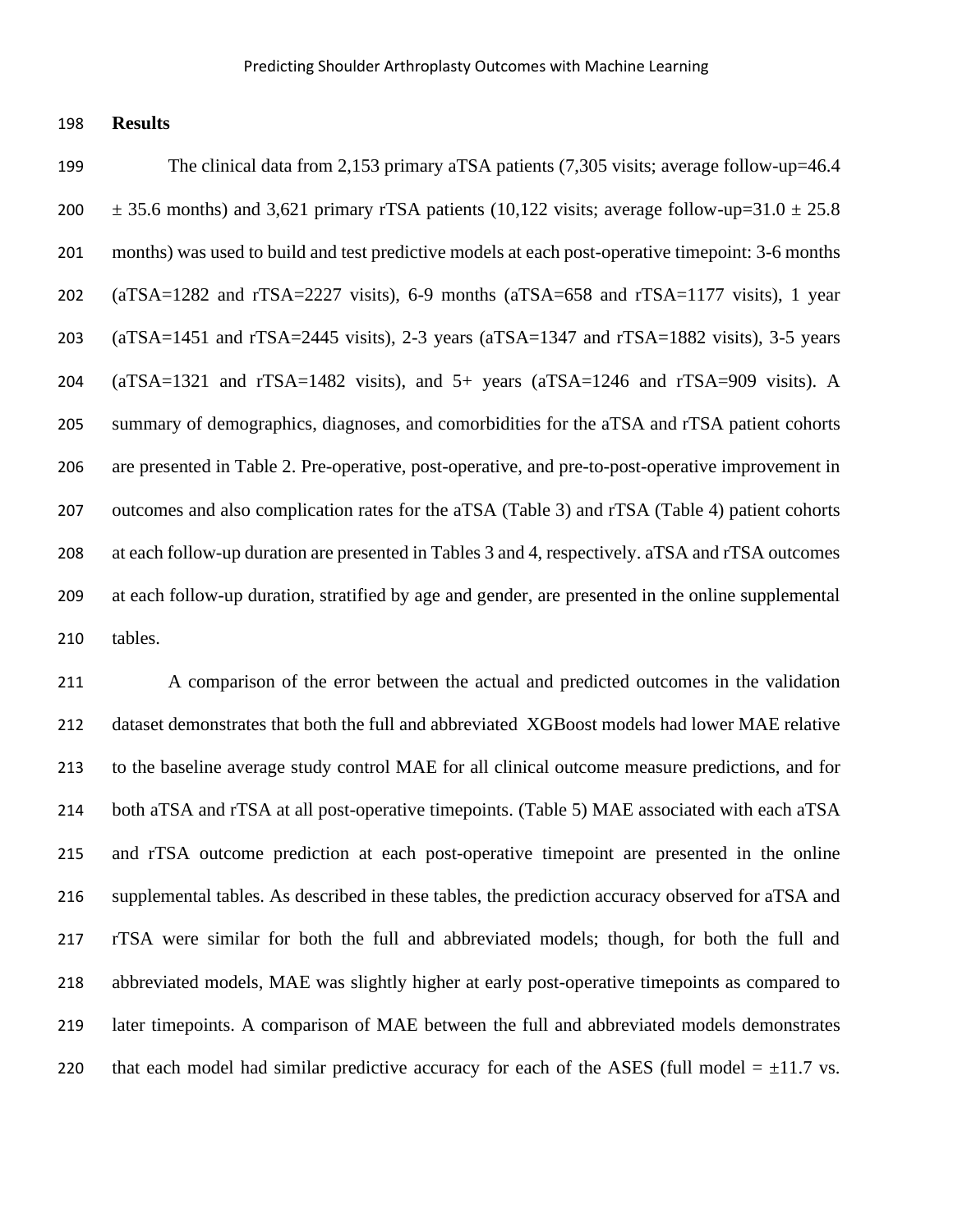| 221 | abbreviated model = $\pm$ 12.0), Constant ( $\pm$ 8.9 vs. $\pm$ 9.8), Global Shoulder Function ( $\pm$ 1.4 vs. $\pm$ 1.5),                  |
|-----|---------------------------------------------------------------------------------------------------------------------------------------------|
| 222 | VAS pain ( $\pm$ 1.3 vs. $\pm$ 1.4), active abduction ( $\pm$ 20.4° vs. $\pm$ 21.8°), forward elevation ( $\pm$ 17.6° vs.                   |
| 223 | $\pm$ 19.2°), and external rotation ( $\pm$ 12.2° vs. $\pm$ 12.6°) outcome measures, despite the abbreviated model                          |
| 224 | only utilizing a minimal feature set of pre-operative inputs to inform its predictions. Specifically,                                       |
| 225 | across all post-operative timepoints analyzed, the average difference in MAE between the full and                                           |
| 226 | abbreviated model predications was $\pm 0.3$ MAE for the ASES score ( $\pm 0.3$ aTSA, $\pm 0.4$ rTSA), $\pm 0.9$                            |
| 227 | for the Constant ( $\pm 0.7$ aTSA, $\pm 0.8$ rTSA), $\pm 0.1$ for the Global Shoulder Function( $\pm 0.1$ aTSA, $\pm 0.1$ )                 |
| 228 | rTSA), $\pm 0.1$ for the VAS pain ( $\pm 0.0$ aTSA, $\pm 0.2$ rTSA), $\pm 1.4^{\circ}$ for abduction ( $\pm 1.1$ aTSA, $\pm 1.2$            |
| 229 | rTSA), $\pm 1.6^{\circ}$ for forward elevation ( $\pm 1.7$ aTSA, $\pm 1.4$ rTSA), and $\pm 0.4^{\circ}$ for external rotation ( $\pm 0.1$ ) |
| 230 | $a$ TSA, $\pm$ 0.4 rTSA). Of note, only marginal improvements in MAE were observed for each outcome                                         |
| 231 | measure prediction when the abbreviated model was supplemented with implant size/type data and                                              |
| 232 | measurements of native glenoid anatomy. (Table 5)                                                                                           |

 The full and abbreviated model predictions for MCID improvement for each outcome metric at 2-3 years follow-up is presented in Table 6. The full predictive models achieved 82-96% accuracy in MCID with an AUROC between 0.75-0.97 for aTSA patients and the abbreviated predictive models achieved 82-96% accuracy in MCID with an AUROC between 0.70-0.95 for aTSA patients. The full predictive models achieved 91-99% accuracy in MCID with an AUROC between 0.82-0.98 for rTSA patients and the abbreviated predictive models achieved 91-99% accuracy in MCID with an AUROC between 0.84-0.94 for rTSA patients. Similarly, the full and abbreviated model predictions for SCB improvement for each outcome metric at 2-3 years follow- up is presented in Table 7. The full predictive models achieved 79-90% accuracy in SCB with an AUROC between 0.74-0.90 for aTSA patients and the abbreviated predictive models achieved 76- 90% accuracy in SCB with an AUROC between 0.70-0.89 for aTSA patients. Finally, the full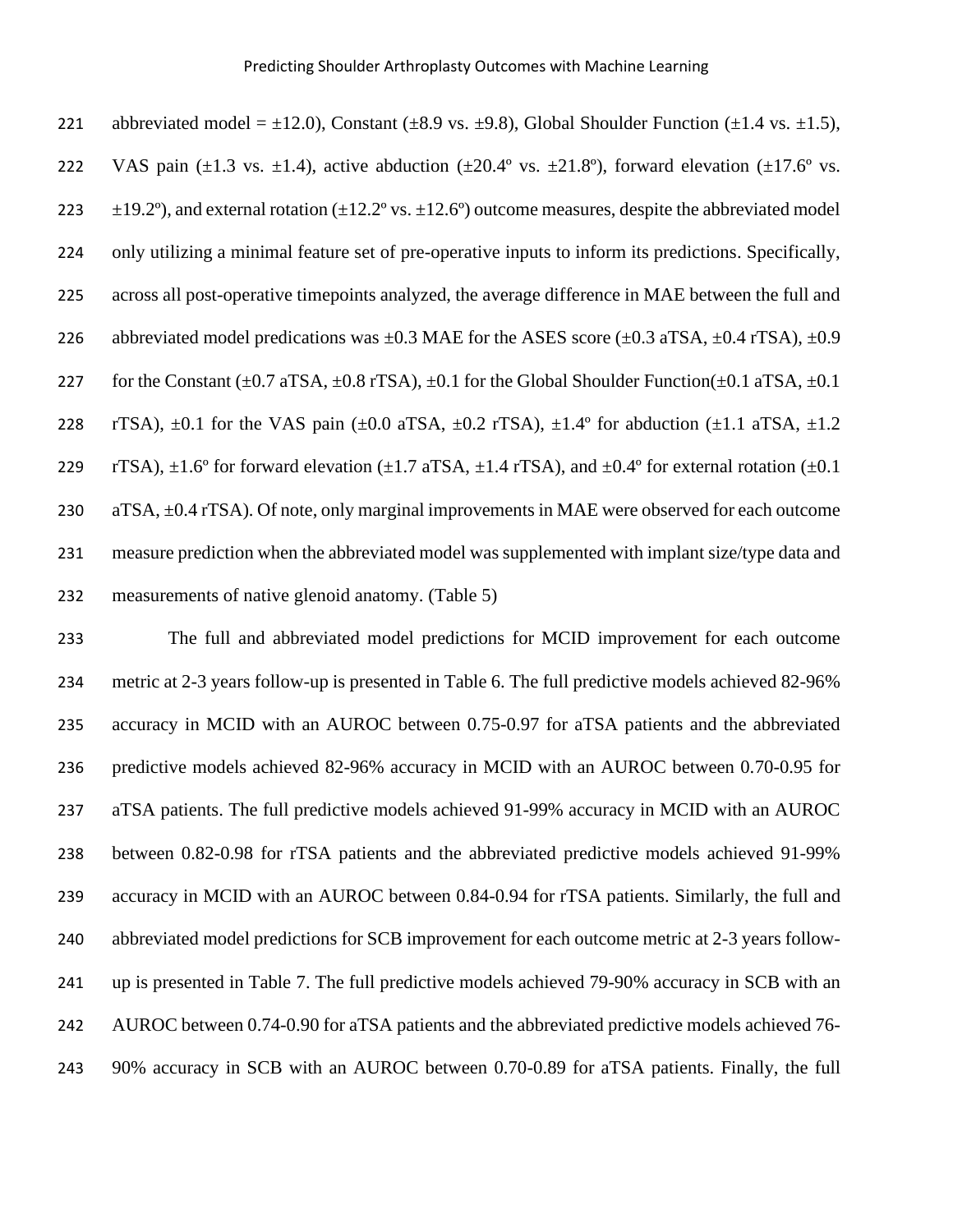- predictive models achieved 83-92% accuracy in SCB with an AUROC between 0.78-0.88 for
- rTSA patients and the abbreviated predictive models achieved 81-90% accuracy in SCB with an
- AUROC between 0.70-0.87 for rTSA patients.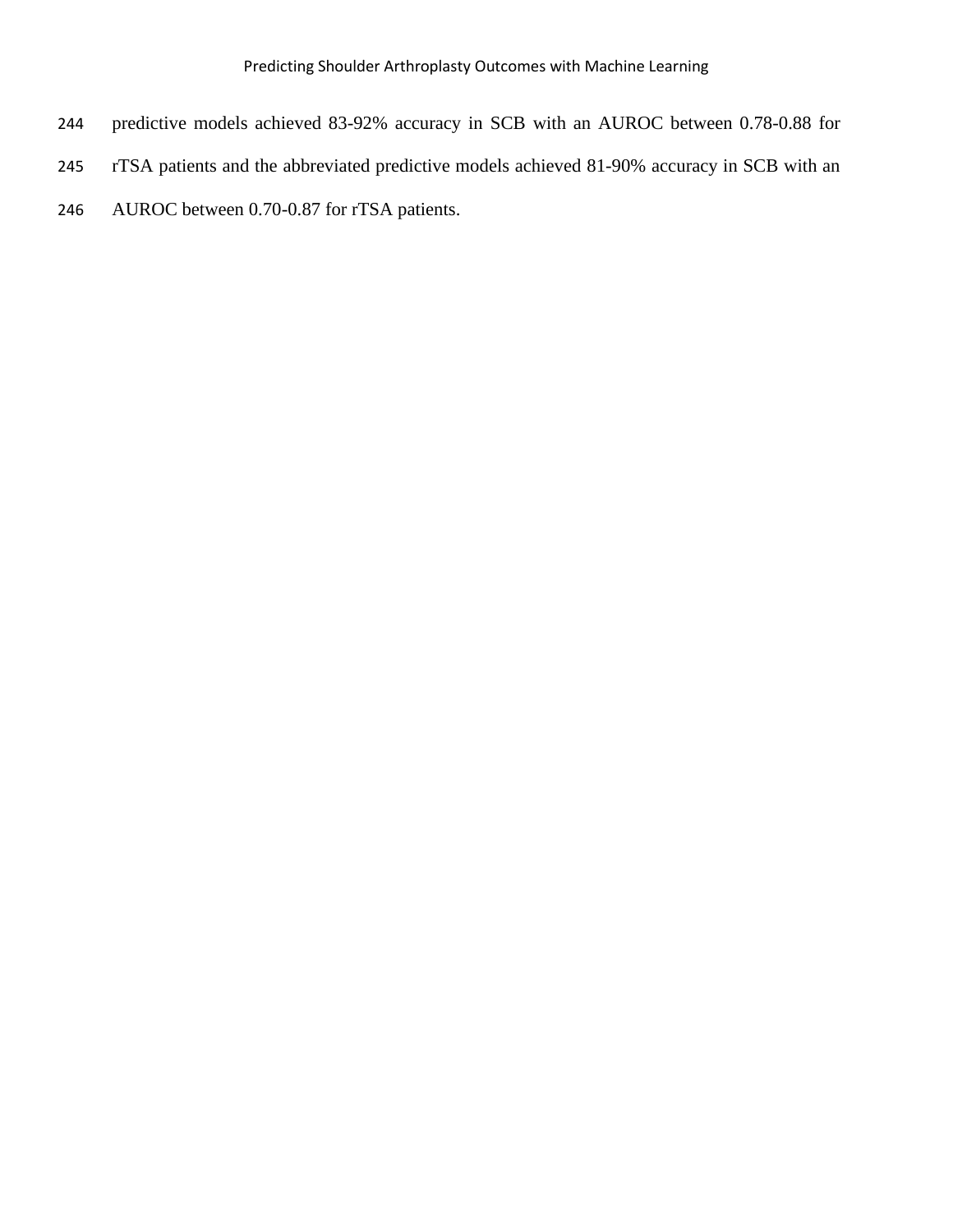**Discussion**

 The results of our 5,774 patient machine learning study demonstrate that an abbreviated model utilizing a minimal feature set of only 19 pre-operative inputs provides similar accuracy as the full model utilizing 291 inputs when predicting aTSA and rTSA outcomes at multiple post- operative timepoints. At each post-operative timepoint, the full and abbreviated models had similar MAE when predicting each outcome measure demonstrating the capability of the predictive algorithms to account for outcomes variability during both the recovery period and even into mid- and long-term followup as outcomes decline with age and deterioration. Additionally, no differences in accuracy were observed between aTSA and rTSA outcomes predictions at any timepoint for either the full or abbreviated models demonstrating the prediction algorithms were equally effective for each prosthesis type. Only minor improvements in the abbreviated model predictions were observed after incorporating implant size/type data and measurements of native glenoid version and inclination. Furthermore, the full and abbreviated models were equally effective at risk-stratifying patients using only pre-operative data, by accurately identifying patients at greatest risk for poor outcomes based upon MCID thresholds (full model accuracy  $>82\%$ , AUROC  $>0.75$  vs. abbreviated model accuracy  $>82\%$ , AUROC  $>0.70$ ), and identifying patients most likely to achieve excellent outcomes based upon SCB thresholds (full model 264 accuracy  $>79\%$ , AUROC  $>0.74$  vs. abbreviated model accuracy  $>76\%$ , AUROC  $>0.70$ ) at 2-3 years follow-up for all outcome measurements.

 Pre-operatively communicating the expected result from a proposed surgical treatment is an important component of informed consent. However, few surgeons can accurately predict the outcomes that a cohort of patients may achieve, nor do most know if a particular patient will do better or worse (and by how much) than the "average" patient. Machine learning based predictive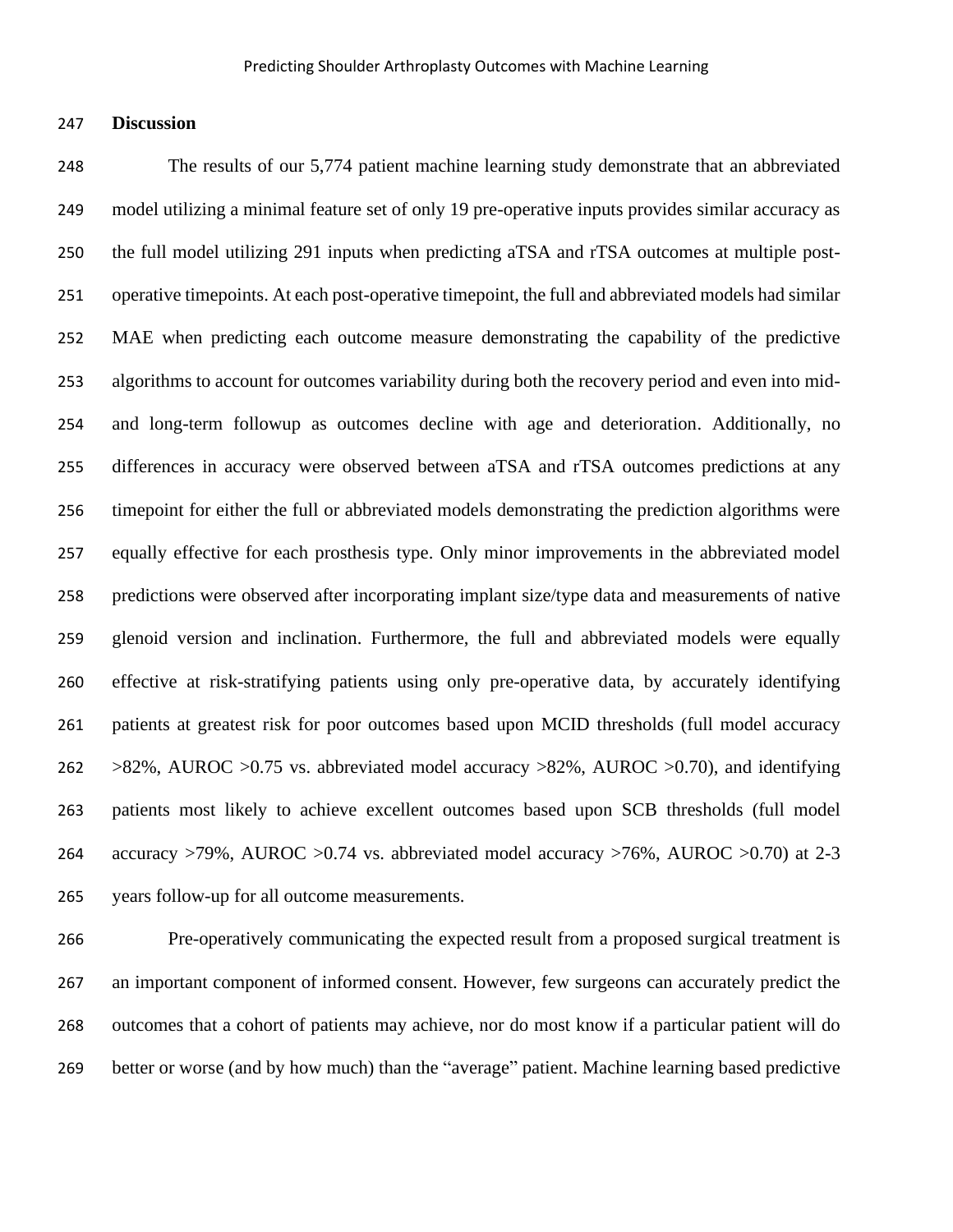outcomes algorithms are not a simple heuristic, rather these computational techniques analyze large quantities of clinical data and consider numerous parameters to inform its evidence-based outcomes predictions. As such, these predictions are clinically useful for shared decision-making and can be used to more effectively communicate expected outcomes and better inform the risks and benefits of a surgical procedure. For the shoulder surgeon, an evidenced-based tool that can accurately predict patient-specific outcomes after aTSA and rTSA from input of only 19 patient questions and active ROM measurements, has many practical applications. First, these predictions can better align the surgeon's objectives for the procedure with that of the patient and establish more accurate expectations of what can be achieved with shoulder arthroplasty, given each patient's unique demographics, diagnoses, and comorbidities. Better alignment between the patient and surgeon on what can be achieved with shoulder arthroplasty may translate to improved 281 patient satisfaction with the procedure.<sup>7,8,15,17</sup> Furthermore, these predictions can aid the shoulder surgeon in selecting the best technique/treatment for a particular patient based upon a comparison of multiple different projected results, considering the patient's unique model inputs, as exemplified in this study by the comparative aTSA and rTSA outcome predictions. When these predictions are considered in a comparative manner, they function as a patient-specific tool to optimize clinical outcomes for various techniques and treatment options. Additionally, considering these predictions relative to the age and gender stratified outcomes for aTSA and rTSA (presented online) can be used as a quality assessment metric to assess performance at each post-operative timepoint. Future work should perform additional predictive analyses to compare and quantify the impact of complications on model predictions, particular as it relates to false-positive predictions for MCID and SCB, and also create patient-specific predictive models for complication risk associated with each of the various techniques and treatment options.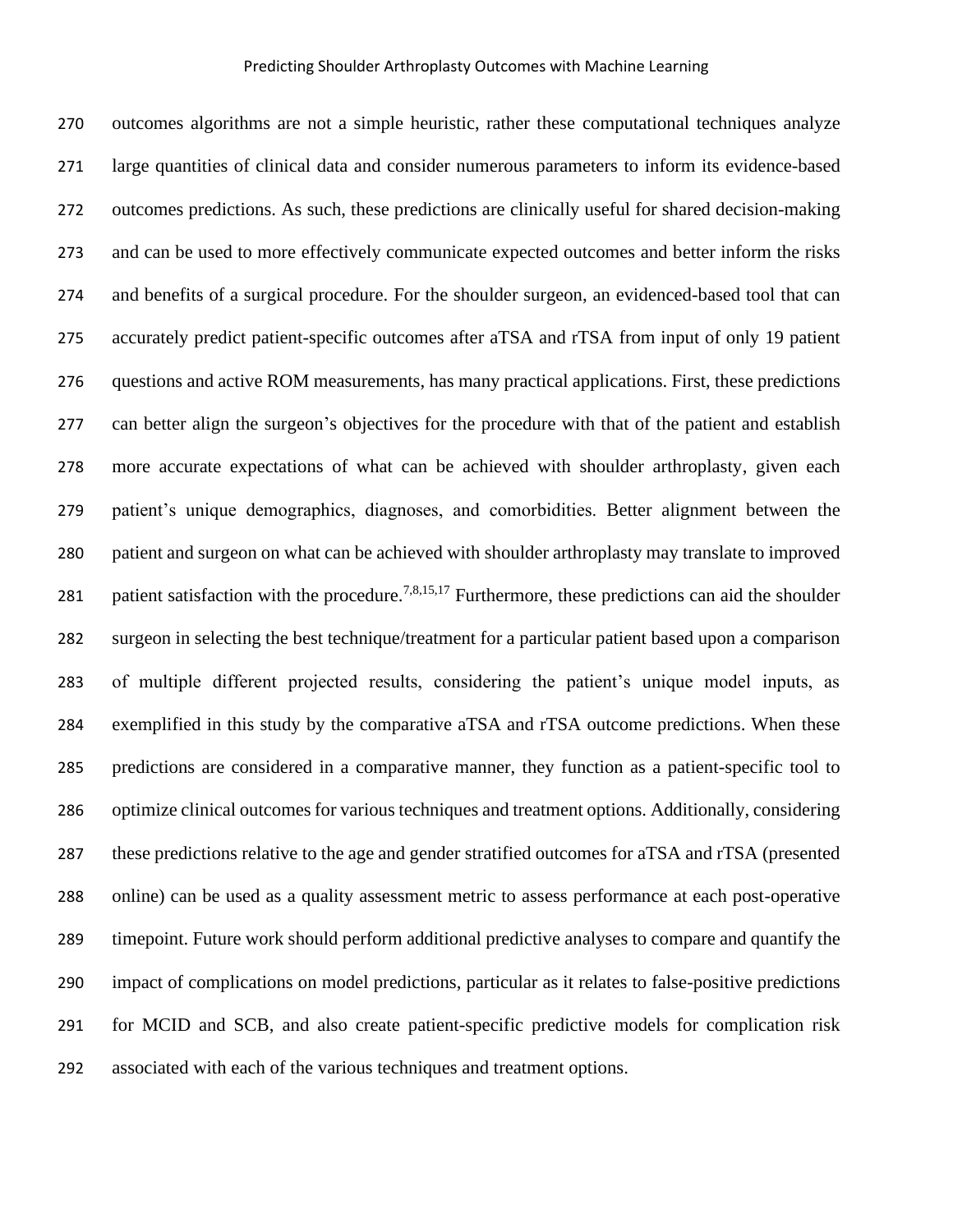More controversial is the use of a predictive tool to identify if a specific patient is an appropriate candidate for an elective surgical treatment. The abbreviated model accurately identified >82% of patients that would achieve improvement greater than the MCID threshold and >76% of patients that would achieve improvement greater than the SCB threshold across all outcome metrics analyzed. Furthermore, the abbreviated model algorithms were associated with average MCID AUROC values of 0.82 for aTSA and 0.89 for rTSA and average SCB AUROC values of 0.85 for aTSA and 0.82 for rTSA. Thus, our AUROC results suggest these predictive 300 algorithms created from a minimal feature set have on average, good  $(0.8)$  to excellent  $(0.9)$  discrimination of patients in the validation cohort to achieve MCID and SCB improvement. While these predictions can be helpful to pre-operatively identify patients who are good (or poor) candidates for these elective procedures, it must be acknowledged that each patient's needs are unique and different and that patient-specific requirements for pain relief and functional 305 improvement may not align with the established MCID<sup>19</sup> or  $SCB<sup>20</sup>$  improvement thresholds. As such, this tool should not define who is eligible for surgical treatment; instead, it should be used to support treatment and never be misused to deny treatment.

 Machine learning predictions using the full model, and its 291 feature inputs, have limited practical application for creating a decision-support tool that can be used in the typical clinical setting, due to the substantial input burden on the patient, office staff, and health care provider. Fortunately, our results demonstrate that similar levels of predictive accuracy can be attained using as few as 19 patient questions and active range of motion measurements. We observed minor improvements in predictive accuracy when the abbreviated model was supplemented with implant size/type data and measurements of native glenoid version and inclination; this additional data has the potentially to be seamlessly added to the model from CT-based pre-operative planning software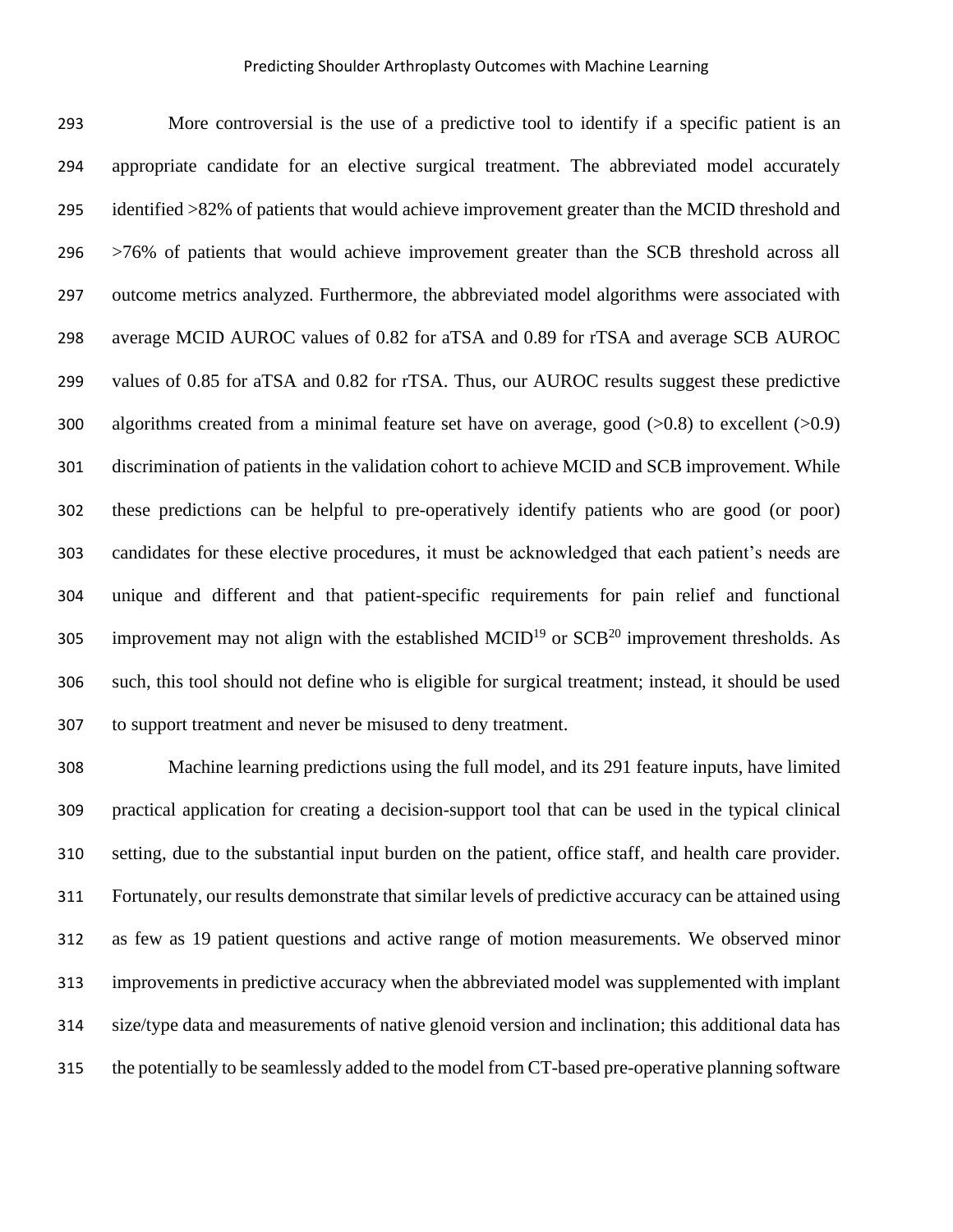without additional input required by the office staff. While future work is necessary to create and deploy the clinical software that utilizes these machine learning algorithms, the results of our study objectively demonstrate the efficacy of a minimal feature set algorithm to predict aTSA and rTSA outcomes at multiple post-operative timepoints. Furthermore, utilization of this minimal feature set comprised of the most predictive inputs represents an opportunity for more efficient data collection and resource utilization, as it is inferred from our results that the majority of the pre- operative data in the full model (including the majority of the questions from the 5 outcome metrics contained in the database: ASES, Constant, UCLA, SST, and SPADI) is superfluous, adding little additional predictive benefit to our model. Future work can apply these machine learning techniques to construct a new and more efficient shoulder arthroplasty specific patient reported outcome measure that eliminates inputs of little predictive value and only utilize those patient questions found to be highly predictive of post-operative outcomes and/or patient satisfaction.

 Aside from our previous work,<sup>12</sup> the use of machine learning to predict outcomes after shoulder arthroplasty is novel, though a few studies have recently utilized machine learning to 330 predict short-term complications after shoulder arthroplasty<sup>10</sup> and outcomes after hip<sup>4</sup> and knee<sup>4,23</sup> arthroplasty. Our machine learning analysis of aTSA and rTSA outcomes builds upon previous 332 work<sup>5,6,18-21</sup> which used more traditional statistical techniques to compare aTSA and rTSA outcomes. Our results demonstrated similar MAE between aTSA and rTSA predictions for each clinical outcome measure at each post-operative timepoint; however, at earlier post-operative timepoints, we observed slightly higher MAE than later timepoints, despite having more data at those earlier timepoints. This finding is likely due to the greater variability in outcomes early due to patients having different healing rates, and perhaps also due to different methods and utilization 338 of rehabilitation programs. As has been reported previously by Simovitch et al.<sup>21</sup> and Levy et al.<sup>13</sup>,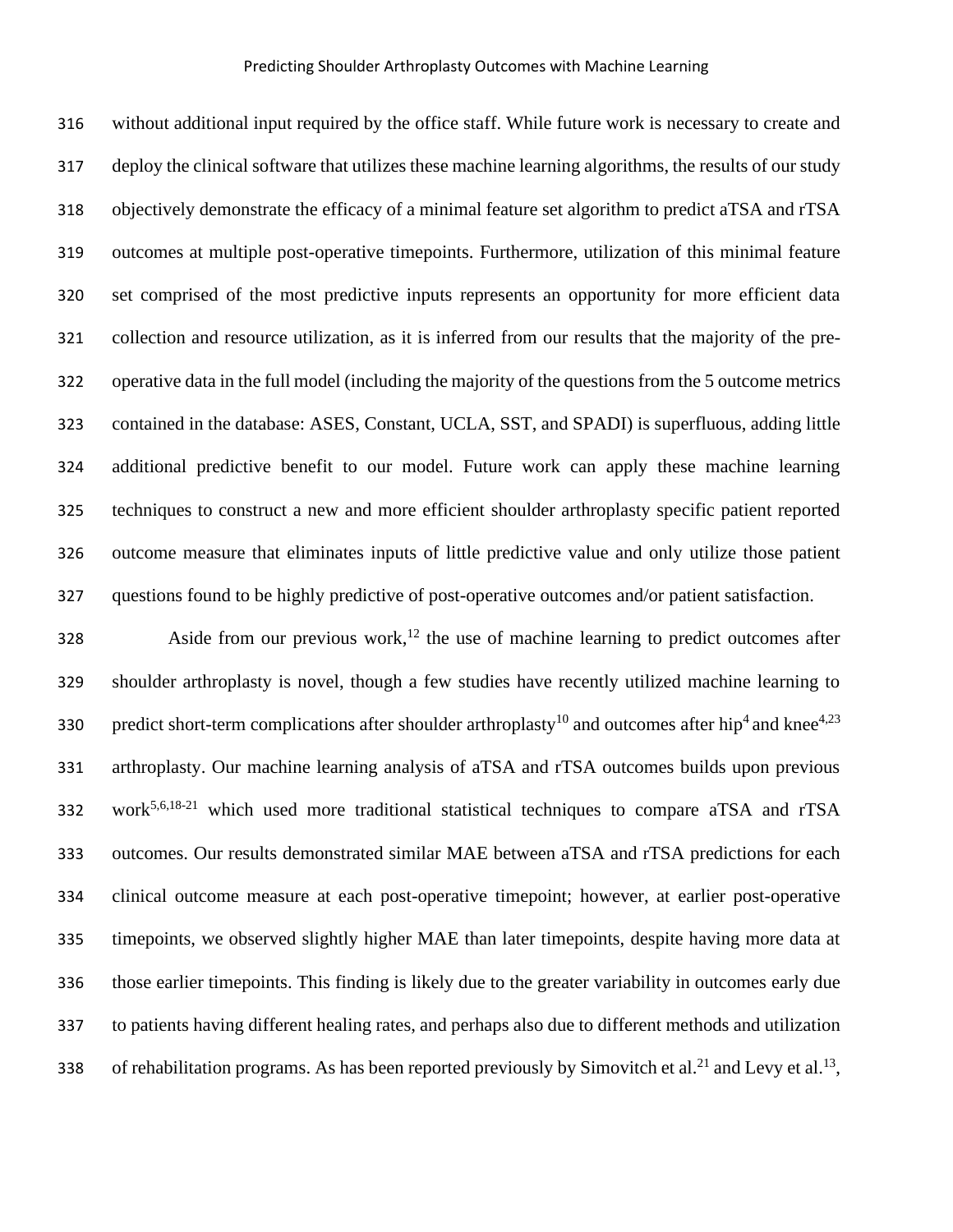aTSA and rTSA patients can continue to experience improvement for up to 2 years after surgery, after which improvement plateaus; these findings are consistent with our own observations for both aTSA and rTSA cohorts in our dataset. (Tables 3 and 4) Since machine learning algorithms improve and reduce error by learning with new data, as additional clinical data is obtained, future work will refine these algorithms to further reduce model MAE and improve predictive accuracy. Our study has several limitations. First, our clinical outcomes database is contributed to by 30 different sites/surgeons, and data from each site/surgeon inevitably contains some bias. As such, 346 the derived models will also contain bias.<sup>1,2,14,16</sup> To reduce collection bias and input variability, all sites were trained to collect data using standardized data forms and all completed forms were independently verified. Second, each of the surgeons who contributed clinical data are experienced shoulder specialists who have multiple years of experience with the prosthesis utilized in this study; as such, these predictions may not translate to less-experienced surgeons or those who have not completed the learning curve with this platform shoulder prosthesis. Third, our clinical database consists only of patients who elected to undergo shoulder arthroplasty, and those patients are primarily elderly, non-Hispanic, Caucasians of European descent. For example, we do not collect data on individuals who were candidates but elected to forgo surgery due to comorbid illness, financial, or personal reasons. Therefore, model predictions may not be representative of the outcomes achieved by patients of different demographics, regions, or ethnicity/race and model predictions may be biased against patients too sick to safely undergo the procedure or patients whose condition was not sufficiently degenerative to have the procedure. Fourth, our models were developed from a dataset of primary aTSA and primary rTSA patients using one platform shoulder prosthesis, where patients with revisions, humeral fractures, or hemiarthroplasty were excluded; therefore, model predictions may not be appropriate for those excluded indications or other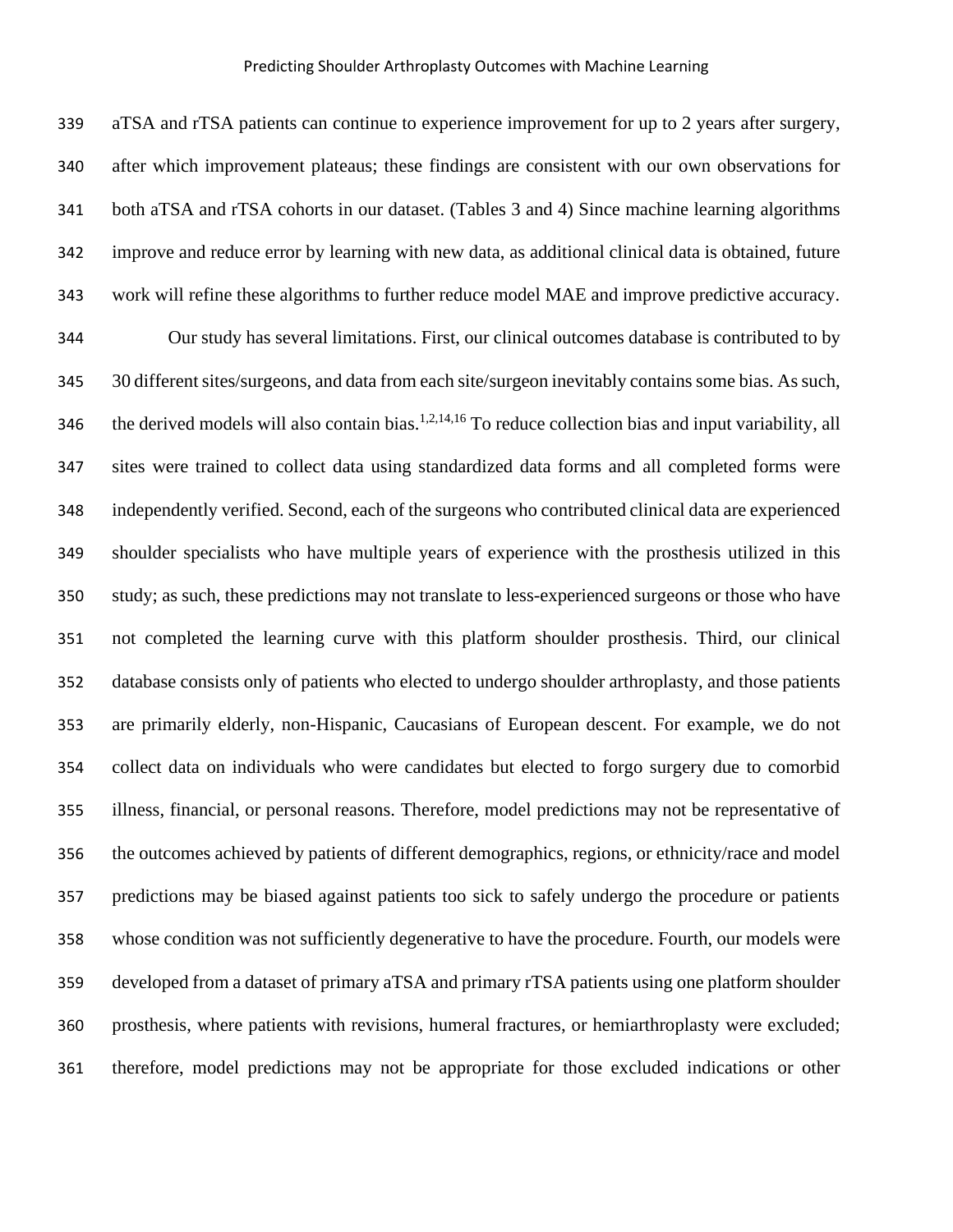prosthesis types or designs. Fifth, our study utilized one tree-based machine learning technique to construct algorithms that quantify outcomes after shoulder arthroplasty, other techniques, such as deep-learning, could achieve better predictive accuracy than XGBoost, as has been shown 365 previously<sup>12</sup> using the Wide and Deep<sup>24</sup> technique. Despite slight improvements in predictive accuracy using Wide and Deep, we utilized XGBoost in our study because its predictions are more interpretable, providing an F-score identification of the most meaningful parameters used by the model. Knowledge of the model input parameters driving up/down the patient-specific predictions can be clinically useful, particularly if those features are modifiable by patient. Sixth, our clinical database, while extensive, contains some missing data; fortunately, XGBoost manages missing values and data sparsity well and imputes missing values on its own by minimizing the error rate for each tree as it learns. Finally, while we utilized a minimal feature set of 19 of the most predictive features in our database, there may be other features that are more predictive and clinically meaningful that were not included in full model and are not currently collected in our clinical database. Future work should continue to refine the feature set to identify more clinically meaningful and highly predictive parameters that minimize model MAE while also minimizing the user input burden, thereby, ensuring the decision-support tool can be efficiently implemented in the clinical setting.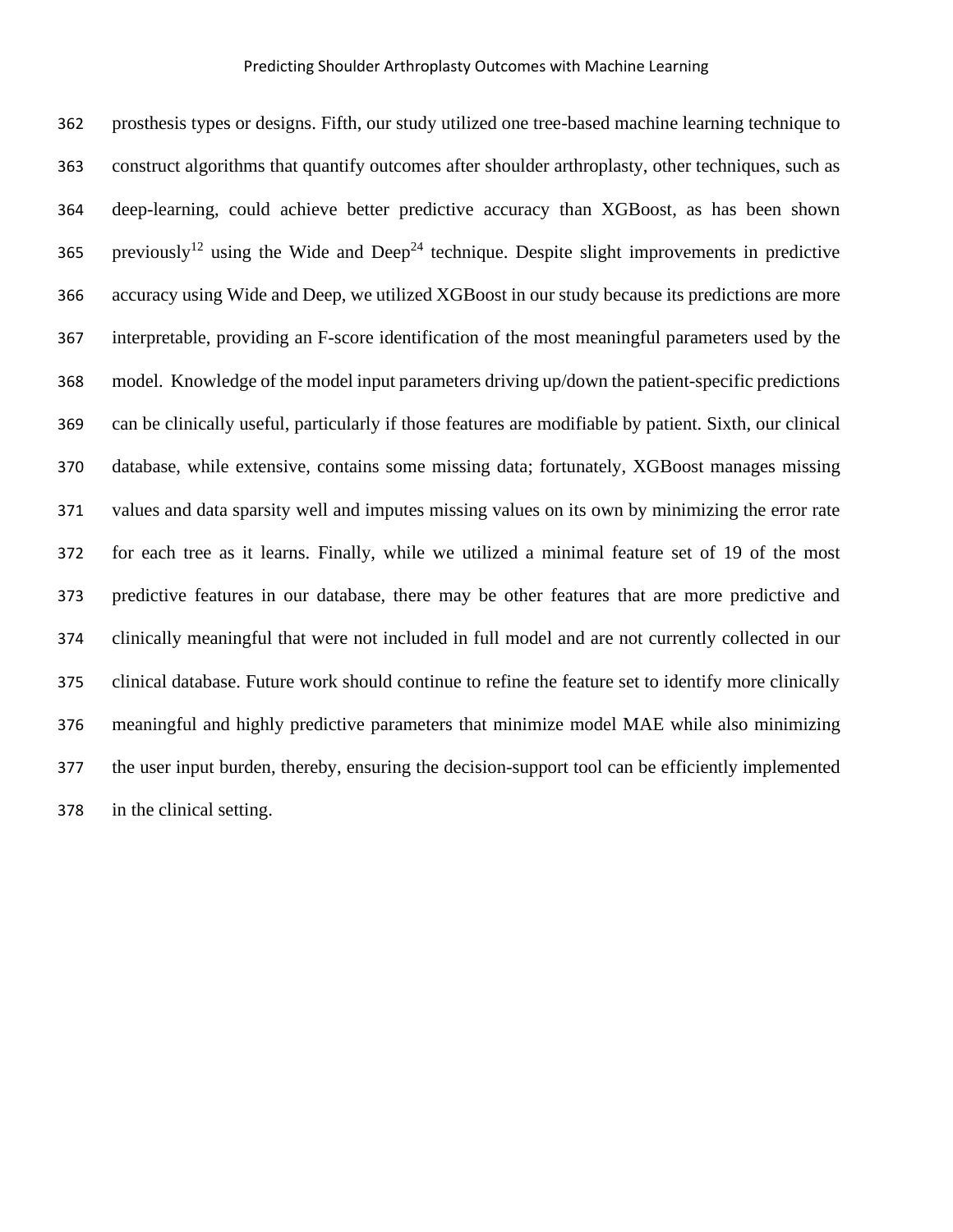### **Conclusion**

 In conclusion, we utilized a commercially available supervised machine learning technique to analyze a clinical database of one platform shoulder prosthesis and constructed predictive algorithms using a full model (of 291 inputs) and an abbreviated model (of 19 inputs) and attained similar accuracy with each model to predict outcomes after shoulder arthroplasty at multiple post- operative timepoints in our study of 2,153 primary aTSA and 3,621 primary rTSA patients. The abbreviated prediction model was supplemented with implant size/type data and native glenoid version and inclination measurements, which demonstrated that marginal improvements can be achieved when incorporating pre-operative CT planning data. Finally, both the full and abbreviated model algorithms were able to pre-operatively risk-stratify patients based upon improvement predictions greater than the MCID and SCB patient-satisfaction thresholds for each outcome measure analyzed in our study. These promising results demonstrate an efficient utilization of machine learning algorithms to predict clinical outcomes. The use of a minimal feature set of only 19 preoperative inputs suggests that this tool may be easily used during a surgical consultation to improve decision-making related to shoulder arthroplasty.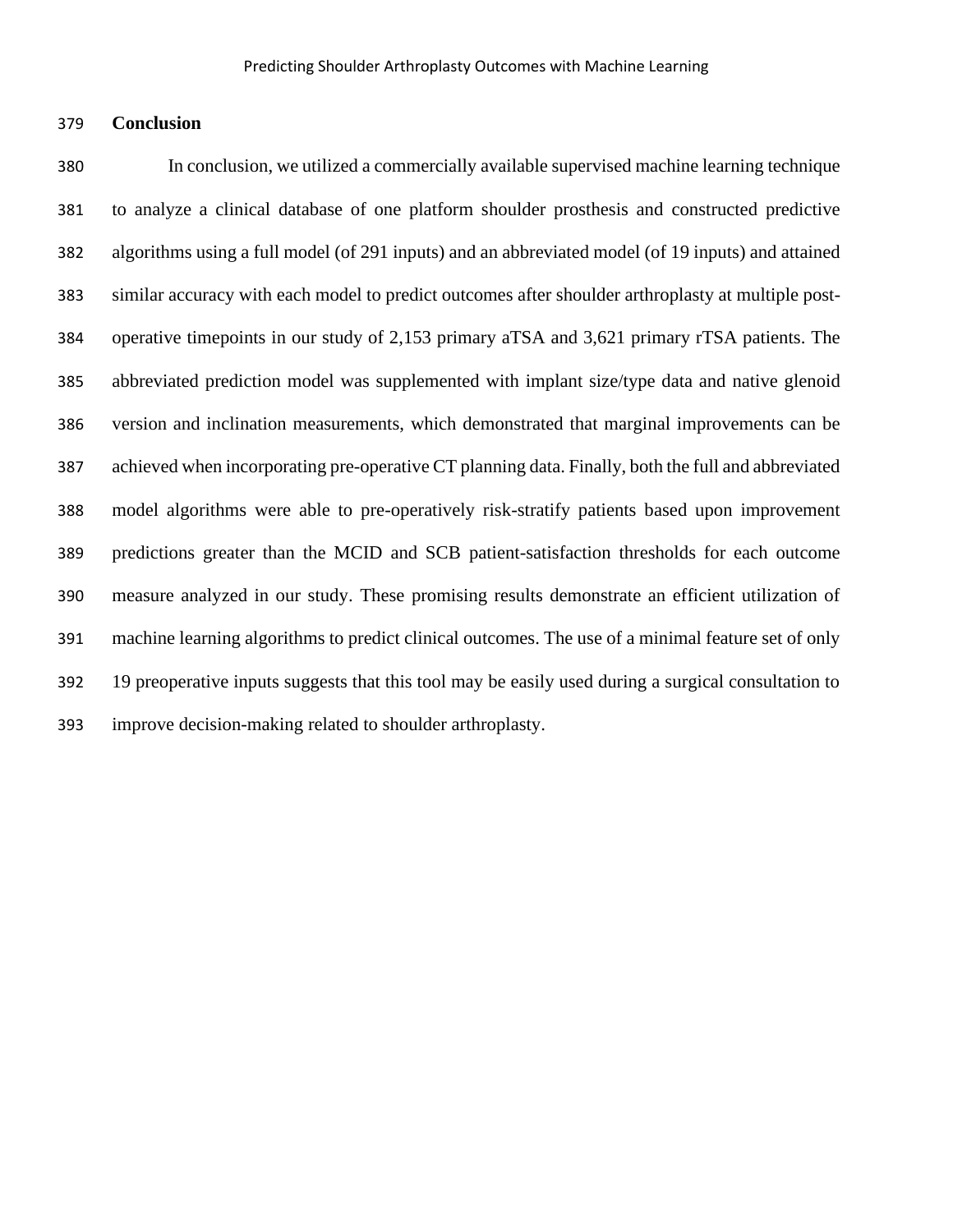#### **Tables Descriptions**

 **Table 1.** Description of the Minimal Feature Set of Pre-operative Inputs Utilized by the Abbreviated Prediction Model.

 **Table 2.** Comparison of Demographics, Diagnosis, and Comorbidities for the Primary aTSA and Primary rTSA Patients in this Study

 **Table 3.** Comparison of Pre-operative, Post-operative, and Improvement in Outcomes for the Primary aTSA Patients Analyzed in this Study, Stratified by Follow-up Duration

 **Table 4.** Comparison of Pre-operative, Post-operative, and Improvement in Outcomes for the Primary rTSA Patients Analyzed in this Study, Stratified by Follow-up Duration

**Table 5.** Comparison of the Mean Absolute Error (MAE) Associated with each Outcome Measure

Prediction for the Full and Abbreviated Machine Learning Models. Note that these MAE Values

are a Weighted Average over each Post-operative Timepoint (3-6 months, 6-9 months, 1 year, 2-

- 3 years, 3-5 years, and 5+ years); Supplemental Tables are Included Online Reporting the MAE
- for each Outcome Measure at each Post-operative Timepoint.

 **Table 6**. XGBoost predictions using the full and abbreviated models for aTSA & rTSA patients 409 who experienced clinical improvement at 2-3 years follow-up greater than the MCID<sup>19</sup> threshold 410 for multiple different outcome measures.

 **Table 7**. XGBoost predictions using the full and abbreviated model for aTSA & rTSA patients 412 who experienced clinical improvement at 2-3 years follow-up greater than the  $SCB<sup>20</sup>$  threshold for multiple different outcome measures.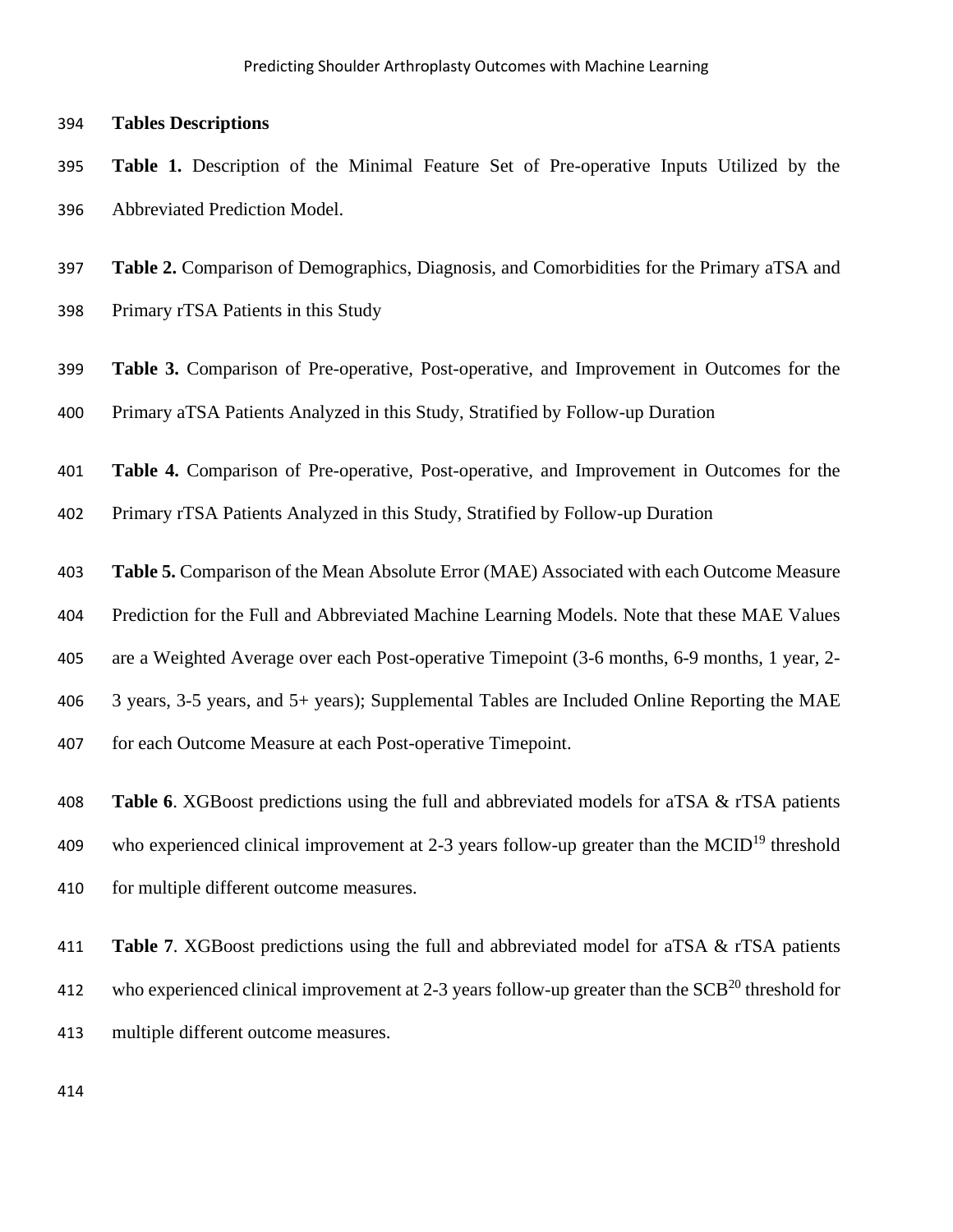### **Supplemental Tables (available online)**

**Supplemental Table 1.** Comparison of Pre-operative, Post-operative, and Improvement in

Outcomes for the Primary aTSA Patients Analyzed in this Study, Stratified by Follow-up Duration,

418 Gender, and Age: Female, Age <60yrs at the time of surgery

 **Supplemental Table 2.** Comparison of Pre-operative, Post-operative, and Improvement in Outcomes for the Primary aTSA Patients Analyzed in this Study, Stratified by Follow-up Duration,

Gender, and Age: Female, Age 60 to <70 yrs at the time of surgery

**Supplemental Table 3.** Comparison of Pre-operative, Post-operative, and Improvement in

Outcomes for the Primary aTSA Patients Analyzed in this Study, Stratified by Follow-up Duration,

424 Gender, and Age: Female, Age 70 to <80 yrs at the time of surgery

**Supplemental Table 4.** Comparison of Pre-operative, Post-operative, and Improvement in

Outcomes for the Primary aTSA Patients Analyzed in this Study, Stratified by Follow-up Duration,

427 Gender, and Age: Female, Age  $\geq$ 80yrs at the time of surgery

 **Supplemental Table 5.** Comparison of Pre-operative, Post-operative, and Improvement in Outcomes for the Primary aTSA Patients Analyzed in this Study, Stratified by Follow-up Duration,

430 Gender, and Age: Male, Age <60yrs at the time of surgery

**Supplemental Table 6.** Comparison of Pre-operative, Post-operative, and Improvement in

Outcomes for the Primary aTSA Patients Analyzed in this Study, Stratified by Follow-up Duration,

Gender, and Age: Male, Age 60 to <70 yrs at the time of surgery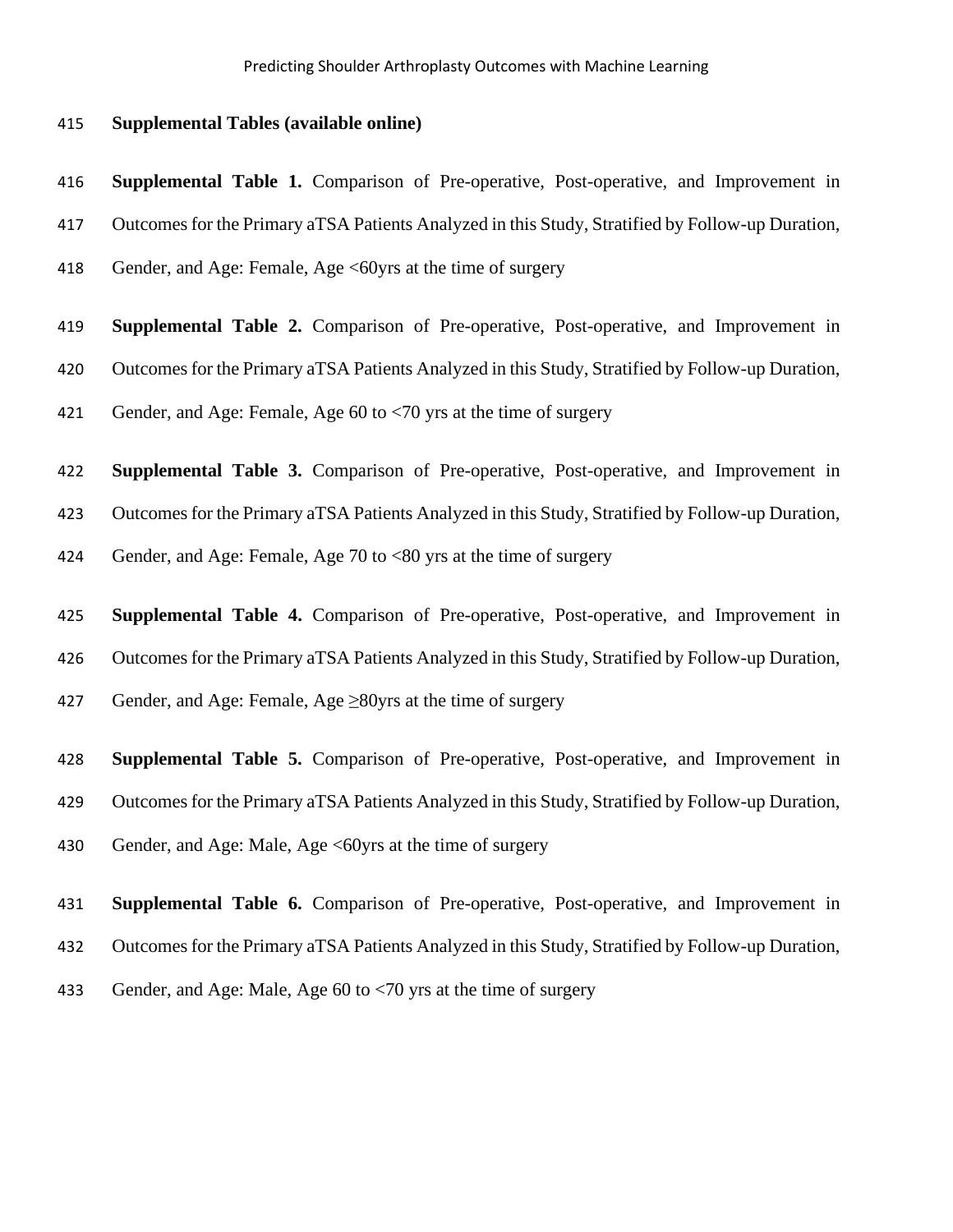**Supplemental Table 7.** Comparison of Pre-operative, Post-operative, and Improvement in

- Outcomes for the Primary aTSA Patients Analyzed in this Study, Stratified by Follow-up Duration,
- Gender, and Age: Male, Age 70 to <80 yrs at the time of surgery

**Supplemental Table 8.** Comparison of Pre-operative, Post-operative, and Improvement in

Outcomes for the Primary aTSA Patients Analyzed in this Study, Stratified by Follow-up Duration,

439 Gender, and Age: Male, Age  $\geq$ 80yrs at the time of surgery

**Supplemental Table 9.** Comparison of Pre-operative, Post-operative, and Improvement in

Outcomes for the Primary rTSA Patients Analyzed in this Study, Stratified by Follow-up Duration,

442 Gender, and Age: Female, Age <60yrs at the time of surgery

 **Supplemental Table 10.** Comparison of Pre-operative, Post-operative, and Improvement in Outcomes for the Primary rTSA Patients Analyzed in this Study, Stratified by Follow-up Duration, Gender, and Age: Female, Age 60 to <70 yrs at the time of surgery

**Supplemental Table 11.** Comparison of Pre-operative, Post-operative, and Improvement in

Outcomes for the Primary rTSA Patients Analyzed in this Study, Stratified by Follow-up Duration,

Gender, and Age: Female, Age 70 to <80 yrs at the time of surgery

**Supplemental Table 12.** Comparison of Pre-operative, Post-operative, and Improvement in

Outcomes for the Primary rTSA Patients Analyzed in this Study, Stratified by Follow-up Duration,

Gender, and Age: Female, Age ≥80yrs at the time of surgery

**Supplemental Table 13.** Comparison of Pre-operative, Post-operative, and Improvement in

Outcomes for the Primary rTSA Patients Analyzed in this Study, Stratified by Follow-up Duration,

454 Gender, and Age: Male, Age <60 yrs at the time of surgery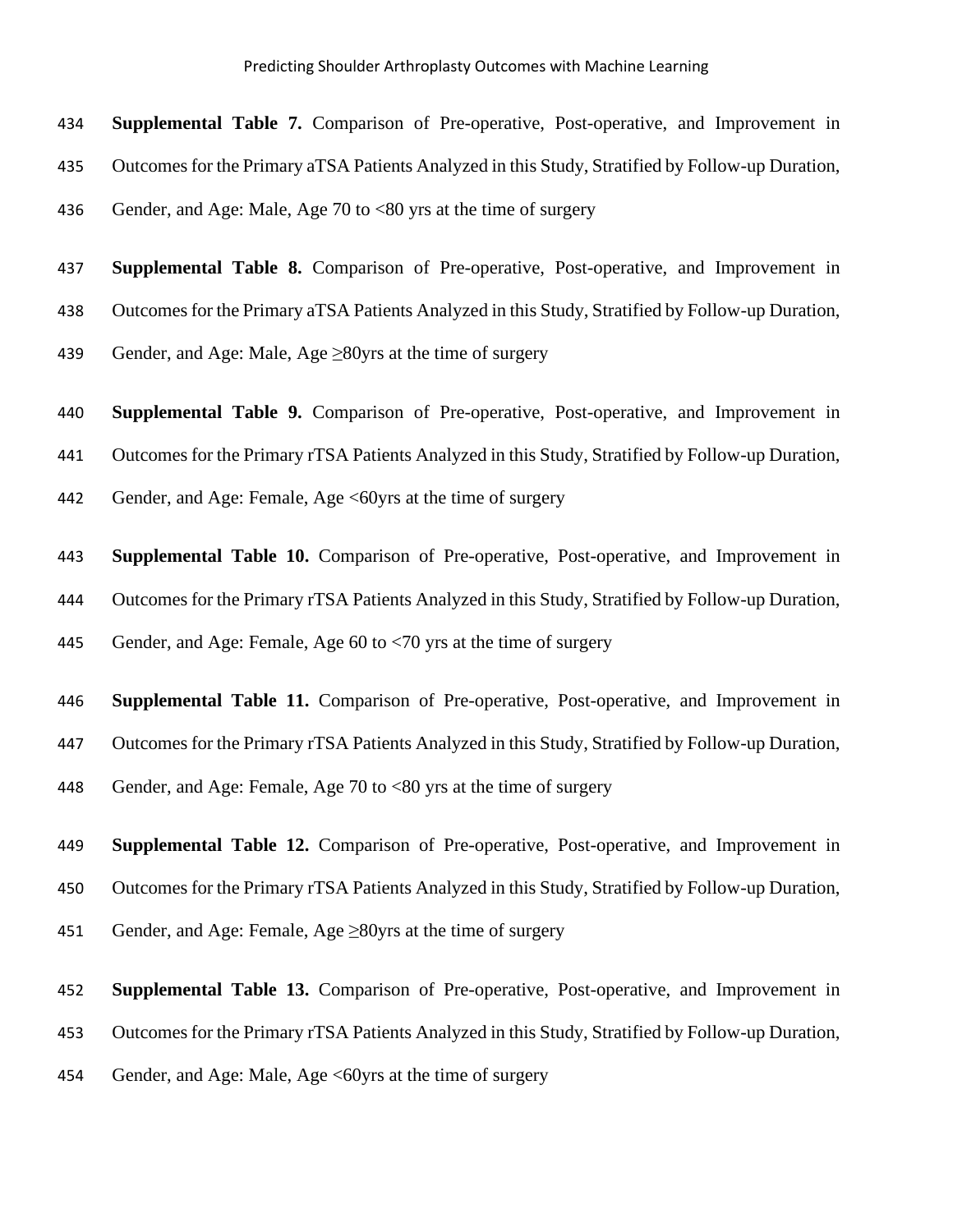**Supplemental Table 14.** Comparison of Pre-operative, Post-operative, and Improvement in

- Outcomes for the Primary rTSA Patients Analyzed in this Study, Stratified by Follow-up Duration,
- Gender, and Age: Male, Age 60 to <70 yrs at the time of surgery
- **Supplemental Table 15.** Comparison of Pre-operative, Post-operative, and Improvement in
- Outcomes for the Primary rTSA Patients Analyzed in this Study, Stratified by Follow-up Duration,
- Gender, and Age: Male, Age 70 to <80 yrs at the time of surgery
- **Supplemental Table 16.** Comparison of Pre-operative, Post-operative, and Improvement in
- Outcomes for the Primary rTSA Patients Analyzed in this Study, Stratified by Follow-up Duration,
- 463 Gender, and Age: Male, Age  $\geq$ 80yrs at the time of surgery
- **Supplemental Table 17**. Comparison of Mean Absolute Error Associated with the ASES Predictions with the Full and Abbreviated Machine Learning Models
- **Supplemental Table 18**. Comparison of Mean Absolute Error Associated with the Constant Predictions with the Full and Abbreviated Machine Learning Models
- **Supplemental Table 19**. Comparison of Mean Absolute Error Associated with the Global
- Shoulder Function Score Predictions with the Full and Abbreviated Machine Learning Models
- **Supplemental Table 20**. Comparison of Mean Absolute Error Associated with the VAS Pain
- Score Predictions with the Full and Abbreviated Machine Learning Models
- **Supplemental Table 21**. Comparison of Mean Absolute Error Associated with the Active
- Abduction (in degrees) Predictions with the Full and Abbreviated Machine Learning Models
- **Supplemental Table 22**. Comparison of Mean Absolute Error Associated with the Active Forward
- Elevation (in degrees) Predictions with the Full and Abbreviated Machine Learning Models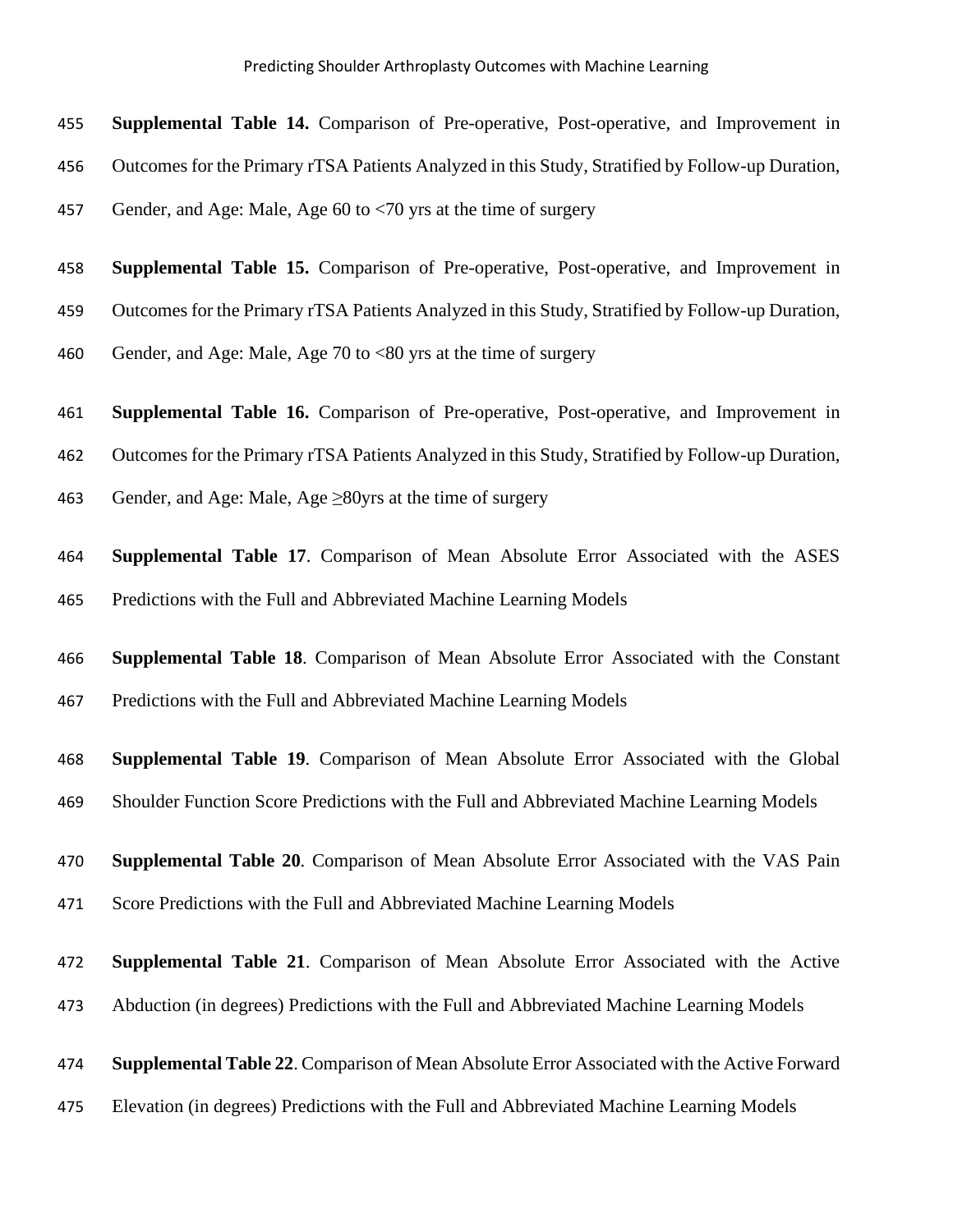- **Supplemental Table 23**. Comparison of Mean Absolute Error Associated with the Active External
- Rotation (in degrees) Predictions with the Full and Abbreviated Machine Learning Models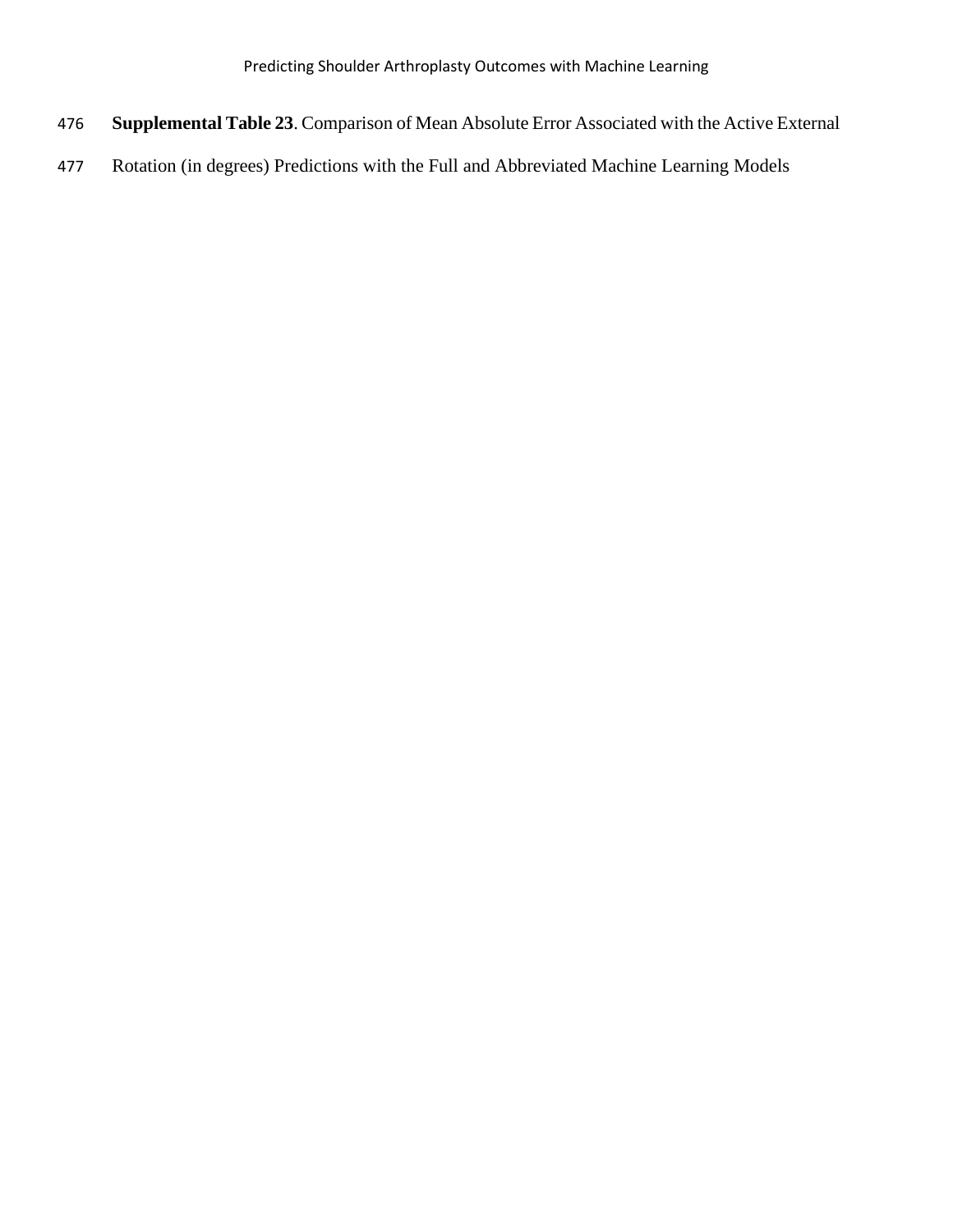478 **Table 1**. Description of the Minimal Feature Set of Pre-operative Inputs Utilized by the Abbreviated Prediction Model

| Feature                                                              | Description and Unit                                                                                                                                                                                                                                                                                         | Range/Inputs                                                                                                                              |
|----------------------------------------------------------------------|--------------------------------------------------------------------------------------------------------------------------------------------------------------------------------------------------------------------------------------------------------------------------------------------------------------|-------------------------------------------------------------------------------------------------------------------------------------------|
| Age                                                                  | Age of patient, years                                                                                                                                                                                                                                                                                        | 18 to 115                                                                                                                                 |
| Weight                                                               | Weight, lbs.                                                                                                                                                                                                                                                                                                 | 80 to 450                                                                                                                                 |
| Height                                                               | Height, inches                                                                                                                                                                                                                                                                                               | 48 to 80                                                                                                                                  |
| Gender                                                               | Male or Female                                                                                                                                                                                                                                                                                               | Male or Female                                                                                                                            |
| Previous Shoulder Surgery?                                           | Has the patient previously had a surgical<br>operation on their shoulder?                                                                                                                                                                                                                                    | Yes or No                                                                                                                                 |
| Is surgery on the dominant shoulder?                                 | Will the upcoming arthroplasty be on the<br>patient's dominant shoulder?                                                                                                                                                                                                                                     | Yes or No                                                                                                                                 |
| <b>Primary Diagnosis</b>                                             | What is the patient's diagnosis?                                                                                                                                                                                                                                                                             | Osteoarthritis, Osteonecrosis, Rotator Cuff Tear,<br>Rotator Cuff Tear Arthropathy, Rheumatoid<br>Arthritis, and Post Traumatic Arthritis |
| Comorbidities                                                        | What are the patient's comorbidities?                                                                                                                                                                                                                                                                        | No comorbidities, inflammatory arthritis,<br>hypertension, heart disease, diabetes, chronic<br>renal failure, and tobacco use             |
| Preoperative Active Abduction                                        | Active arm elevation in the frontal plane, degrees                                                                                                                                                                                                                                                           | 0 to 180º                                                                                                                                 |
| Preoperative Active Forward Elevation                                | Active arm elevation in the sagittal plane, degrees                                                                                                                                                                                                                                                          | 0 to 180º                                                                                                                                 |
| Preoperative Active External Rotation                                | Active lateral rotation of the arm, with the arm at<br>the side, degrees                                                                                                                                                                                                                                     | -90 to 90º                                                                                                                                |
| Preoperative Passive External Rotation                               | Passive lateral rotation of the arm, with the arm<br>at the side, degrees                                                                                                                                                                                                                                    | -90 to 90º                                                                                                                                |
| Preoperative Internal Rotation Score                                 | Active medial rotation of the arm, with the arm at<br>the side. Unitless, 8 point numeric scale with the<br>following discreet assignments based on motion<br>to vertebral segments: No motion = 0, hip = $1$ ,<br>buttocks = 2, sacrum = 3, L5 - L4 = 4, L3 - L1 = 5,<br>$T12 - T8 = 6$ , T7 or higher = 7. | 0 <sub>to</sub> 7                                                                                                                         |
| Preoperative Global Shoulder Function Score                          | Global Shoulder Function score is patient<br>assessment of their ability to use their shoulder<br>prior to surgery. 11pt score (0-10), with $10 = \frac{full}{}$<br>normal mobility                                                                                                                          | 0 to 10                                                                                                                                   |
| Preoperative Pain on a Daily Basis (ie Visual<br>Analog Score (VAS)) | VAS pain score is the patient assessment of the<br>pain that they experience on a daily basis prior to<br>surgery. 11pt score (0-10), with 10 = extreme pain                                                                                                                                                 | 0 to 10                                                                                                                                   |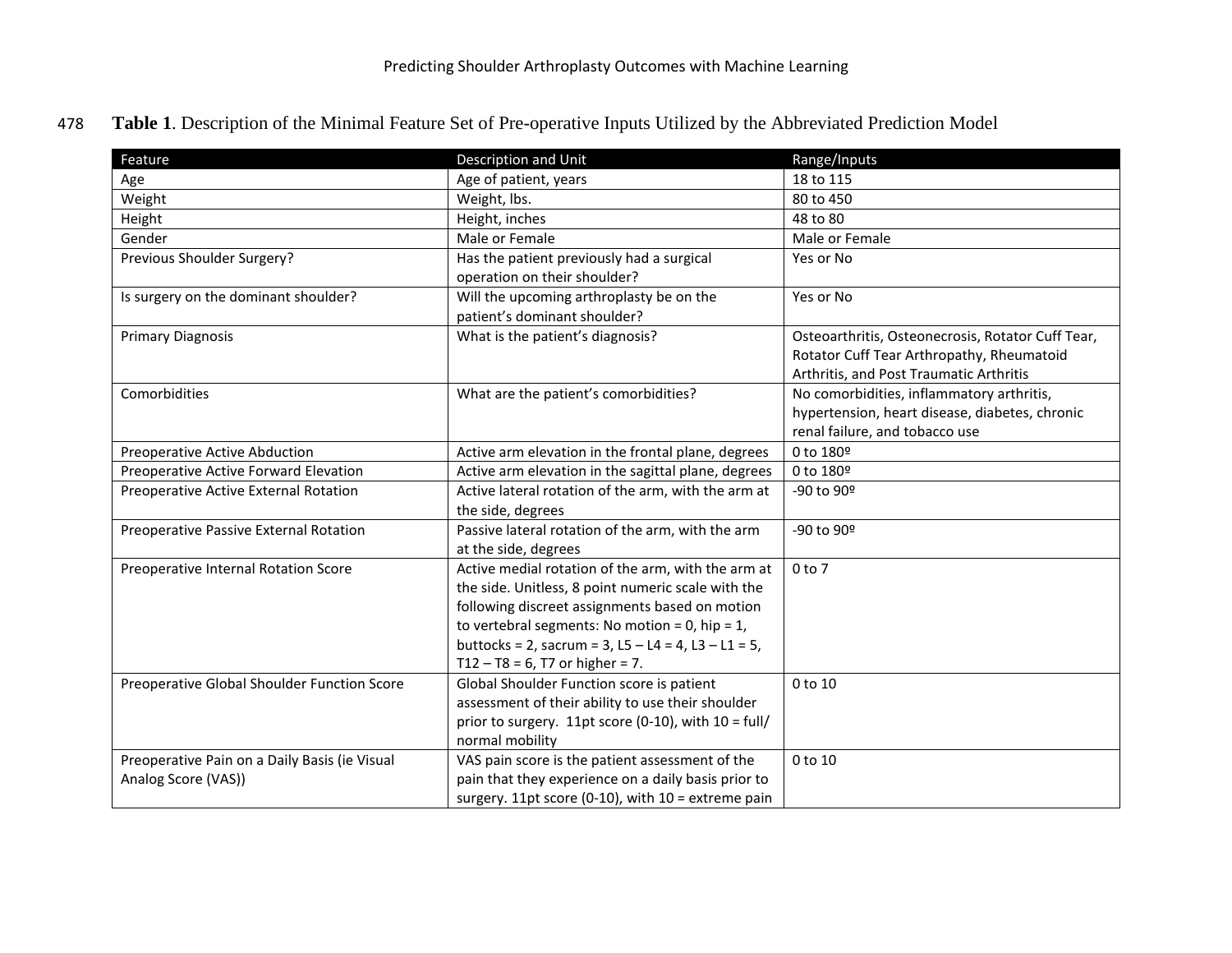| Preoperative Pain at Worst                          | Patient assessment of the worst pain that they<br>experience on a daily basis prior to surgery. 11pt<br>score (0-10), with $10 =$ extreme pain               | 0 to 10     |
|-----------------------------------------------------|--------------------------------------------------------------------------------------------------------------------------------------------------------------|-------------|
| Preoperative Pain when lying on your side           | Patient assessment of the pain that they<br>experience when lying on their effected side prior<br>to surgery. 11pt score (0-10), with $10 =$ extreme<br>pain | 0 to 10     |
| Preoperative Pain when touching back of neck        | Patient assessment of the pain that they<br>experience when touching back of neck prior to<br>surgery. 11pt score (0-10), with $10 =$ extreme pain           | 0 to 10     |
| Preoperative Pain when pushing with affected<br>arm | Patient assessment of the pain that they<br>experience when pushing with affected arm prior<br>to surgery. 11pt score (0-10), with $10 =$ extreme<br>pain    | $0$ to $10$ |

480 **Table 2**. Comparison of Demographics, Diagnosis, and Comorbidities for the Primary aTSA and Primary rTSA Patients in this Study

| Demographics, Diagnosis, and Comorbidities   | aTSA Patients        | rTSA Patients        |
|----------------------------------------------|----------------------|----------------------|
| <b>Age at Surgery</b>                        | $66.1 \pm 9.2$ yrs   | $72.5 \pm 7.8$ yrs   |
| <b>Gender</b>                                | 1111F/1027M/15Unk    | 2350F/1242M/29Unk    |
| Height                                       | $66.6 \pm 4.3$ in    | $65.0 \pm 4.0$ in    |
| Weight                                       | $188.9 \pm 44.5$ lbs | $172.7 \pm 41.0$ lbs |
| <b>Body Mass Index (BMI)</b>                 | $29.9 \pm 6.3$       | $28.7 \pm 6.0$       |
| % Previous Shoulder Surgery                  | 15.7%                | 24.7%                |
| <b>Surgery on Dominant Shoulder?</b>         | 55.8%                | 62.2%                |
| Osteoarthritis (OA) diagnosis                | 92.7%                | 53.2%                |
| Osteonecrosis (ON) diagnosis                 | 3.2%                 | 2.4%                 |
| <b>Rotator Cuff Tear (RCT) diagnosis</b>     | 2.6%                 | 39.3%                |
| <b>Cuff Tear Arthropathy (CTA) diagnosis</b> | 0.8%                 | 38.4%                |
| <b>Rheumatoid Arthritis (RA) diagnosis</b>   | 3.1%                 | 3.5%                 |
| Post-traumatic Arthritis (PTA) diagnosis     | 2.1%                 | 2.4%                 |
| <b>No Comorbidities</b>                      | 35.9%                | 33.0%                |
| <b>Inflammatory Arthritis</b>                | 11.7%                | 7.8%                 |
| <b>Hypertension</b>                          | 47.4%                | 53.3%                |
| <b>Heart Disease</b>                         | 13.6%                | 16.2%                |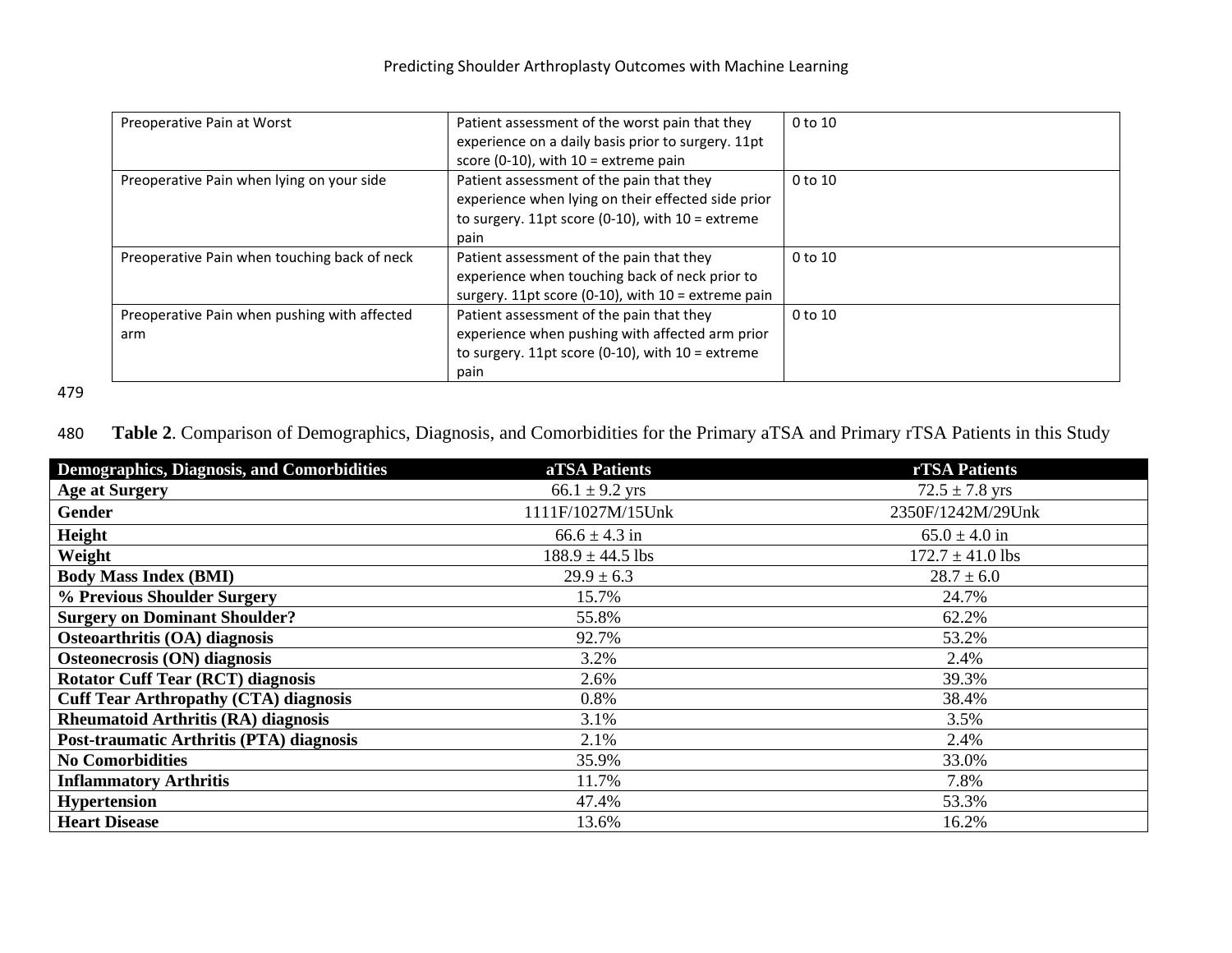| <b>Diabetes</b>                                               | 12.20%<br>$1 \leq C \leq 70$ | 13.7%<br>19.                  |
|---------------------------------------------------------------|------------------------------|-------------------------------|
| <b>Chronic</b><br>$\bullet$<br><u>т</u><br>  Failure<br>Renal | $\Omega$<br>1.470            | 2.0%                          |
| m <sub>1</sub><br>use.                                        | ი თ<br>1.8%                  | .70 <sub>6</sub><br>$\sim$ /0 |

482

483 **Table 3**. Comparison of Pre-operative, Post-operative, and Improvement in Outcomes for the Primary aTSA Patients Analyzed in this 484 Study, Stratified by Follow-up Duration

| aTSA Follow-                                                                                                                   | <b>ASES</b>       | <b>Constant</b>   | Global                            | <b>VAS Pain</b> | <b>Active</b>      | Active                             | <b>Active</b>                     | <b>Adverse Event</b> |
|--------------------------------------------------------------------------------------------------------------------------------|-------------------|-------------------|-----------------------------------|-----------------|--------------------|------------------------------------|-----------------------------------|----------------------|
| up Duration                                                                                                                    | (Post/Improve)    | (Post/Improve)    | <b>Shoulder</b>                   | (Post/Improve)  | <b>Abduction</b>   | <b>Forward</b>                     | <b>External</b>                   | % / Revision         |
|                                                                                                                                |                   |                   | <b>Function</b><br>(Post/Improve) |                 | (Post/Improve)     | <b>Elevation</b><br>(Post/Improve) | <b>Rotation</b><br>(Post/Improve) | $\frac{0}{0}$        |
| <b>Preoperative</b>                                                                                                            | $35.7 \pm 16.4$   | $38.3 \pm 14.3$   | $4.1 \pm 2.0$                     | $6.4 \pm 2.1$   | $83.1 \pm 30.8$    | $97.1 \pm 32.3$                    | $19.9 \pm 19.6$                   | NA                   |
|                                                                                                                                | $76.5 \pm 18.9$ / | $62.3 \pm 15.5$ / | $7.2 \pm 2.2$ /                   | $1.7 \pm 2.1$ / | $110.2 \pm 32.0$ / | $125.4 \pm 33.5$ /                 | $42.6 \pm 18.7$ /                 | $2.1\% / 1.4\%$      |
|                                                                                                                                | $40.4 \pm 21.4$   | $24.4 \pm 17.1$   | $3.0 \pm 2.8$                     | $4.7 \pm 2.7$   | $26.3 \pm 37.2$    | $29.3 \pm 38.0$                    | $22.4 \pm 19.7$                   |                      |
|                                                                                                                                | $82.4 \pm 17.8$ / | $68.1 \pm 14.3$ / | $7.7 \pm 2.2$ /                   | $1.3 \pm 1.9$ / | $119.8 \pm 31.4$ / | $136.0 \pm 30.3$ /                 | $49.5 \pm 18.6$                   | 1.5% / 0.8%          |
|                                                                                                                                | $44.5 \pm 21.5$   | $29.1 \pm 15.9$   | $3.5 \pm 2.7$                     | $5.0 \pm 2.7$   | $36.5 \pm 37.2$    | $39.0 \pm 36.2$                    | $28.2 \pm 20.8$                   |                      |
| 1 year                                                                                                                         | $85.9 \pm 17.1$   | $71.6 \pm 13.6/$  | $8.4 \pm 1.9$                     | $1.1 \pm 1.9$ / | $127.5 \pm 32.0$ / | $143.8 \pm 29.0$ /                 | $51.1 \pm 18.7$ /                 | $2.5\% / 1.4\%$      |
|                                                                                                                                | $49.2 \pm 20.6$   | $33.1 \pm 15.9$   | $4.3 \pm 2.5$                     | $5.3 \pm 2.6$   | $44.8 \pm 37.1$    | $47.3 \pm 35.3$                    | $30.7 \pm 20.7$                   |                      |
| $3 - 6$ months<br>$6 - 9$ months<br>$2 - 3$ years<br>$3 - 5$ years<br>$5+ years$<br>(average)<br>$follow-up =$<br>90.0 months) | $87.4 \pm 17.1$   | $73.4 \pm 13.8$ / | $8.6 \pm 1.9$                     | $1.0 \pm 1.9$ / | $129.1 \pm 32.1$ / | $146.5 \pm 29.1$                   | $52.4 \pm 18.8$ /                 | $3.4\% / 2.0\%$      |
|                                                                                                                                | $51.3 \pm 20.9$   | $35.2 \pm 16.0$   | $4.7 \pm 2.5$                     | $5.4 \pm 2.6$   | $45.4 \pm 39.1$    | $48.7 \pm 37.2$                    | $33.0 \pm 22.0$                   |                      |
|                                                                                                                                | $86.2 \pm 17.4$ / | $72.8 \pm 13.6$ / | $8.6 \pm 2.0$ /                   | $1.1 \pm 1.9$ / | $128.4 \pm 31.6$ / | $146.8 \pm 29.2$ /                 | $51.5 \pm 18.9$                   | 2.6% / 2.0%          |
|                                                                                                                                | $50.5 \pm 20.4$   | $35.5 \pm 14.7$   | $4.5 \pm 2.6$                     | $5.3 \pm 2.6$   | $44.3 \pm 37.9$    | $49.4 \pm 36.2$                    | $31.8 \pm 21.7$                   |                      |
|                                                                                                                                |                   |                   |                                   |                 |                    |                                    |                                   | 5.2% / 3.4%          |
|                                                                                                                                | $81.5 \pm 20.3$ / | $68.3 \pm 14.7$ / | $8.2 \pm 2.2$ /                   | $1.5 \pm 2.3/$  | $120.5 \pm 31.9$   | $141.0 \pm 31.6$ /                 | $46.1 \pm 20.0$ /                 |                      |
|                                                                                                                                | $47.1 \pm 23.7$   | $32.7 \pm 16.6$   | $4.4 \pm 2.7$                     | $5.0 \pm 2.9$   | $37.3 \pm 38.0$    | $44.8 \pm 37.1$                    | $31.1 \pm 22.9$                   |                      |
|                                                                                                                                |                   |                   |                                   |                 |                    |                                    |                                   |                      |
|                                                                                                                                |                   |                   |                                   |                 |                    |                                    | <b>Full Primary aTSA Cohort</b>   | 3.0%/1.9%            |

485

486

487 **Table 4**. Comparison of Pre-operative, Post-operative, and Improvement in Outcomes for the Primary rTSA Patients Analyzed in this 488 Study, Stratified by Follow-up Duration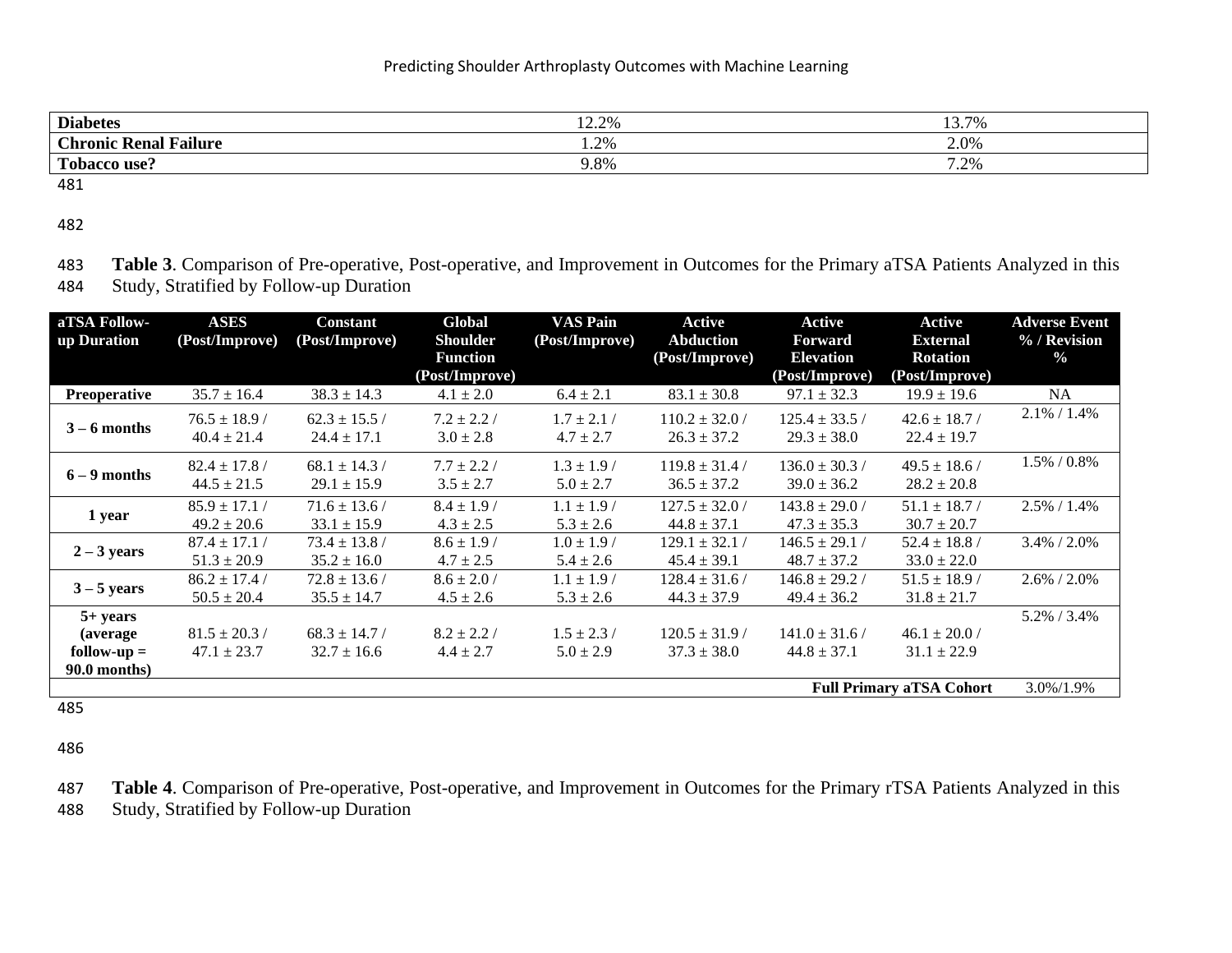| rTSA Follow-<br>up Duration     | <b>ASES</b><br>(Post/Improve)        | <b>Constant</b><br>(Post/Improve)    | Global<br><b>Shoulder</b><br><b>Function</b><br>(Post/Improve) | VAS Pain<br>(Post/Improve)       | Active<br><b>Abduction</b><br>(Post/Improve) | Active<br><b>Forward</b><br><b>Elevation</b><br>(Post/Improve) | <b>Active</b><br><b>External</b><br><b>Rotation</b><br>(Post/Improve) | <b>Adverse Event</b><br>% / Revision<br>$\frac{0}{0}$ |
|---------------------------------|--------------------------------------|--------------------------------------|----------------------------------------------------------------|----------------------------------|----------------------------------------------|----------------------------------------------------------------|-----------------------------------------------------------------------|-------------------------------------------------------|
| <b>Preoperative</b>             | $34.7 \pm 15.9$                      | $34.9 \pm 14.4$                      | $3.7 \pm 2.1$                                                  | $6.3 \pm 2.2$                    | $72.7 \pm 36.9$                              | $85.7 \pm 39.3$                                                | $18.5 \pm 21.3$                                                       | <b>NA</b>                                             |
| $3 - 6$ months                  | $73.4 \pm 18.8$ /<br>$38.9 \pm 20.5$ | $58.3 \pm 14.9$ /<br>$23.7 \pm 16.8$ | $6.9 \pm 2.1$ /<br>$3.2 \pm 2.8$                               | $1.7 \pm 2.1$ /<br>$4.6 \pm 2.7$ | $104.9 \pm 31.4$ /<br>$33.1 \pm 39.6$        | $120.9 \pm 31.9$ /<br>$37.1 \pm 42.1$                          | $28.5 \pm 17.6$ /<br>$9.8 \pm 21.4$                                   | $3.1\% / 0.7\%$                                       |
| $6 - 9$ months                  | $77.8 \pm 18.1 /$<br>$41.2 \pm 19.9$ | $62.8 \pm 13.7$ /<br>$28.2 \pm 16.3$ | $7.3 \pm 2.0$ /<br>$3.7 \pm 2.7$                               | $1.5 \pm 2.0$ /<br>$4.5 \pm 2.7$ | $110.1 \pm 29.7$ /<br>$39.4 \pm 37.4$        | $130.0 \pm 29.1$ /<br>$46.6 \pm 40.5$                          | $31.6 \pm 17.7$<br>$13.6 \pm 22.7$                                    | $2.5\% / 0.9\%$                                       |
| 1 year                          | $81.2 \pm 18.1$ /<br>$46.4 \pm 20.7$ | $67.0 \pm 14.0$ /<br>$32.0 \pm 16.2$ | $7.9 \pm 2.0$ /<br>$4.3 \pm 2.6$                               | $1.3 \pm 2.0$ /<br>$5.0 \pm 2.7$ | $120.6 \pm 30.1$ /<br>$47.1 \pm 39.7$        | $137.8 \pm 27.7$ /<br>$51.5 \pm 41.2$                          | $35.7 \pm 18.1$ /<br>$16.9 \pm 22.2$                                  | $2.3\% / 1.0\%$                                       |
| $2 - 3$ years                   | $82.6 \pm 18.1 /$<br>$46.7 \pm 20.7$ | $69.0 \pm 13.8$ /<br>$34.1 \pm 16.1$ | $8.1 \pm 1.9$ /<br>$4.4 \pm 2.6$                               | $1.2 \pm 2.0$ /<br>$5.0 \pm 2.7$ | $118.8 \pm 30.6$ /<br>$46.5 \pm 39.1$        | $139.2 \pm 26.9$ /<br>$54.2 \pm 41.9$                          | $36.8 \pm 17.6$<br>$18.8 \pm 23.1$                                    | $3.1\% / 1.1\%$                                       |
| $3 - 5$ years                   | $82.2 \pm 18.8$ /<br>$45.9 \pm 21.6$ | $68.0 \pm 13.9$<br>$32.5 \pm 15.7$   | $8.2 \pm 1.9$ /<br>$4.4 \pm 2.7$                               | $1.2 \pm 2.0$ /<br>$5.0 \pm 2.7$ | $117.9 \pm 29.1$<br>$45.2 \pm 39.1$          | $137.3 \pm 26.9$ /<br>$52.4 \pm 41.7$                          | $36.3 \pm 17.9$<br>$17.3 \pm 23.4$                                    | $2.7\% / 1.3\%$                                       |
| $5+ years$                      |                                      |                                      |                                                                |                                  |                                              |                                                                |                                                                       | $2.5\% / 1.1\%$                                       |
| (average)                       | $79.9 \pm 20.5$ /                    | $65.7 \pm 14.9$ /                    | $7.9 \pm 2.2$ /                                                | $1.4 \pm 2.2$ /                  | $112.3 \pm 29.2$ /                           | $130.7 \pm 29.5$ /                                             | $32.3 \pm 19.6$                                                       |                                                       |
| $follow-up =$<br>80.6 months)   | $43.7 \pm 23.5$                      | $30.3 \pm 17.3$                      | $4.0 \pm 2.9$                                                  | $4.9 \pm 2.9$                    | $35.9 \pm 39.6$                              | $41.3 \pm 42.9$                                                | $11.8 \pm 25.3$                                                       |                                                       |
| <b>Full Primary rTSA Cohort</b> |                                      |                                      |                                                                |                                  |                                              |                                                                | 2.7%/1.0%                                                             |                                                       |

489

490

491 **Table 5**. Comparison of the Mean Absolute Error (MAE) Associated with each Outcome Measure Prediction for the Full and 492 Abbreviated Machine Learning Models. Note that these MAE Values are a Weighted Average over each Post-operative Timepoint (3-

493 6 months, 6-9 months, 1 year, 2-3 years, 3-5 years, and 5+ years); Supplemental Tables are Included Online Reporting the MAE for

494 each Outcome Measure at each Post-operative Timepoint.

| <b>Prediction Error</b> | <b>ASES</b> Weighted<br><b>Average MAE</b><br>(aTSA, rTSA) | Constant<br><b>Weighted Average</b><br>MAE (aTSA,<br>rTSA) | <b>Global Shoulder</b><br><b>Function</b><br><b>Weighted Average</b><br>MAE (aTSA,<br>rTSA) | <b>VAS Pain</b><br><b>Weighted Average</b><br>MAE (aTSA,<br>rTSA) | <b>Active Abduction</b><br><b>Weighted Average</b><br>MAE (aTSA,<br>rTSA) | <b>Active Forward</b><br>Elevation<br><b>Weighted Average</b><br>MAE (aTSA,<br>rTSA) | <b>Active External</b><br><b>Rotation</b><br><b>Weighted Average</b><br>MAE (aTSA,<br>rTSA) |
|-------------------------|------------------------------------------------------------|------------------------------------------------------------|---------------------------------------------------------------------------------------------|-------------------------------------------------------------------|---------------------------------------------------------------------------|--------------------------------------------------------------------------------------|---------------------------------------------------------------------------------------------|
| <b>Baseline Average</b> | 15.3 (15.6, 14.9)                                          | 12.5(12.7, 12.5)                                           | 1.6(1.6, 1.6)                                                                               | 1.6(1.5, 1.6)                                                     | $26.5^{\circ}$ (26.4, 26.3)                                               | $23.0^{\circ}$ (22.9, 23.2)                                                          | $16.0^{\circ}$ (16.2, 15.7)                                                                 |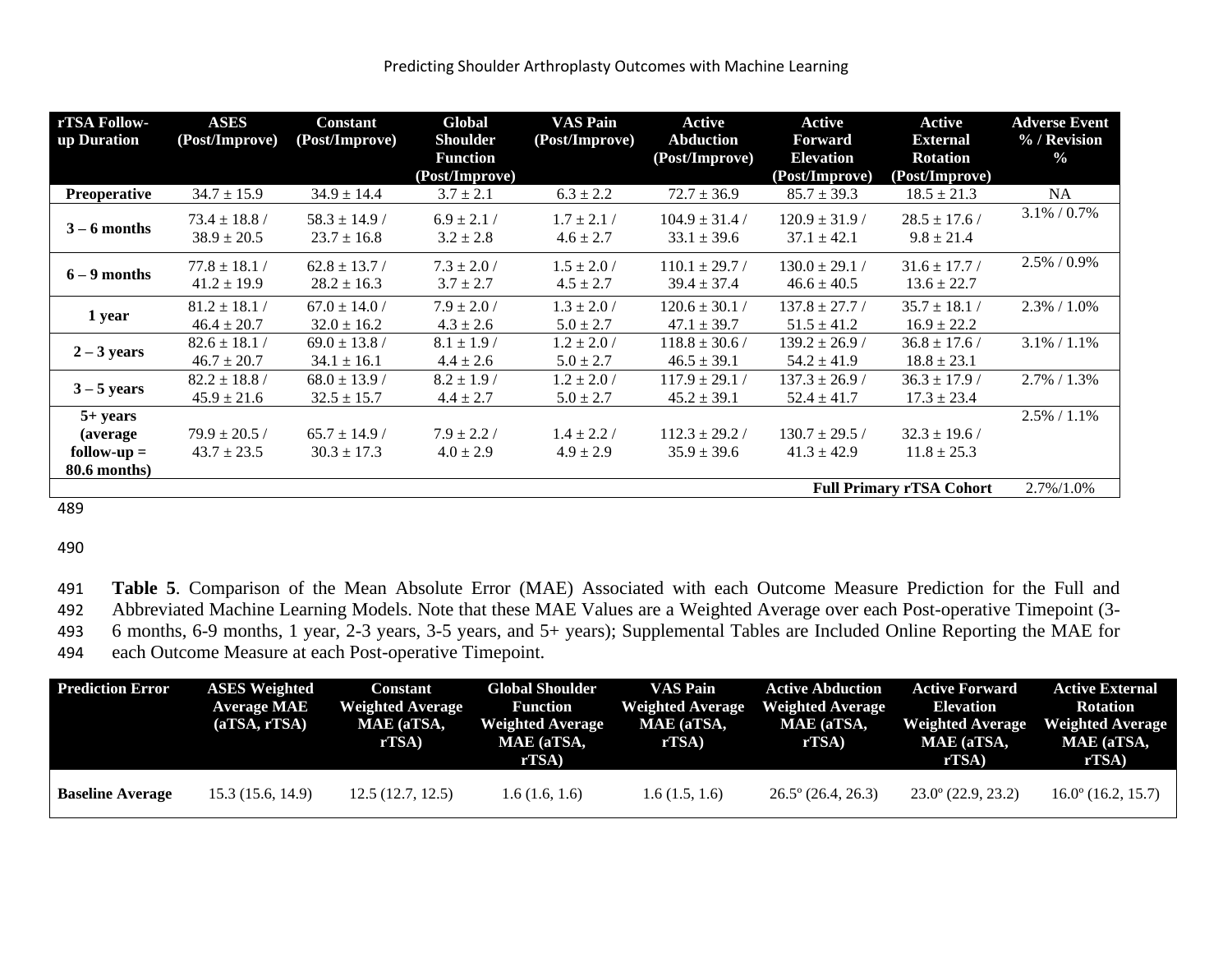| <b>XGBoost with</b><br><b>Full Model</b>                                                 | 11.7(11.6, 11.8) | 8.9(9.4, 9.1)  | 1.4(1.4, 1.3) | 1.3 (1.2, 1.3) | $20.4^{\circ}$ (20.9, 20.1) | $17.6^{\circ}$ (18.0, 17.8) | $12.2^{\circ}$ (13.1, 11.7) |
|------------------------------------------------------------------------------------------|------------------|----------------|---------------|----------------|-----------------------------|-----------------------------|-----------------------------|
| <b>XGBoost with</b><br><b>Abbreviated</b><br>Model                                       | 12.0(11.9, 12.2) | 9.8(10.1, 9.9) | 1.5(1.5, 1.4) | 1.4(1.2, 1.5)  | $21.8^{\circ}$ (22.0, 21.3) | $19.2^{\circ}$ (19.7, 19.2) | $12.6^{\circ}$ (13.2, 12.1) |
| <b>MAE Difference</b><br>$(Full -$<br>Abbreviated)                                       | 0.3(0.3, 0.4)    | 0.9(0.7, 0.8)  | 0.1(0.1, 0.1) | 0.1(0.0, 0.2)  | $1.4^{\circ}$ (1.1, 1.2)    | $1.6^{\circ}$ (1.7, 1.4)    | $0.4^{\circ}$ (0.1, 0.4)    |
| <b>XGBoost with</b><br><b>Abbreviated</b><br>$\textbf{Model} + \textbf{Implant}$<br>Data | 12.0(11.7, 12.0) | 9.7(9.8, 9.8)  | 1.4(1.4, 1.4) | 1.3 (1.2, 1.4) | $21.7^{\circ}$ (21.9, 21.1) | $19.0^{\circ}$ (19.2, 19.1) | $12.4^{\circ}$ (13.1, 12.0) |
| 495                                                                                      |                  |                |               |                |                             |                             |                             |

496 **Table 6**. XGBoost predictions using the full and abbreviated models for aTSA & rTSA patients who experienced clinical improvement

497 at 2-3 years follow-up greater than the MCID<sup>19</sup> threshold for multiple different outcome measures.

| MCID prediction     | ASES (aTSA,<br>rTSA)    | Constant<br>(aTSA, rTSA) | Global<br>Shoulder<br>Function<br>(aTSA, rTSA) | VAS Pain<br>(aTSA, rTSA)      | Abduction<br>(aTSA, rTSA) | Forward<br>elevation<br>(aTSA, rTSA) | External<br>rotation<br>(aTSA, rTSA) |
|---------------------|-------------------------|--------------------------|------------------------------------------------|-------------------------------|---------------------------|--------------------------------------|--------------------------------------|
| MCID <sup>19</sup>  | 13.6(17.0,<br>10.3)     | $5.7(12.8, -0.3)$        | 1.4(1.7, 1.0)                                  | 1.6(2.7, 1.4)                 | $7.0(13.9, -1.9)$         | $12.0(23.1,-$<br>2.9                 | $3.0(14.5, -5.3)$                    |
| Patient percent     | 77.9% (72.9%,<br>80.6%) | 71.3% (63.0%,<br>77.6%)  | 75.7% (75.5%,<br>75.8%)                        | 75.3%<br>$(66.5\%,$<br>77.9%) | 83.5% (78.2%,<br>88.7%)   | 79.9% (73.4%,<br>92.7%)              | 84.7% (77.8%,<br>90.4%)              |
| Precision (full     | 95% (94%,               | 96% (97%,                | 94% (96%,                                      | 92% (91%,                     | 94% (91%,                 | 92% (87%,                            | 95% (90%,                            |
| model)              | 95%)                    | 98%)                     | 93%)                                           | 91%)                          | 98%)                      | 99%)                                 | 99%)                                 |
| Recall (full model) | 99% (97%,               | 99% (99%,                | 96% (95%,                                      | 98% (97%,                     | 94% (91%,                 | 95% (88%,                            | 96% (93%,                            |
|                     | 99%)                    | 100%)                    | 98%)                                           | 99%)                          | 98%)                      | 99%)                                 | 99%)                                 |
| Accuracy (full      | 95% (94%,               | 97% (96%,                | 92% (93%,                                      | 93% (92%,                     | 90% (86%,                 | 89% (82%,                            | 95% (92%,                            |
| model)              | 95%)                    | 99%)                     | 92%)                                           | 91%)                          | 98%)                      | 99%)                                 | 99%)                                 |
| AUC (full model)    | 0.90(0.90,              | 0.95(0.97,               | 0.88(0.91,                                     | 0.87(0.89,                    | 0.83(0.80,                | 0.79(0.75,                           | 0.83(0.78,                           |
|                     | (0.88)                  | 0.96)                    | 0.87)                                          | 0.82)                         | 0.98)                     | 0.95)                                | 0.95)                                |
| Precision           | 91% (90%,               | 94% (93%,                | 93% (94%,                                      | 91% (89%,                     | 90% (87%,                 | 89% (90%,                            | 89% (85%,                            |
| (abbreviated model) | 91%)                    | 94%)                     | 91%)                                           | 91%)                          | 95%)                      | 97%)                                 | 94%)                                 |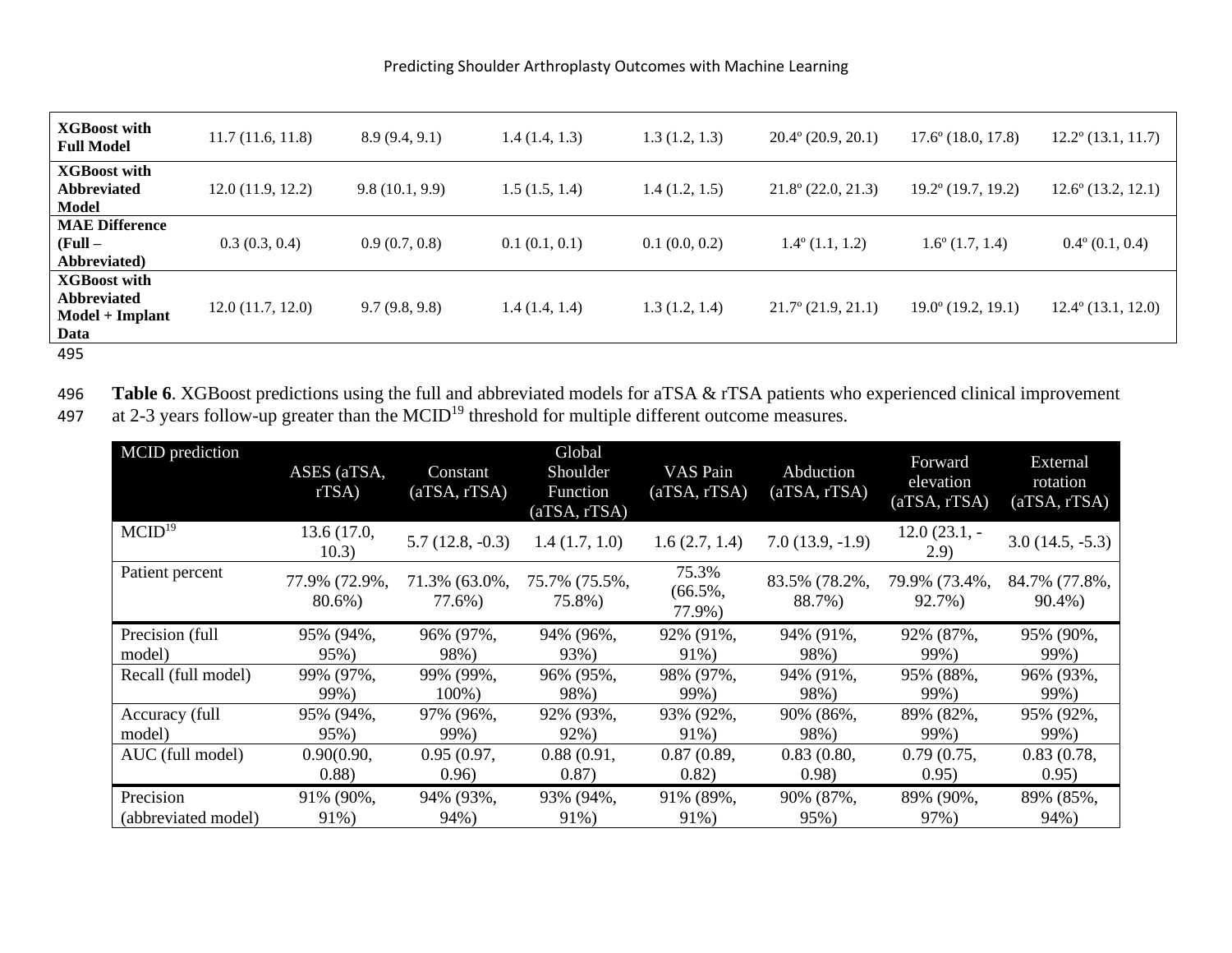| Recall (abbreviated | 99% (97%,  | 99% (97%,  | 95% (94%,  | 96% (96%,  | 91% (89%,  | 95% (91%,  | 92% (88%,  |
|---------------------|------------|------------|------------|------------|------------|------------|------------|
| model)              | 99%)       | 99%)       | 97%)       | 97%)       | 95%)       | 98%)       | 96%)       |
| Accuracy            | 93% (92%,  | 97% (96%,  | 90% (89%,  | 90% (88%,  | 84% (82%,  | 87% (87%,  | 87% (84%,  |
| (abbreviated model) | 93%)       | 99%)       | 91%)       | 92%)       | 94%)       | 98%)       | 97%)       |
| AUC (abbreviated    | 0.88(0.87, | 0.94(0.95, | 0.87(0.89, | 0.87(0.86, | 0.76(0.72, | 0.72(0.70, | 0.78(0.73, |
| model)              | 0.84)      | 0.93)      | 0.86)      | (0.84)     | 0.94)      | (0.89)     | 0.90)      |

498

|  |                                                                                                                                 |  |  |  | 499 Table 7. XGBoost predictions using the full and abbreviated model for aTSA & rTSA patients who experienced clinical improvement |
|--|---------------------------------------------------------------------------------------------------------------------------------|--|--|--|-------------------------------------------------------------------------------------------------------------------------------------|
|  | $\sim$ 100 $\sim$ 100 $\sim$ 100 $\sim$ 100 $\sim$ 100 $\sim$ 100 $\sim$ 200 $\sim$ 200 $\sim$ 100 $\sim$ 100 $\sim$ 100 $\sim$ |  |  |  |                                                                                                                                     |

500 at 2-3 years follow-up greater than the  $SCB<sup>20</sup>$  threshold for multiple different outcome measures.

| SCB prediction      | ASES (aTSA,<br>rTSA | Constant<br>(aTSA, rTSA) | Global<br>Shoulder<br>Function<br>(aTSA, rTSA) | VAS Pain<br>(aTSA, rTSA) | Abduction<br>(aTSA, rTSA) | Forward<br>elevation<br>(aTSA, rTSA) | External<br>rotation<br>(aTSA, rTSA) |
|---------------------|---------------------|--------------------------|------------------------------------------------|--------------------------|---------------------------|--------------------------------------|--------------------------------------|
| SCB <sup>20</sup>   | 31.5(37.6,<br>25.9) | 19.1 (25.4,<br>13.6)     | 3.1(3.9, 2.4)                                  | 3.2(3.8, 2.6)            | 28.5(36.1,<br>19.6)       | 35.4(45.5,<br>22.3)                  | 11.7(20.1,<br>3.6)                   |
| Patient percent     | 66.7% (57.3%,       | 62.3% (52.8%,            | 58.8% (57.4%,                                  | $62.8\%$ $(61.5\%$ ,     | 64.7% (55.2%,             | 61.3% (48.4%,                        | 70.1% (64.6%,                        |
|                     | 73.1%)              | 71.7%)                   | 70.7%)                                         | 72.5%)                   | 73.9%)                    | 75.7%)                               | 82.0%)                               |
| Precision (full     | 88% (89%,           | 91% (93%,                | 83% (91%,                                      | 85% (92%,                | 86% (80%,                 | 85% (85%,                            | 85% (79%,                            |
| model)              | 88%)                | 94%)                     | 91%)                                           | 88%)                     | 89%)                      | 91%)                                 | 92%)                                 |
| Recall (full model) | 93% (93%,           | 95% (88%,                | 93% (86%,                                      | 99% (92%,                | 86% (87%,                 | 91% (88%,                            | 89% (92%,                            |
|                     | 94%)                | 97%)                     | $90\%$ )                                       | 97%)                     | 87%)                      | 93%)                                 | 93%)                                 |
| Accuracy (full      | 87% (89%,           | 91% (90%,                | 85% (87%,                                      | 86% (89%,                | 82% (81%,                 | 84% (86%,                            | 81% (79%,                            |
| model)              | 88%)                | 92%)                     | 86%)                                           | 88%)                     | 83%)                      | 88%)                                 | 88%)                                 |
| AUC (full model)    | 0.84(0.89,          | 0.90(0.90,               | 0.84(0.87,                                     | 0.82(0.86,               | 0.81(0.80,                | 0.83(0.87,                           | 0.76(0.74,                           |
|                     | 0.81)               | (0.88)                   | 0.84)                                          | 0.81)                    | 0.78)                     | 0.83)                                | 0.78)                                |
| Precision           | 87% (88%,           | 90% (91%,                | 82% (89%,                                      | 85% (92%,                | 82% (76%,                 | 78% (74%,                            | 82% (76%,                            |
| (abbreviated model) | 86%)                | 92%)                     | 91%)                                           | 88%)                     | 84%)                      | 86%)                                 | 89%)                                 |
| Recall (abbreviated | 92% (92%,           | 95% (88%,                | 93% (86%,                                      | 99% (92%,                | 84% (83%,                 | 88% (81%,                            | 88% (89%,                            |
| model)              | 93%)                | 97%)                     | $90\%)$                                        | 97%)                     | 84%)                      | 91%)                                 | 91%)                                 |
| Accuracy            | 87% (89%,           | 90% (88%,                | 84% (85%,                                      | 87% (90%,                | 80% (79%,                 | 81% (82%,                            | 79% (76%,                            |
| (abbreviated model) | 88%)                | $90\%)$                  | 86%)                                           | 88%)                     | 81%)                      | 81%)                                 | 84%)                                 |
| AUC (abbreviated    | 0.82(0.86,          | 0.89(0.89,               | 0.83(0.86,                                     | 0.85(0.87,               | 0.72(0.74,                | 0.74(0.78,                           | 0.73(0.70,                           |
| model)              | 0.76)               | 0.87)                    | (0.83)                                         | 0.82)                    | 0.70)                     | 0.70)                                | 0.76)                                |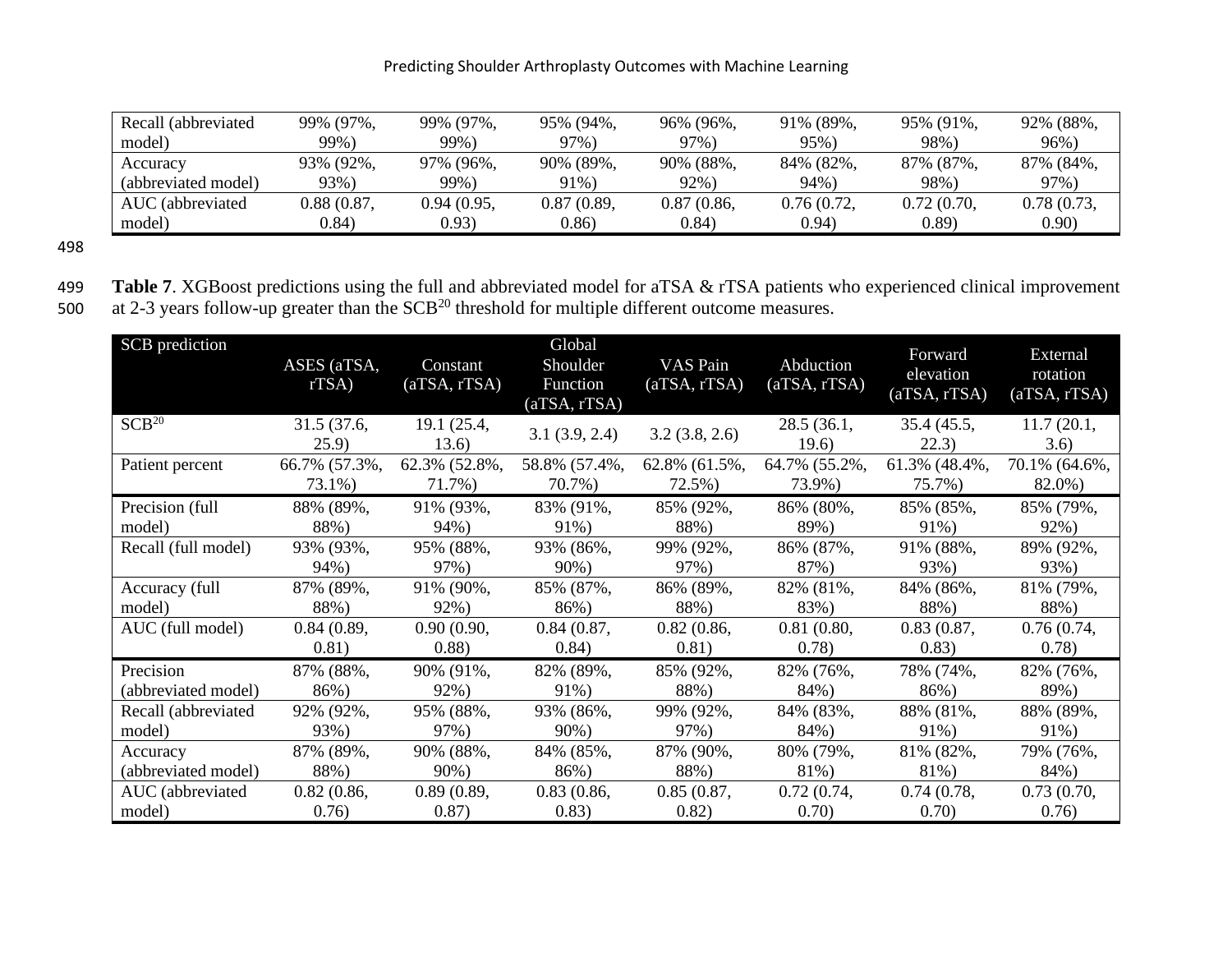502 **Suppl Table 1**. Comparison of Pre-operative, Post-operative, and Improvement in Outcomes for the Primary aTSA Patients Analyzed 503 in this Study, Stratified by Follow-up Duration, Gender, and Age: Female, Age <60yrs at the time of surgery

| aTSA Follow-<br>up Duration | <b>ASES</b><br>(Post/Improve)        | <b>Constant</b><br>(Post/Improve)    | Global<br><b>Shoulder</b><br><b>Function</b><br>(Post/Improve) | <b>VAS Pain</b><br>(Post/Improve) | Active<br><b>Abduction</b><br>(Post/Improve) | Active<br>Forward<br><b>Elevation</b><br>(Post/Improve)        | Active<br><b>External</b><br><b>Rotation</b><br>(Post/Improve) | <b>Adverse Event</b><br>% / Revision<br>$\frac{0}{0}$ |
|-----------------------------|--------------------------------------|--------------------------------------|----------------------------------------------------------------|-----------------------------------|----------------------------------------------|----------------------------------------------------------------|----------------------------------------------------------------|-------------------------------------------------------|
| <b>Preoperative</b>         | $31.1 \pm 14.6$                      | $35.4 \pm 14.0$                      | $4.0 \pm 1.9$                                                  | $6.9 \pm 2.0$                     | $82.1 \pm 33.6$                              | $97.3 \pm 37.6$                                                | $20.3 \pm 19.9$                                                | <b>NA</b>                                             |
| $3 - 6$ months              | $65.7 \pm 23.9$ /<br>$34.3 \pm 24.6$ | $55.0 \pm 17.9$ /<br>$20.4 \pm 18.5$ | $6.5 \pm 2.5/$<br>$2.3 \pm 3.1$                                | $2.9 \pm 3.0$ /<br>$4.1 \pm 3.3$  | $102.7 \pm 32.3$ /<br>$19.4 \pm 36.4$        | $118.3 \pm 38.4$ /<br>$21.4 \pm 41.6$                          | $39.8 \pm 19.0$ /<br>$18.2 \pm 20.2$                           | 2.9%/1.9%                                             |
| $6 - 9$ months              | $68.9 \pm 21.8$ /<br>$37.7 \pm 23.2$ | $58.9 \pm 17.7$ /<br>$26.9 \pm 20.8$ | $6.7 \pm 1.9$ /<br>$2.9 \pm 2.6$                               | $2.7 \pm 2.5/$<br>$3.9 \pm 2.9$   | $105.0 \pm 36.0$ /<br>$33.0 \pm 43.8$        | $125.1 \pm 32.6$ /<br>$42.1 \pm 43.9$                          | $43.0 \pm 21.4$<br>$21.3 \pm 23.4$                             | 5.0%/5.0%                                             |
| 1 year                      | $75.0 \pm 23.2$ /<br>$44.0 \pm 24.1$ | $65.2 \pm 15.1$<br>$28.2 \pm 15.8$   | $8.1 \pm 1.9$<br>$4.0 \pm 2.3$                                 | $2.1 \pm 2.6$ /<br>$5.0 \pm 3.2$  | $122.4 \pm 32.9$ /<br>$40.4 \pm 37.7$        | $138.7 \pm 31.8$ /<br>$40.5 \pm 36.6$                          | $48.7 \pm 20.2$<br>$25.5 \pm 20.7$                             | 4.9%/2.9%                                             |
| $2 - 3$ years               | $82.7 \pm 18.3$ /<br>$51.5 \pm 20.9$ | $68.1 \pm 14.2$<br>$32.5 \pm 16.3$   | $8.2 \pm 2.0$ /<br>$4.2 \pm 2.3$                               | $1.3 \pm 2.1$ /<br>$5.4 \pm 2.8$  | $124.2 \pm 34.9$ /<br>$46.2 \pm 43.6$        | $146.3 \pm 30.0$ /<br>$49.5 \pm 38.8$                          | $51.7 \pm 18.7$ /<br>$31.2 \pm 22.5$                           | 5.9%/3.5%                                             |
| $3 - 5$ years               | $80.3 \pm 19.8$<br>$50.1 \pm 21.4$   | $68.7 \pm 14.9$<br>$33.2 \pm 12.5$   | $8.0 \pm 2.3$ /<br>$4.1 \pm 2.4$                               | $1.8 \pm 2.3$ /<br>$5.0 \pm 2.6$  | $117.2 \pm 31.6$ /<br>$32.1 \pm 41.0$        | $145.6 \pm 29.7$<br>$44.9 \pm 38.8$                            | $46.6 \pm 21.4$<br>$25.5 \pm 26.4$                             | 7.3%/4.9%                                             |
| $5+ years$                  | $74.4 \pm 20.8$ /<br>$47.5 \pm 21.8$ | $68.1 \pm 18.0$<br>$34.9 \pm 15.0$   | $7.5 \pm 2.4/$<br>$4.1 \pm 2.6$                                | $2.2 \pm 2.6$<br>$5.1 \pm 2.7$    | $117.9 \pm 33.3/$<br>$38.9 \pm 31.1$         | $145.1 \pm 38.7$ /<br>$41.5 \pm 29.4$                          | $44.9 \pm 19.7$<br>$28.0 \pm 24.8$                             | 10.4%/10.4%                                           |
|                             |                                      |                                      |                                                                |                                   |                                              | Primary aTSA Cohort, Female, age <60yrs at the time of surgery |                                                                | 5.8%/4.4%                                             |

504

505 **Suppl Table 2**. Comparison of Pre-operative, Post-operative, and Improvement in Outcomes for the Primary aTSA Patients Analyzed 506 in this Study, Stratified by Follow-up Duration, Gender, and Age: Female, Age 60 to <70 yrs at the time of surgery

| aTSA Follow-<br>up Duration | <b>ASES</b><br>(Post/Improve)        | Constant<br>(Post/Improve)         | Global<br><b>Shoulder</b><br><b>Function</b><br>(Post/Improve) | <b>VAS Pain</b><br>(Post/Improve) | Active<br><b>Abduction</b><br>(Post/Improve) | Active<br>Forward<br><b>Elevation</b><br>(Post/Improve) | Active<br><b>External</b><br><b>Rotation</b><br>(Post/Improve) | <b>Adverse Event</b><br>$\%$ / Revision<br>$\frac{0}{2}$ |
|-----------------------------|--------------------------------------|------------------------------------|----------------------------------------------------------------|-----------------------------------|----------------------------------------------|---------------------------------------------------------|----------------------------------------------------------------|----------------------------------------------------------|
| <b>Preoperative</b>         | $33.6 \pm 15.8$                      | $35.9 \pm 13.1$                    | $3.9 \pm 2.0$                                                  | $6.6 \pm 2.1$                     | $81.4 \pm 30.1$                              | $95.0 \pm 33.4$                                         | $21.2 \pm 19.7$                                                | NA                                                       |
| $3 - 6$ months              | $75.5 \pm 17.7$ /<br>$42.5 \pm 20.5$ | $60.4 \pm 14.2$<br>$25.7 \pm 15.9$ | $7.2 \pm 2.1$<br>$3.2 + 2.7$                                   | $1.7 \pm 2.1$ /<br>$5.0 \pm 2.6$  | $104.8 \pm 32.3$<br>$25.8 \pm 38.9$          | $121.6 \pm 35.1$<br>$29.1 \pm 42.2$                     | $42.2 \pm 19.3$<br>$22.7 \pm 19.7$                             | 4.3%/2.5%                                                |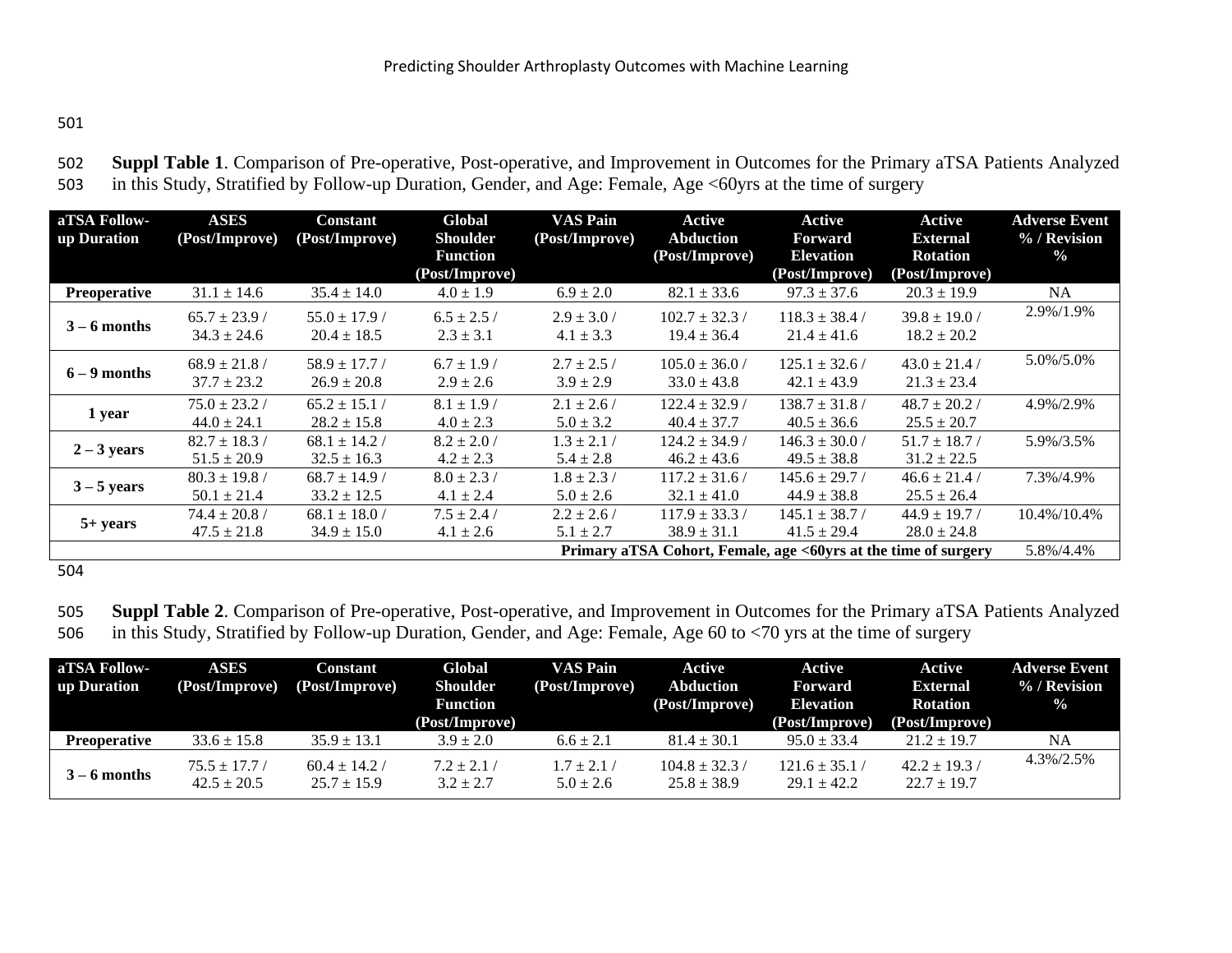| $6 - 9$ months | $80.5 \pm 19.1$<br>$45.7 \pm 23.1$   | $66.0 \pm 13.9$ /<br>$30.2 \pm 16.0$ | $7.8 \pm 2.1$ /<br>$3.9 \pm 2.8$ | $1.6 \pm 2.2$ /<br>$5.1 \pm 2.7$ | $120.3 \pm 31.3$<br>$37.0 \pm 39.5$                                  | $137.1 \pm 30.4$ /<br>$40.6 \pm 38.3$ | $52.2 \pm 19.5$<br>$29.4 \pm 21.6$   | 3.0%/1.8%     |
|----------------|--------------------------------------|--------------------------------------|----------------------------------|----------------------------------|----------------------------------------------------------------------|---------------------------------------|--------------------------------------|---------------|
| 1 year         | $85.9 \pm 15.6/$<br>$51.6 \pm 19.2$  | $70.1 \pm 12.5$ /<br>$34.7 \pm 14.1$ | $8.5 \pm 1.9$ /<br>$4.7 \pm 2.4$ | $1.0 \pm 1.7$<br>$5.5 \pm 2.4$   | $125.9 \pm 32.0$ /<br>$45.8 \pm 36.9$                                | $145.2 \pm 28.6$ /<br>$52.2 \pm 35.8$ | $51.5 \pm 18.6$<br>$31.3 \pm 21.6$   | 3.9%/1.9%     |
| $2 - 3$ years  | $85.8 \pm 19.7$ /<br>$51.0 \pm 23.1$ | $70.9 \pm 13.3$ /<br>$34.5 \pm 15.0$ | $8.6 \pm 1.9$ /<br>$4.9 \pm 2.6$ | $1.2 \pm 2.2$ /<br>$5.3 \pm 2.8$ | $128.2 \pm 33.1$ /<br>$45.0 \pm 40.0$                                | $147.4 \pm 29.1$<br>$51.0 \pm 38.0$   | $55.2 \pm 18.6$ /<br>$34.6 \pm 22.3$ | 4.8%/2.2%     |
| $3 - 5$ years  | $84.5 \pm 18.5$ /<br>$50.3 \pm 20.7$ | $69.9 \pm 14.0$ /<br>$34.9 \pm 15.8$ | $8.4 \pm 2.0$ /<br>$4.6 \pm 2.6$ | $1.2 \pm 2.1$<br>$5.3 \pm 2.6$   | $124.8 \pm 33.4$ /<br>$45.1 \pm 38.3$                                | $142.5 \pm 31.3$<br>$52.0 \pm 37.4$   | $51.5 \pm 19.7$<br>$30.5 \pm 22.4$   | $4.0\%/3.7\%$ |
| $5+ years$     | $77.4 \pm 23.1 /$<br>$47.0 \pm 24.1$ | $64.9 \pm 15.6$ /<br>$33.0 \pm 16.9$ | $8.0 \pm 2.2$ /<br>$4.8 \pm 2.8$ | $1.9 \pm 2.7/$<br>$5.1 \pm 3.0$  | $116.3 \pm 32.7$ /<br>$36.4 \pm 41.9$                                | $137.4 \pm 35.3/$<br>$48.2 \pm 40.7$  | $45.5 \pm 21.6$ /<br>$31.2 \pm 23.6$ | 4.4%/2.8%     |
|                |                                      |                                      |                                  |                                  | Primary aTSA Cohort, Female, age 60 to <70yrs at the time of surgery |                                       |                                      | $4.1\%/2.6\%$ |

507

508 **Suppl Table 3**. Comparison of Pre-operative, Post-operative, and Improvement in Outcomes for the Primary aTSA Patients Analyzed 509 in this Study, Stratified by Follow-up Duration, Gender, and Age: Female, Age 70 to <80 yrs at the time of surgery

| aTSA Follow-<br>up Duration | ASES<br>(Post/Improve)               | <b>Constant</b><br>(Post/Improve)    | Global<br><b>Shoulder</b>         | <b>VAS Pain</b><br>(Post/Improve)                                    | Active<br><b>Abduction</b>            | Active<br><b>Forward</b>              | Active<br><b>External</b>            | <b>Adverse Event</b><br>% / Revision |
|-----------------------------|--------------------------------------|--------------------------------------|-----------------------------------|----------------------------------------------------------------------|---------------------------------------|---------------------------------------|--------------------------------------|--------------------------------------|
|                             |                                      |                                      | <b>Function</b><br>(Post/Improve) |                                                                      | (Post/Improve)                        | <b>Elevation</b><br>(Post/Improve)    | <b>Rotation</b><br>(Post/Improve)    | $\frac{0}{0}$                        |
| <b>Preoperative</b>         | $32.3 \pm 14.8$                      | $35.1 \pm 12.8$                      | $3.9 \pm 2.0$                     | $6.7 \pm 2.0$                                                        | $78.7 \pm 30.0$                       | $93.6 \pm 32.3$                       | $20.0 \pm 20.4$                      | NA.                                  |
| $3 - 6$ months              | $76.2 \pm 19.5$<br>$43.6 \pm 23.2$   | $59.5 \pm 15.5$<br>$25.8 \pm 17.7$   | $7.3 \pm 2.2$ /<br>$3.2 \pm 2.7$  | $1.7 \pm 2.3$ /<br>$5.0 \pm 2.9$                                     | $107.0 \pm 33.6$ /<br>$27.8 \pm 37.8$ | $120.3 \pm 37.5$ /<br>$30.3 \pm 38.8$ | $43.2 \pm 19.1$<br>$21.8 \pm 21.0$   | 2.8%/2.4%                            |
| $6 - 9$ months              | $81.9 \pm 17.1$<br>$49.1 \pm 20.9$   | $65.7 \pm 14.3$ /<br>$30.1 \pm 17.3$ | $7.6 \pm 2.2$ /<br>$3.6 \pm 2.6$  | $1.0 \pm 1.5$ /<br>$5.8 \pm 2.5$                                     | $115.1 \pm 33.7$ /<br>$37.7 \pm 41.7$ | $132.6 \pm 34.8$ /<br>$39.1 \pm 38.5$ | $49.4 \pm 18.4$<br>$28.6 \pm 21.7$   | 0.9%/0.0%                            |
| 1 year                      | $86.7 \pm 14.0$ /<br>$53.8 \pm 19.3$ | $69.5 \pm 13.1$ /<br>$33.8 \pm 16.6$ | $8.5 \pm 1.8$ /<br>$4.5 \pm 2.4$  | $0.8 \pm 1.6$<br>$5.8 \pm 2.4$                                       | $125.6 \pm 33.1 /$<br>$46.4 \pm 38.0$ | $141.3 \pm 30.9$<br>$48.3 \pm 35.5$   | $51.6 \pm 18.7$ /<br>$31.1 \pm 20.7$ | 1.7%/0.7%                            |
| $2 - 3$ years               | $87.1 \pm 17.4$ /<br>$55.0 \pm 20.7$ | $72.0 \pm 14.5$<br>$37.3 \pm 17.7$   | $8.7 \pm 1.7$ /<br>$4.9 \pm 2.3$  | $0.9 \pm 1.8$<br>$5.9 \pm 2.5$                                       | $127.9 \pm 34.1$<br>$49.7 \pm 42.2$   | $143.1 \pm 33.8$ /<br>$48.6 \pm 40.2$ | $52.1 \pm 19.9$<br>$32.8 \pm 23.5$   | 3.6%/2.8%                            |
| $3 - 5$ years               | $86.3 \pm 16.7$<br>$55.7 \pm 18.7$   | $71.6 \pm 13.7$<br>$37.9 \pm 15.3$   | $8.6 \pm 2.1$<br>$4.7 \pm 2.7$    | $1.0 \pm 1.9$ /<br>$5.9 \pm 2.4$                                     | $130.9 \pm 32.6$<br>$49.9 \pm 39.7$   | $144.2 \pm 32.9$ /<br>$51.4 \pm 39.4$ | $55.5 \pm 18.4$ /<br>$34.3 \pm 21.2$ | 2.9%/1.6%                            |
| $5+ years$                  | $82.2 \pm 19.2$<br>$49.8 \pm 25.2$   | $66.9 \pm 13.2$<br>$33.1 \pm 14.2$   | $8.2 \pm 2.1$<br>$4.8 \pm 2.3$    | $1.3 \pm 2.2$<br>$5.1 \pm 3.0$                                       | $120.5 \pm 32.3$<br>$41.3 \pm 36.8$   | $138.2 \pm 32.9$<br>$44.3 \pm 36.7$   | $46.5 \pm 20.8$<br>$33.1 \pm 26.1$   | 1.7%/1.3%                            |
|                             |                                      |                                      |                                   | Primary aTSA Cohort, Female, age 70 to <80yrs at the time of surgery |                                       |                                       |                                      | 2.4%/1.6%                            |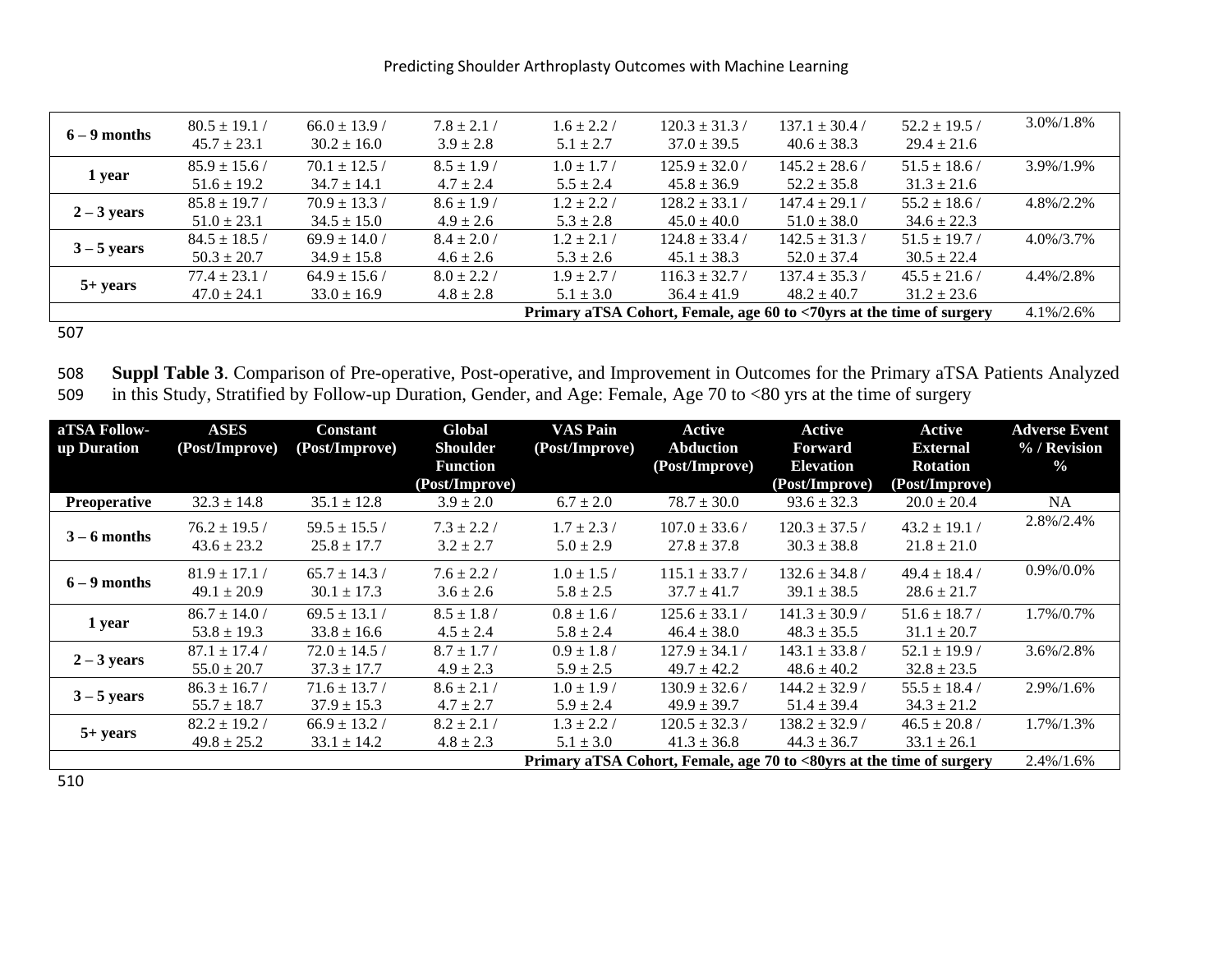511 **Suppl Table 4**. Comparison of Pre-operative, Post-operative, and Improvement in Outcomes for the Primary aTSA Patients Analyzed 512 in this Study, Stratified by Follow-up Duration, Gender, and Age: Female, Age ≥80yrs at the time of surgery

| aTSA Follow-   | <b>ASES</b>       | <b>Constant</b>   | Global          | <b>VAS Pain</b> | Active             | Active                                                         | <b>Active</b>     | <b>Adverse Event</b> |
|----------------|-------------------|-------------------|-----------------|-----------------|--------------------|----------------------------------------------------------------|-------------------|----------------------|
| up Duration    | (Post/Improve)    | (Post/Improve)    | <b>Shoulder</b> | (Post/Improve)  | <b>Abduction</b>   | <b>Forward</b>                                                 | <b>External</b>   | % / Revision         |
|                |                   |                   | <b>Function</b> |                 | (Post/Improve)     | <b>Elevation</b>                                               | <b>Rotation</b>   | $\frac{0}{0}$        |
|                |                   |                   | (Post/Improve)  |                 |                    | (Post/Improve)                                                 | (Post/Improve)    |                      |
| Preoperative   | $30.4 \pm 14.7$   | $30.0 \pm 12.1$   | $3.6 \pm 2.2$   | $6.8 \pm 2.1$   | $72.4 \pm 24.8$    | $84.7 \pm 28.0$                                                | $16.9 \pm 20.6$   | NA                   |
|                | $77.4 \pm 17.2$   | $60.8 \pm 14.6$   | $7.1 \pm 2.7/$  | $1.6 \pm 2.2$ / | $110.6 \pm 32.3$ / | $119.0 \pm 35.3/$                                              | $38.7 \pm 21.3$ / | 0%/0%                |
| $3 - 6$ months | $43.2 \pm 18.0$   | $30.4 \pm 13.9$   | $3.2 \pm 3.2$   | $5.1 \pm 2.6$   | $33.6 \pm 32.7$    | $28.6 \pm 37.6$                                                | $22.8 \pm 16.9$   |                      |
| $6 - 9$ months | $86.4 \pm 11.1$   | $61.8 \pm 10.5$ / | $8.5 \pm 1.9$ / | $0.9 \pm 1.0$ / | $110.9 \pm 27.0$ / | $117.6 \pm 22.7$ /                                             | $43.4 \pm 20.0$ / | 0%/0%                |
|                | $52.9 \pm 18.4$   | $33.0 \pm 16.4$   | $3.7 \pm 2.3$   | $5.9 \pm 2.6$   | $37.0 \pm 22.8$    | $33.3 \pm 28.9$                                                | $26.1 \pm 17.6$   |                      |
| 1 year         | $85.3 \pm 13.0$ / | $69.0 \pm 10.0$ / | $8.6 \pm 2.1$ / | $0.7 \pm 1.6$ / | $118.3 \pm 33.2$ / | $128.6 \pm 38.4$ /                                             | $50.3 \pm 20.4$ / | 0%/0%                |
|                | $52.5 \pm 15.3$   | $39.4 \pm 13.8$   | $4.6 \pm 2.1$   | $5.8 \pm 2.6$   | $45.7 \pm 34.4$    | $42.1 \pm 42.4$                                                | $32.4 \pm 18.6$   |                      |
| $2 - 3$ years  | $84.7 \pm 14.6$ / | $68.5 \pm 11.1$   | $8.1 \pm 2.8$ / | $0.8 \pm 1.7$ / | $123.2 \pm 29.9$ / | $136.8 \pm 27.1$ /                                             | $54.5 \pm 19.6$   | 0%/0%                |
|                | $54.6 \pm 20.9$   | $40.9 \pm 16.3$   | $4.8 \pm 2.5$   | $6.5 \pm 2.5$   | $47.1 \pm 32.5$    | $52.0 \pm 29.0$                                                | $36.0 \pm 23.6$   |                      |
| $3 - 5$ years  | $85.1 \pm 14.7$ / | $70.4 \pm 12.5$   | $8.3 \pm 2.3$ / | $0.6 \pm 1.5$ / | $120.2 \pm 33.7/$  | $138.3 \pm 34.0$ /                                             | $55.1 \pm 19.9$   | 0%/0%                |
|                | $58.2 \pm 19.0$   | $44.8 \pm 18.4$   | $4.3 \pm 2.5$   | $6.9 \pm 2.1$   | $44.1 \pm 36.4$    | $51.5 \pm 34.5$                                                | $40.8 \pm 24.7$   |                      |
|                | $86.1 \pm 16.0 /$ | $64.1 \pm 11.9$   | $8.1 \pm 1.9$ / | $0.9 \pm 1.8$ / | $111.4 \pm 28.9$ / | $130.2 \pm 32.0$ /                                             | $47.2 \pm 17.4$ / | 2.9%/2.9%            |
| $5+ years$     | $51.5 \pm 27.0$   | $35.4 \pm 18.1$   | $4.4 \pm 2.6$   | $5.3 \pm 3.5$   | $40.7 \pm 34.2$    | $42.4 \pm 31.2$                                                | $37.6 \pm 17.2$   |                      |
|                |                   |                   |                 |                 |                    | Primary aTSA Cohort, Female, age ≥80yrs at the time of surgery |                   | $0.4\%/0.4\%$        |

513

514 **Suppl Table 5**. Comparison of Pre-operative, Post-operative, and Improvement in Outcomes for the Primary aTSA Patients Analyzed 515 in this Study, Stratified by Follow-up Duration, Gender, and Age: Male, Age <60yrs at the time of surgery

| aTSA Follow-<br>up Duration | <b>ASES</b><br>(Post/Improve)        | <b>Constant</b><br>(Post/Improve)    | Global<br><b>Shoulder</b>         | <b>VAS Pain</b><br>(Post/Improve) | Active<br><b>Abduction</b>            | Active<br>Forward                     | Active<br><b>External</b>            | <b>Adverse Event</b><br>% / Revision |
|-----------------------------|--------------------------------------|--------------------------------------|-----------------------------------|-----------------------------------|---------------------------------------|---------------------------------------|--------------------------------------|--------------------------------------|
|                             |                                      |                                      | <b>Function</b><br>(Post/Improve) |                                   | (Post/Improve)                        | <b>Elevation</b><br>(Post/Improve)    | <b>Rotation</b><br>(Post/Improve)    | $\frac{0}{0}$                        |
| <b>Preoperative</b>         | $36.4 \pm 16.2$                      | $40.5 \pm 13.9$                      | $4.1 \pm 2.1$                     | $6.4 \pm 2.1$                     | $85.5 \pm 30.0$                       | $100.2 \pm 30.5$                      | $16.3 \pm 18.9$                      | <b>NA</b>                            |
| $3 - 6$ months              | $71.9 \pm 20.5$ /<br>$34.6 \pm 22.4$ | $62.0 \pm 16.7$ /<br>$21.3 \pm 17.9$ | $6.8 \pm 2.2$ /<br>$2.5 \pm 2.5$  | $2.3 \pm 2.3$<br>$3.9 \pm 2.7$    | $110.4 \pm 31.6$<br>$23.5 \pm 37.2$   | $127.9 \pm 31.4$<br>$29.0 \pm 37.3$   | $38.9 \pm 19.4$<br>$22.2 \pm 19.8$   | $0.5\%/0.5\%$                        |
| $6 - 9$ months              | $79.4 \pm 19.5/$<br>$42.5 \pm 21.2$  | $69.6 \pm 14.3$ /<br>$28.0 \pm 14.5$ | $7.5 \pm 2.0$ /<br>$3.4 \pm 2.6$  | $1.7 \pm 2.0$ /<br>$4.8 \pm 2.5$  | $121.2 \pm 28.2$ /<br>$33.3 \pm 34.1$ | $140.4 \pm 27.4$ /<br>$37.4 \pm 32.3$ | $45.0 \pm 17.5$ /<br>$27.1 \pm 18.3$ | 0%/0%                                |
| 1 year                      | $80.4 \pm 21.5$<br>$43.7 \pm 23.2$   | $71.2 \pm 15.6$ /<br>$32.0 \pm 17.0$ | $7.9 \pm 2.1$<br>$3.9 \pm 2.8$    | $1.7 \pm 2.3$ /<br>$4.9 \pm 2.7$  | $124.7 \pm 31.6$<br>$42.3 \pm 37.3$   | $143.3 \pm 27.2$<br>$44.2 \pm 33.6$   | $46.9 \pm 19.3$<br>$29.7 \pm 20.9$   | $2.9\%/2.3\%$                        |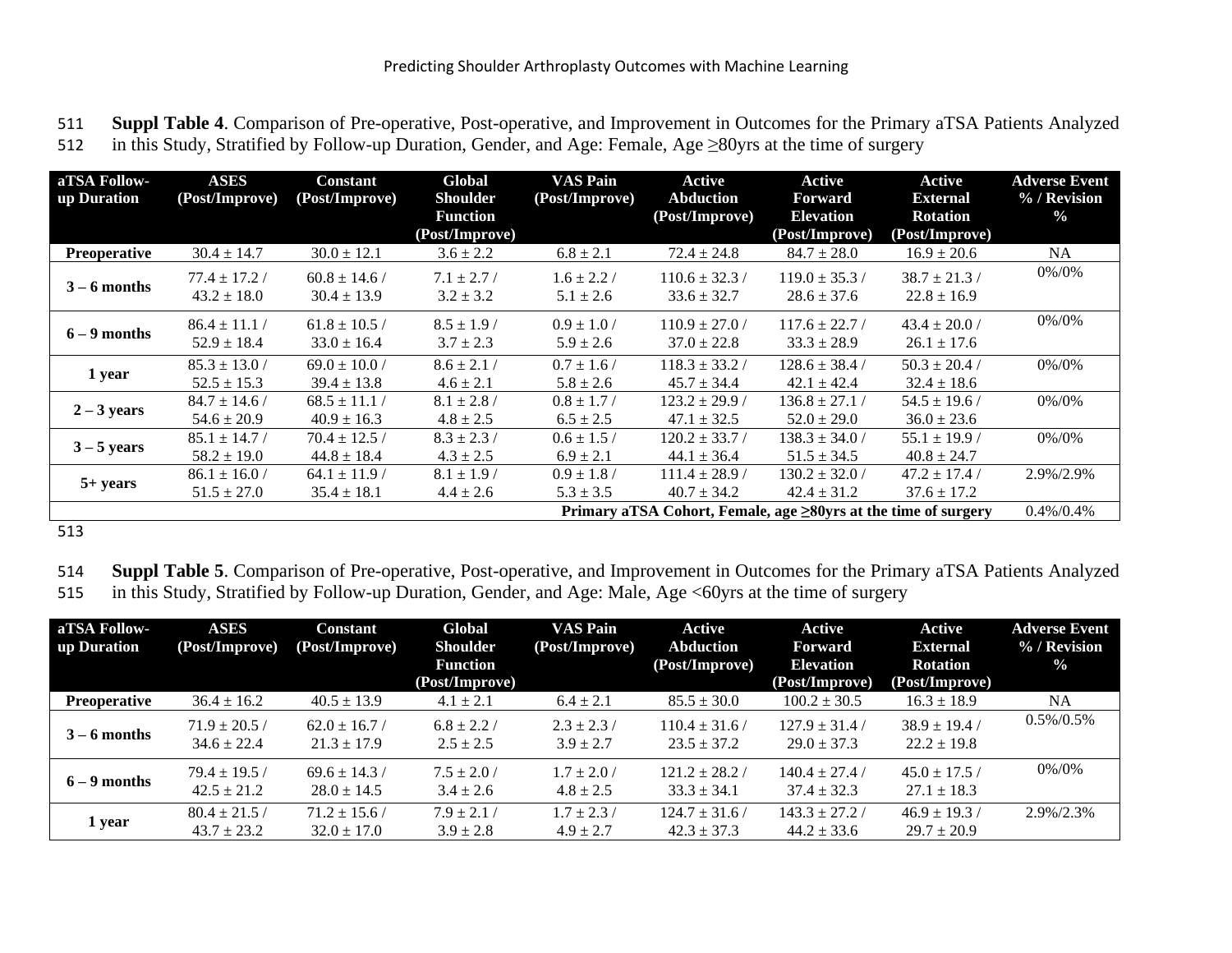|               | $83.9 \pm 17.9$   | $73.8 \pm 15.9$ / | $8.3 \pm 1.9$   | $1.5 \pm 2.0$ / | $124.7 \pm 32.2$ /                                           | $147.1 \pm 29.6/$  | $48.8 \pm 20.0$ / | 2.0%/0.7%     |
|---------------|-------------------|-------------------|-----------------|-----------------|--------------------------------------------------------------|--------------------|-------------------|---------------|
| $2 - 3$ years | $49.7 \pm 19.6$   | $36.8 \pm 15.5$   | $4.7 \pm 2.3$   | $5.4 \pm 2.4$   | $41.4 \pm 36.6$                                              | $46.5 \pm 33.4$    | $34.0 \pm 21.8$   |               |
| $3 - 5$ years | $83.3 \pm 19.5$   | $75.5 \pm 13.8$ / | $8.2 \pm 2.1$   | $1.5 \pm 2.2/$  | $129.8 \pm 30.3$                                             | $148.0 \pm 28.3$ / | $48.1 \pm 18.4$ / | 1.1%/1.1%     |
|               | $45.7 \pm 22.2$   | $36.2 \pm 14.0$   | $4.5 \pm 2.8$   | $5.0 \pm 2.8$   | $43.7 \pm 35.9$                                              | $48.3 \pm 28.7$    | $35.4 \pm 21.2$   |               |
| $5+ years$    | $81.5 \pm 19.0$ / | $71.6 \pm 14.5/$  | $7.8 \pm 2.3$ / | $1.7 \pm 2.2$ / | $122.1 \pm 32.3$                                             | $147.9 \pm 28.9$ / | $44.0 \pm 20.7$ / | 8.6%/5.9%     |
|               | $46.1 \pm 20.9$   | $31.3 \pm 16.7$   | $4.1 \pm 3.2$   | $5.0 \pm 2.6$   | $34.8 \pm 38.9$                                              | $43.6 \pm 34.5$    | $35.4 \pm 22.8$   |               |
|               |                   |                   |                 |                 | Primary aTSA Cohort, Male, age <60yrs at the time of surgery |                    |                   | $2.6\%/1.8\%$ |

516

517 **Suppl Table 6**. Comparison of Pre-operative, Post-operative, and Improvement in Outcomes for the Primary aTSA Patients Analyzed 518 in this Study, Stratified by Follow-up Duration, Gender, and Age: Male, Age 60 to <70 yrs at the time of surgery

| aTSA Follow-<br>up Duration | <b>ASES</b><br>(Post/Improve)      | <b>Constant</b><br>(Post/Improve)    | Global<br><b>Shoulder</b><br><b>Function</b> | <b>VAS Pain</b><br>(Post/Improve) | Active<br><b>Abduction</b><br>(Post/Improve) | Active<br><b>Forward</b><br><b>Elevation</b>                       | Active<br><b>External</b><br><b>Rotation</b> | <b>Adverse Event</b><br>% / Revision<br>$\frac{0}{2}$ |
|-----------------------------|------------------------------------|--------------------------------------|----------------------------------------------|-----------------------------------|----------------------------------------------|--------------------------------------------------------------------|----------------------------------------------|-------------------------------------------------------|
|                             |                                    |                                      | (Post/Improve)                               |                                   |                                              | (Post/Improve)                                                     | (Post/Improve)                               |                                                       |
| Preoperative                | $40.4 \pm 16.8$                    | $42.4 \pm 15.0$                      | $4.6 \pm 2.0$                                | $6.0 \pm 2.2$                     | $86.2 \pm 30.1$                              | $101.2 \pm 29.1$                                                   | $19.8 \pm 18.8$                              | <b>NA</b>                                             |
| $3 - 6$ months              | $81.9 \pm 15.7$<br>$41.8 \pm 19.5$ | $68.1 \pm 13.4$ /<br>$25.6 \pm 16.0$ | $7.6 \pm 2.1/$<br>$3.0 \pm 2.7$              | $1.3 \pm 1.6$ /<br>$4.9 \pm 2.6$  | $117.5 \pm 29.1$<br>$28.6 \pm 35.5$          | $132.7 \pm 28.5$ /<br>$32.1 \pm 32.4$                              | $44.7 \pm 16.8$ /<br>$23.9 \pm 18.2$         | 1.4%/0.7%                                             |
| $6 - 9$ months              | $87.9 \pm 14.1$<br>$43.9 \pm 19.9$ | $72.4 \pm 13.0$ /<br>$27.6 \pm 14.7$ | $8.1 \pm 2.1$ /<br>$3.4 \pm 2.6$             | $1.0 \pm 1.6$ /<br>$4.7 \pm 2.8$  | $124.7 \pm 31.6$ /<br>$37.4 \pm 34.7$        | $140.8 \pm 28.5$ /<br>$38.9 \pm 34.7$                              | $51.2 \pm 16.6$ /<br>$30.4 \pm 19.7$         | $0.7\%/0\%$                                           |
| 1 year                      | $89.8 \pm 15.4$<br>$49.2 \pm 19.5$ | $75.9 \pm 13.0$ /<br>$34.1 \pm 15.2$ | $8.6 \pm 1.9$ /<br>$4.1 \pm 2.3$             | $0.9 \pm 1.7$<br>$5.2 \pm 2.4$    | $132.1 \pm 30.8$<br>$45.5 \pm 35.9$          | $147.9 \pm 26.4$ /<br>$46.4 \pm 32.4$                              | $51.7 \pm 17.9$ /<br>$31.4 \pm 19.8$         | 1.4%/1.4%                                             |
| $2 - 3$ years               | $91.3 \pm 14.0$<br>$50.3 \pm 18.5$ | $77.7 \pm 12.6$ /<br>$36.1 \pm 13.4$ | $8.8 \pm 1.8$<br>$4.5 \pm 2.3$               | $0.8 \pm 1.6$ /<br>$5.1 \pm 2.4$  | $132.1 \pm 29.5$ /<br>$45.4 \pm 35.6$        | $149.3 \pm 27.5$ /<br>$48.6 \pm 34.0$                              | $51.9 \pm 18.4$ /<br>$33.1 \pm 20.1$         | 1.8%/0.7%                                             |
| $3 - 5$ years               | $89.6 \pm 15.5$<br>$47.9 \pm 20.0$ | $76.8 \pm 11.4$ /<br>$35.2 \pm 11.3$ | $8.9 \pm 1.7$ /<br>$4.2 \pm 2.5$             | $1.0 \pm 1.8$ /<br>$4.7 \pm 2.6$  | $133.8 \pm 28.0$ /<br>$42.9 \pm 32.4$        | $152.3 \pm 21.5$ /<br>$48.8 \pm 30.5$                              | $51.3 \pm 18.2$<br>$30.7 \pm 19.3$           | $0.7\%/0.3\%$                                         |
| $5+ years$                  | $85.9 \pm 17.6$<br>$46.7 \pm 23.6$ | $73.2 \pm 13.6$ /<br>$33.8 \pm 17.4$ | $8.5 \pm 1.9$<br>$4.2 \pm 2.4$               | $1.1 \pm 1.9$<br>$4.9 \pm 2.8$    | $124.8 \pm 31.5$<br>$37.7 \pm 36.7$          | $144.9 \pm 18.4$ /<br>$46.1 \pm 36.1$                              | $48.3 \pm 18.4$<br>$29.3 \pm 20.9$           | $6.5\%/4.0\%$                                         |
|                             |                                    |                                      |                                              |                                   |                                              | Primary aTSA Cohort, Male, age 60 to <70yrs at the time of surgery |                                              | $2.2\%/1.3\%$                                         |

519

| 520 Suppl Table 7. Comparison of Pre-operative, Post-operative, and Improvement in Outcomes for the Primary aTSA Patients Analyzed |
|------------------------------------------------------------------------------------------------------------------------------------|
| 521 in this Study, Stratified by Follow-up Duration, Gender, and Age: Male, Age 70 to <80 yrs at the time of surgery               |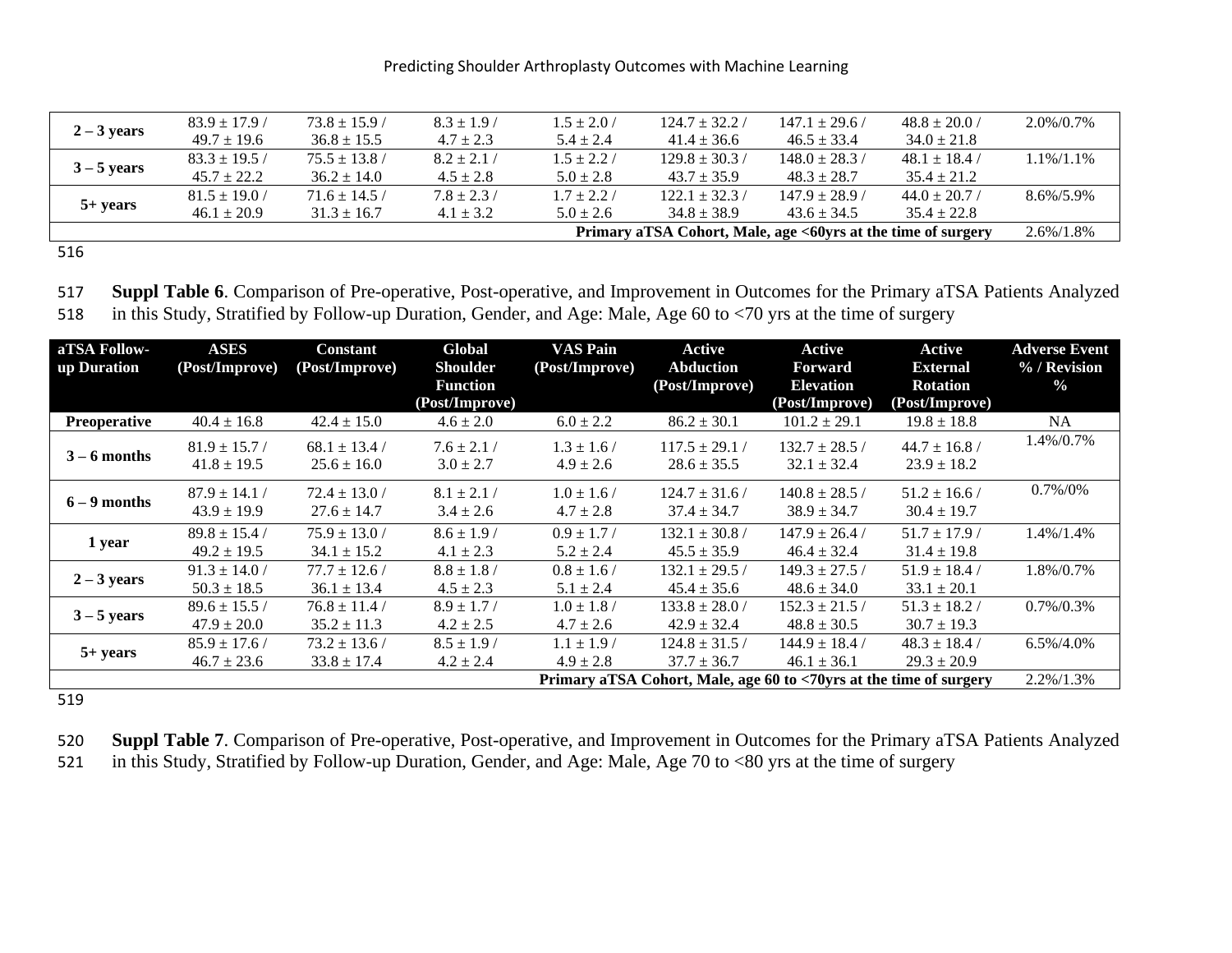| aTSA Follow-<br>up Duration | <b>ASES</b><br>(Post/Improve)        | <b>Constant</b><br>(Post/Improve)    | Global<br><b>Shoulder</b><br><b>Function</b><br>(Post/Improve) | VAS Pain<br>(Post/Improve)       | Active<br><b>Abduction</b><br>(Post/Improve) | Active<br>Forward<br><b>Elevation</b><br>(Post/Improve)            | Active<br><b>External</b><br><b>Rotation</b><br>(Post/Improve) | <b>Adverse Event</b><br>% / Revision<br>$\frac{0}{0}$ |
|-----------------------------|--------------------------------------|--------------------------------------|----------------------------------------------------------------|----------------------------------|----------------------------------------------|--------------------------------------------------------------------|----------------------------------------------------------------|-------------------------------------------------------|
| <b>Preoperative</b>         | $41.2 \pm 17.2$                      | $42.4 \pm 15.7$                      | $4.4 \pm 2.1$                                                  | $5.8 \pm 2.3$                    | $89.6 \pm 33.1$                              | $100.1 \pm 33.6$                                                   | $22.1 \pm 19.4$                                                | <b>NA</b>                                             |
| $3 - 6$ months              | $82.0 \pm 14.6$ /<br>$39.3 \pm 18.5$ | $66.1 \pm 13.5$ /<br>$22.6 \pm 18.2$ | $7.3 + 2.2/$<br>$2.9 \pm 3.0$                                  | $1.2 \pm 1.5$ /<br>$4.6 \pm 2.3$ | $115.6 \pm 32.0$ /<br>$24.7 \pm 39.0$        | $128.5 \pm 29.1$<br>$27.9 \pm 38.7$                                | $45.7 \pm 17.5$ /<br>$22.9 \pm 20.8$                           | $0.6\%/0.6\%$                                         |
| $6 - 9$ months              | $86.6 \pm 13.6/$<br>$41.2 \pm 19.6$  | $71.9 \pm 11.8$ /<br>$29.1 \pm 14.3$ | $7.8 \pm 2.2$ /<br>$3.4 \pm 3.0$                               | $1.1 \pm 1.7$ /<br>$4.3 \pm 2.8$ | $123.2 \pm 25.5$ /<br>$37.2 \pm 29.6$        | $135.6 \pm 24.7/$<br>$38.7 \pm 29.5$                               | $49.2 \pm 16.9$<br>$25.3 \pm 21.4$                             | 1.3%/0%                                               |
| 1 year                      | $88.9 \pm 14.7$ /<br>$46.0 \pm 20.3$ | $74.4 \pm 12.9$ /<br>$30.5 \pm 17.1$ | $8.6 \pm 1.8$ /<br>$4.3 \pm 2.5$                               | $1.0 \pm 1.8$ /<br>$4.7 \pm 2.9$ | $132.8 \pm 29.8$ /<br>$42.9 \pm 38.4$        | $146.4 \pm 24.7/$<br>$45.6 \pm 36.6$                               | $53.4 \pm 17.6$ /<br>$31.2 \pm 20.9$                           | 2.4%/0.9%                                             |
| $2 - 3$ years               | $89.7 \pm 14.7$<br>$47.6 \pm 21.4$   | $75.7 \pm 12.0$ /<br>$30.6 \pm 18.8$ | $8.6 \pm 2.0$ /<br>$4.3 \pm 2.8$                               | $0.9 \pm 1.7$ /<br>$4.7 \pm 2.9$ | $133.5 \pm 30.0$ /<br>$40.1 \pm 38.3$        | $146.7 \pm 24.7$ /<br>$44.9 \pm 39.6$                              | $51.7 \pm 16.9$<br>$30.3 \pm 21.9$                             | $4.1\%/3.1\%$                                         |
| $3 - 5$ years               | $89.9 \pm 14.3$ /<br>$52.2 \pm 17.9$ | $74.3 \pm 13.9$ /<br>$32.4 \pm 17.4$ | $9.0 \pm 1.7$ /<br>$4.8 \pm 2.3$                               | $0.7 \pm 1.4$ /<br>$5.4 \pm 2.3$ | $130.7 \pm 30.9$ /<br>$43.6 \pm 41.4$        | $145.5 \pm 27.7/$<br>$45.7 \pm 41.9$                               | $50.1 \pm 17.2$<br>$30.4 \pm 20.3$                             | 2.5%/1.9%                                             |
| $5+ years$                  | $82.5 \pm 20.1$ /<br>$43.2 \pm 23.8$ | $69.0 \pm 14.0$ /<br>$28.6 \pm 17.8$ | $8.5 \pm 2.1/$<br>$4.0 \pm 2.7$                                | $1.6 \pm 2.3/$<br>$4.6 \pm 3.0$  | $124.6 \pm 28.7/$<br>$33.5 \pm 35.1$         | $141.4 \pm 27.3$ /<br>$38.7 \pm 37.7$                              | $44.8 \pm 18.1$<br>$25.9 \pm 19.3$                             | 4.5%/1.9%                                             |
|                             |                                      |                                      |                                                                |                                  |                                              | Primary aTSA Cohort, Male, age 70 to <80yrs at the time of surgery |                                                                | $2.7\%/1.6\%$                                         |

522

523 **Suppl Table 8**. Comparison of Pre-operative, Post-operative, and Improvement in Outcomes for the Primary aTSA Patients Analyzed 524 in this Study, Stratified by Follow-up Duration, Gender, and Age: Male, Age ≥80yrs at the time of surgery

| aTSA Follow-        | <b>ASES</b>      | <b>Constant</b>   | Global          | <b>VAS Pain</b> | Active             | Active             | Active            | <b>Adverse Event</b> |
|---------------------|------------------|-------------------|-----------------|-----------------|--------------------|--------------------|-------------------|----------------------|
| up Duration         | (Post/Improve)   | (Post/Improve)    | <b>Shoulder</b> | (Post/Improve)  | <b>Abduction</b>   | <b>Forward</b>     | <b>External</b>   | $\%$ / Revision      |
|                     |                  |                   | <b>Function</b> |                 | (Post/Improve)     | <b>Elevation</b>   | <b>Rotation</b>   | $\frac{0}{0}$        |
|                     |                  |                   | (Post/Improve)  |                 |                    | (Post/Improve)     | (Post/Improve)    |                      |
| <b>Preoperative</b> | $30.5 \pm 20.0$  | $37.6 \pm 17.2$   | $3.7 \pm 2.3$   | $7.0 \pm 2.3$   | $73.4 \pm 28.1$    | $88.0 \pm 34.7$    | $26.0 \pm 16.7$   | <b>NA</b>            |
|                     | $87.7 \pm 8.9$ / | $63.2 \pm 13.4$   | $7.8 \pm 1.9$ / | $0.9 \pm 1.2$   | $113.2 \pm 27.0$ / | $128.0 \pm 26.6$ / | $46.4 \pm 22.5$ / | 0%/0%                |
| $3 - 6$ months      | $56.3 \pm 13.6$  | $34.2 \pm 15.1$   | $4.1 \pm 3.0$   | $6.1 \pm 1.5$   | $42.7 \pm 27.4$    | $37.3 \pm 25.9$    | $17.7 \pm 20.4$   |                      |
| $6 - 9$ months      | $92.4 \pm 9.7$   | $74.6 \pm 14.8$   | $7.3 \pm 3.9$ / | $0.3 \pm 0.7$ / | $128.2 \pm 32.6$ / | $134.9 \pm 34.2$   | $59.4 \pm 22.6$ / | 0%/0%                |
|                     | $47.3 \pm 25.6$  | $34.1 \pm 12.4$   | $3.1 \pm 3.9$   | $6.1 \pm 3.4$   | $51.6 \pm 38.4$    | $36.9 \pm 43.4$    | $34.2 \pm 18.8$   |                      |
| 1 year              | $91.3 \pm 7.2$   | $71.3 \pm 12.1$   | $8.7 \pm 1.2$   | $0.3 \pm 0.6$   | $124.4 \pm 31.4$   | $133.1 \pm 30.4$   | $51.6 \pm 21.7$   | $0\% / 0\%$          |
|                     | $55.5 \pm 21.9$  | $35.4 \pm 15.6$   | $5.0 \pm 2.1$   | $7.0 \pm 2.7$   | $54.9 \pm 35.3$    | $53.5 \pm 37.3$    | $29.7 \pm 16.8$   |                      |
| $2 - 3$ years       | $91.8 \pm 11.4$  | $73.8 \pm 11.0$ / | $8.4 \pm 2.6$   | $0.6 \pm 1.5$   | $136.0 \pm 32.8$ / | $146.9 \pm 25.2$ / | $52.3 \pm 21.8$   | $0\% / 0\%$          |
|                     | $65.4 \pm 10.2$  | $39.1 \pm 17.6$   | $5.6 \pm 2.0$   | $6.5 \pm 2.8$   | $71.3 \pm 39.4$    | $54.7 \pm 39.2$    | $30.6 \pm 18.2$   |                      |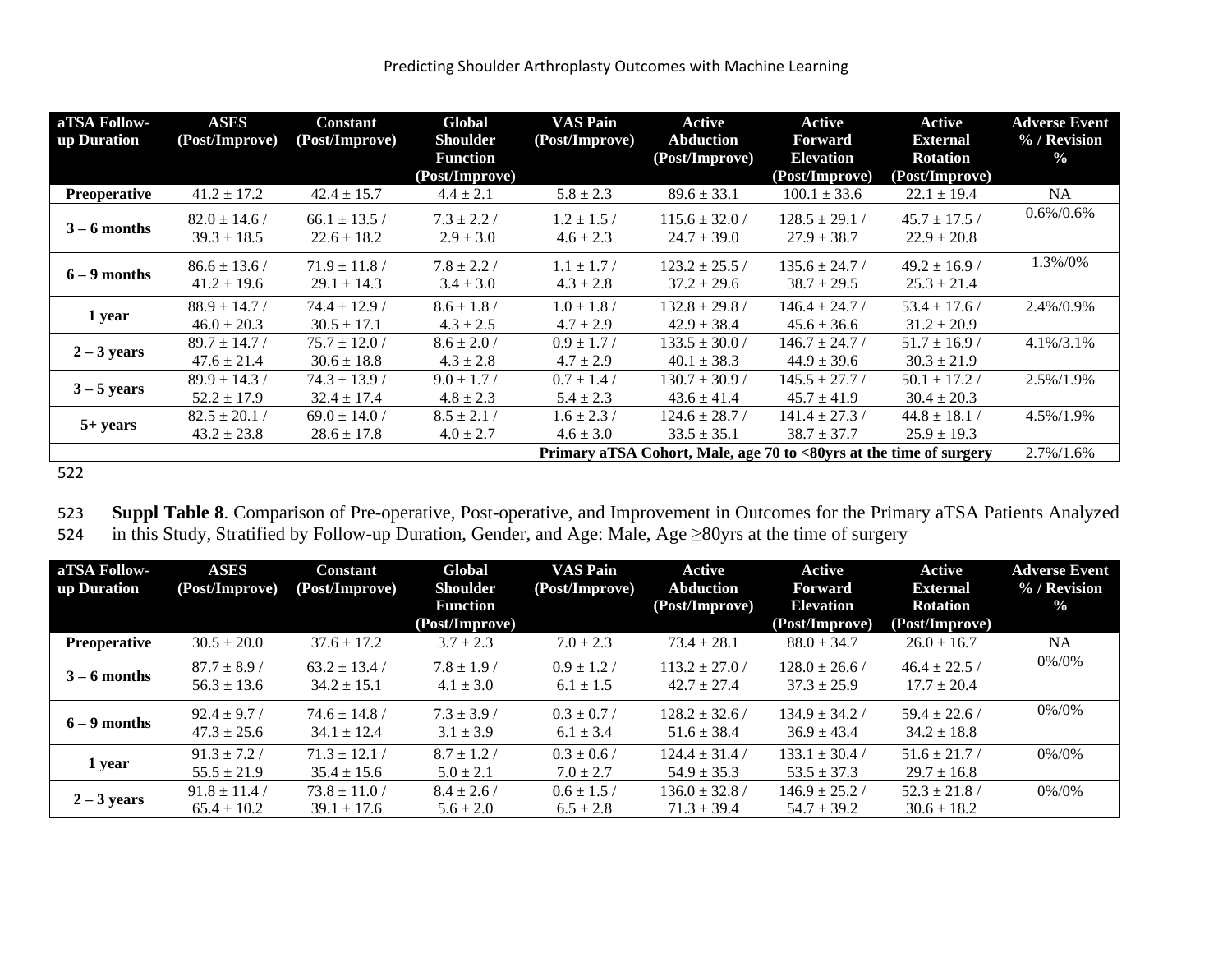|               | $89.0 \pm 13.3$ / | $71.2 \pm 11.2$ | $8.8 \pm 1.6$ | $0.8 \pm 1.7$ | $120.6 \pm 23.6$ /                                           | $132.7 \pm 26.8$ | $56.8 \pm 16.6$ / | 0%/0% |
|---------------|-------------------|-----------------|---------------|---------------|--------------------------------------------------------------|------------------|-------------------|-------|
| $3 - 5$ years | $51.6 \pm 22.5$   | $24.0 \pm 20.7$ | $5.9 \pm 2.2$ | $6.3 \pm 3.2$ | $54.0 \pm 53.2$                                              | $43.0 \pm 55.6$  | $34.2 \pm 25.9$   |       |
| $5+$ vears*   | $83.6 \pm 18.0$   | $61.0 + 12.1$   | $8.7 \pm 2.3$ | $07 + 16$     | $112.5 \pm 21.0$                                             | $120.0 \pm 20.0$ | $55.0 \pm 23.5$   | 0%/0% |
|               |                   |                 |               |               | Primary aTSA Cohort, Male, age ≥80yrs at the time of surgery |                  |                   | 0%/0% |

525 \*Note: Insufficient follow-up data to calculate pre-to-post improvement beyond 5yrs follow-up for this primary aTSA patient cohort

526 **Suppl Table 9**. Comparison of Pre-operative, Post-operative, and Improvement in Outcomes for the Primary rTSA Patients Analyzed 527 in this Study, Stratified by Follow-up Duration, Gender, and Age: Female, Age <60yrs at the time of surgery

| rTSA Follow-        | <b>ASES</b>                                                              | <b>Constant</b>   | Global          | <b>VAS Pain</b> | Active             | Active             | <b>Active</b>     | <b>Adverse Event</b> |
|---------------------|--------------------------------------------------------------------------|-------------------|-----------------|-----------------|--------------------|--------------------|-------------------|----------------------|
| up Duration         | (Post/Improve)                                                           | (Post/Improve)    | <b>Shoulder</b> | (Post/Improve)  | <b>Abduction</b>   | Forward            | <b>External</b>   | % / Revision         |
|                     |                                                                          |                   | <b>Function</b> |                 | (Post/Improve)     | <b>Elevation</b>   | <b>Rotation</b>   | $\frac{0}{0}$        |
|                     |                                                                          |                   | (Post/Improve)  |                 |                    | (Post/Improve)     | (Post/Improve)    |                      |
| <b>Preoperative</b> | $27.4 \pm 15.3$                                                          | $28.3 \pm 12.6$   | $2.8 \pm 2.3$   | $7.2 \pm 2.1$   | $70.1 \pm 34.7$    | $77.1 \pm 33.9$    | $20.7 \pm 23.2$   | <b>NA</b>            |
|                     | $56.7 \pm 21.6$                                                          | $45.2 \pm 15.8$ / | $5.6 \pm 2.3/$  | $3.5 \pm 2.6/$  | $100.7 \pm 36.9$ / | $111.0 \pm 35.7/$  | $28.1 \pm 19.6$ / | 2.8%/1.4%            |
| $3 - 6$ months      | $28.9 \pm 21.9$                                                          | $16.0 \pm 17.5$   | $2.3 \pm 3.0$   | $3.8 \pm 2.7$   | $27.1 \pm 49.4$    | $32.9 \pm 46.4$    | $7.1 \pm 25.0$    |                      |
|                     | $62.5 \pm 23.1$                                                          | $52.7 \pm 16.6$ / | $6.6 \pm 2.3$ / | $3.0 \pm 2.7/$  | $108.4 \pm 30.8$ / | $124.2 \pm 32.8$ / | $27.0 \pm 20.7$ / | 4.7%/2.3%            |
| $6 - 9$ months      | $33.2 \pm 16.3$                                                          | $22.3 \pm 15.0$   | $3.7 \pm 2.8$   | $4.1 \pm 2.7$   | $41.0 \pm 40.8$    | $54.0 \pm 37.2$    | $11.5 \pm 24.9$   |                      |
| 1 year              | $68.3 \pm 23.4$                                                          | $57.1 \pm 18.2$ / | $7.0 \pm 2.3/$  | $2.8 \pm 2.7$ / | $122.5 \pm 33.3$ / | $128.5 \pm 32.6/$  | $34.6 \pm 22.0$ / | 0%/0%                |
|                     | $38.8 \pm 21.0$                                                          | $28.1 \pm 21.0$   | $4.2 \pm 2.9$   | $4.3 \pm 2.8$   | $48.6 \pm 50.1$    | $50.6 \pm 44.4$    | $8.6 \pm 24.7$    |                      |
|                     | $68.4 \pm 25.9$                                                          | $58.7 \pm 19.0$ / | $7.0 \pm 2.4$ / | $2.5 \pm 2.8$ / | $121.5 \pm 40.9$ / | $132.8 \pm 35.5$ / | $35.7 \pm 21.7$ / | 5.5%/2.7%            |
| $2 - 3$ years       | $38.6 \pm 23.3$                                                          | $28.2 \pm 18.3$   | $4.4 \pm 3.3$   | $4.7 \pm 2.9$   | $46.6 \pm 55.9$    | $52.3 \pm 48.6$    | $16.9 \pm 24.5$   |                      |
|                     | $67.8 \pm 23.5$ /                                                        | $58.1 \pm 18.4$   | $7.0 \pm 2.1/$  | $2.6 \pm 2.7/$  | $118.6 \pm 34.5$ / | $137.6 \pm 32.1/$  | $34.3 \pm 23.4$ / | 2.8%/2.8%            |
| $3 - 5$ years       | $42.0 \pm 25.7$                                                          | $28.7 \pm 15.8$   | $4.9 \pm 3.0$   | $4.5 \pm 3.1$   | $46.9 \pm 42.1$    | $57.6 \pm 35.3$    | $16.8 \pm 23.2$   |                      |
|                     | $70.3 \pm 21.7$                                                          | $56.3 \pm 17.8$   | $6.5 \pm 2.3$ / | $2.0 \pm 2.5$ / | $104.8 \pm 36.1$   | $118.8 \pm 42.1$   | $21.7 \pm 31.0$ / | 4.8%/2.4%            |
| $5+ years$          | $40.7 \pm 23.1$                                                          | $30.2 \pm 14.2$   | $3.8 \pm 3.1$   | $5.3 \pm 2.3$   | $39.1 \pm 38.0$    | $50.0 \pm 37.2$    | $17.2 \pm 18.5$   |                      |
|                     | <b>Primary rTSA Cohort, Female, age &lt;60yrs at the time of surgery</b> |                   |                 |                 |                    |                    |                   |                      |

528

529 **Suppl Table 10**. Comparison of Pre-operative, Post-operative, and Improvement in Outcomes for the Primary rTSA Patients Analyzed 530 in this Study, Stratified by Follow-up Duration, Gender, and Age: Female, Age 60 to <70 yrs at the time of surgery

| rTSA Follow-<br>up Duration | ASES<br>(Post/Improve) | Constant<br>(Post/Improve) | Global<br>Shoulder<br><b>Function</b><br>(Post/Improve) | <b>VAS Pain</b><br>(Post/Improve) | Active<br><b>Abduction</b><br>(Post/Improve) | Active<br>Forward<br><b>Elevation</b><br>(Post/Improve) | Active<br><b>External</b><br><b>Rotation</b><br>(Post/Improve) | <b>Adverse Event</b><br>$\%$ / Revision<br>$\%$ |
|-----------------------------|------------------------|----------------------------|---------------------------------------------------------|-----------------------------------|----------------------------------------------|---------------------------------------------------------|----------------------------------------------------------------|-------------------------------------------------|
| Preoperative                | $32.5 \pm 15.6$        | $34.5 + 14.0$              | $3.9 \pm 2.2$                                           | $6.7 \pm 2.2$                     | $75.0 \pm 35.5$                              | $89.0 \pm 38.5$                                         | $20.1 \pm 20.7$                                                |                                                 |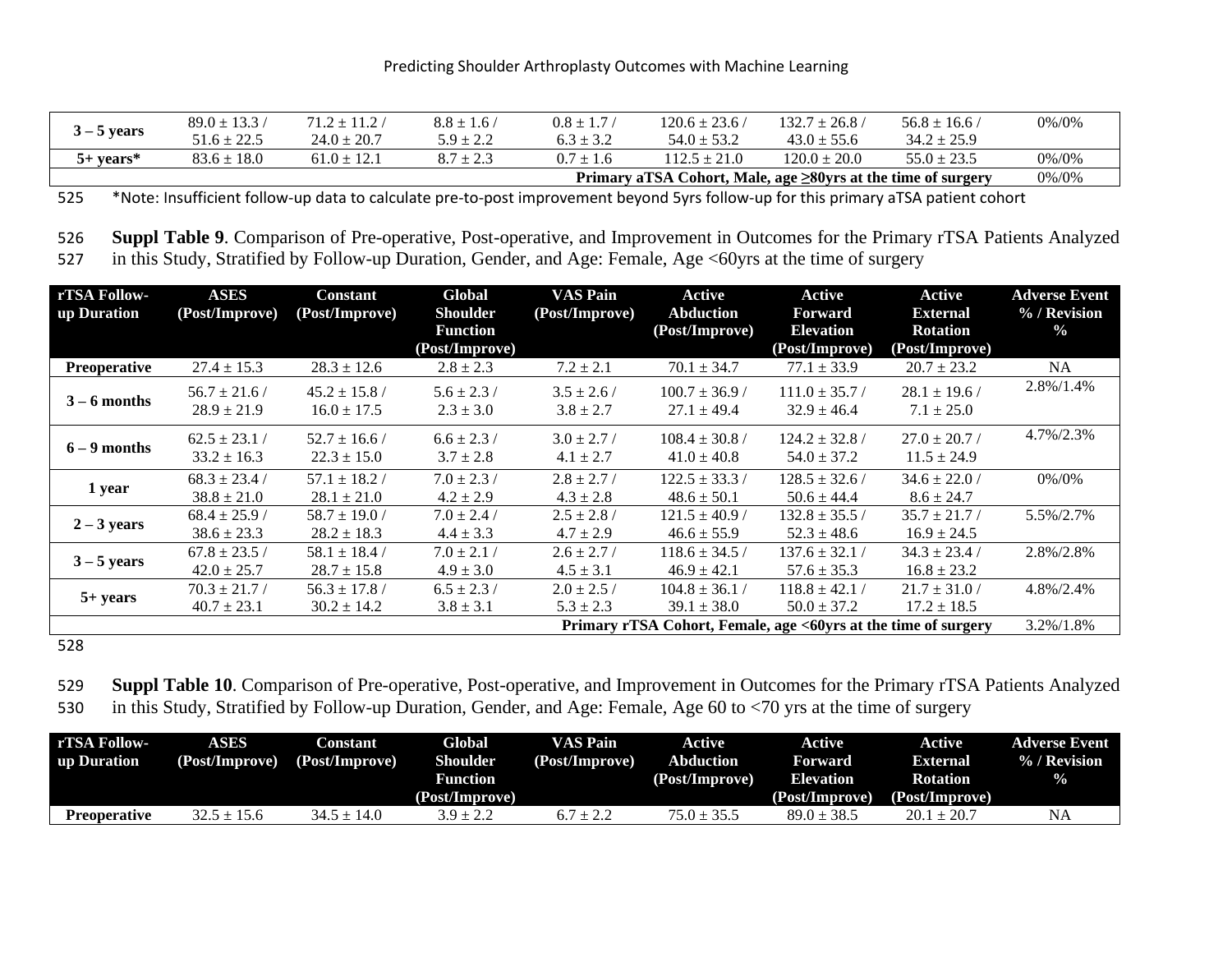Predicting Shoulder Arthroplasty Outcomes with Machine Learning

| $3 - 6$ months | $70.8 \pm 19.5$ /<br>$38.5 \pm 21.1$                                 | $56.8 \pm 15.7$ /<br>$23.4 \pm 17.5$ | $6.7 \pm 2.1$ /<br>$3.0 \pm 2.9$ | $2.0 \pm 2.2$ /<br>$4.7 \pm 2.8$ | $105.5 \pm 32.4$ /<br>$31.9 \pm 40.1$ | $120.8 \pm 33.6$ /<br>$33.9 + 42.2$   | $29.2 \pm 17.5$<br>$8.3 \pm 20.6$  | 4.6%/0.6%     |
|----------------|----------------------------------------------------------------------|--------------------------------------|----------------------------------|----------------------------------|---------------------------------------|---------------------------------------|------------------------------------|---------------|
| $6 - 9$ months | $75.5 \pm 18.1$ /<br>$41.2 \pm 18.2$                                 | $60.7 \pm 13.6$ /<br>$26.9 \pm 15.9$ | $7.3 \pm 1.8$ /<br>$3.2 \pm 2.7$ | $1.7 \pm 2.0$ /<br>$4.6 \pm 2.3$ | $111.3 \pm 28.5$ /<br>$38.8 \pm 37.3$ | $130.1 \pm 29.5$<br>$46.3 \pm 38.6$   | $35.5 \pm 17.3$<br>$15.5 \pm 20.9$ | 1.9%/1.3%     |
| 1 year         | $80.1 \pm 19.0$ /<br>$48.1 \pm 20.6$                                 | $67.0 \pm 14.2$ /<br>$32.7 \pm 15.7$ | $7.8 \pm 2.0$ /<br>$4.1 \pm 2.7$ | $1.4 \pm 2.1$ /<br>$5.3 \pm 2.8$ | $125.0 \pm 32.2$ /<br>$47.5 \pm 39.6$ | $141.1 \pm 27.9$ /<br>$49.1 \pm 39.6$ | $38.9 \pm 18.5$<br>$17.9 \pm 21.5$ | 1.6%/1.0%     |
| $2 - 3$ years  | $81.7 \pm 18.0$ /<br>$49.5 \pm 19.6$                                 | $67.9 \pm 13.8$ /<br>$35.2 \pm 15.4$ | $8.1 \pm 1.8$<br>$4.2 \pm 2.5$   | $1.3 \pm 2.1$<br>$5.4 \pm 2.6$   | $120.4 \pm 31.6$<br>$46.5 \pm 37.4$   | $140.8 \pm 28.0$ /<br>$53.3 \pm 39.8$ | $37.9 \pm 18.4$<br>$18.3 \pm 22.4$ | $3.4\%/1.4\%$ |
| $3 - 5$ years  | $81.3 \pm 19.7$<br>$49.1 \pm 20.5$                                   | $65.9 \pm 15.9$<br>$31.5 \pm 16.4$   | $8.1 \pm 2.0$ /<br>$4.4 \pm 2.3$ | $1.3 \pm 2.1$ /<br>$5.5 \pm 2.7$ | $118.7 \pm 31.4$ /<br>$43.3 \pm 38.1$ | $137.8 \pm 29.8$ /<br>$47.6 \pm 41.8$ | $35.5 \pm 17.4$<br>$15.8 \pm 22.9$ | 2.2%/0.9%     |
| $5+ years$     | $77.1 \pm 22.1$<br>$46.7 \pm 21.0$                                   | $65.9 \pm 16.0$ /<br>$34.2 \pm 14.4$ | $7.5 \pm 2.2$ /<br>$4.2 \pm 2.8$ | $1.8 \pm 2.5$ /<br>$5.3 \pm 3.0$ | $111.7 \pm 31.6$<br>$36.6 \pm 35.1$   | $134.5 \pm 31.8$<br>$42.8 \pm 38.3$   | $33.0 \pm 18.8$<br>$11.1 \pm 21.2$ | 2.8%/0%       |
|                | Primary rTSA Cohort, Female, age 60 to <70yrs at the time of surgery |                                      |                                  |                                  |                                       |                                       |                                    |               |

**Suppl Table 11**. Comparison of Pre-operative, Post-operative, and Improvement in Outcomes for the Primary rTSA Patients Analyzed in this Study, Stratified by Follow-up Duration, Gender, and Age: Female, Age 70 to <80 yrs in this Study, Stratified by Follow-up Duration, Gender, and Age: Female, Age 70 to <80 yrs at the time of surgery

| rTSA Follow-        | <b>ASES</b>                          | <b>Constant</b>                      | Global                             | VAS Pain                         | Active                                | Active                                                               | Active                               | <b>Adverse Event</b>          |
|---------------------|--------------------------------------|--------------------------------------|------------------------------------|----------------------------------|---------------------------------------|----------------------------------------------------------------------|--------------------------------------|-------------------------------|
| up Duration         | (Post/Improve)                       | (Post/Improve)                       | <b>Shoulder</b><br><b>Function</b> | (Post/Improve)                   | <b>Abduction</b><br>(Post/Improve)    | Forward<br><b>Elevation</b>                                          | <b>External</b><br><b>Rotation</b>   | % / Revision<br>$\frac{0}{0}$ |
|                     |                                      |                                      | (Post/Improve)                     |                                  |                                       | (Post/Improve)                                                       | (Post/Improve)                       |                               |
| <b>Preoperative</b> | $32.8 \pm 15.2$                      | $33.9 \pm 14.5$                      | $3.5 \pm 2.1$                      | $6.5 \pm 2.2$                    | $70.9 \pm 37.5$                       | $85.5 \pm 40.4$                                                      | $17.7 \pm 20.9$                      | <b>NA</b>                     |
| $3 - 6$ months      | $73.7 \pm 18.0$ /<br>$41.5 \pm 20.4$ | $57.9 \pm 14.8$ /<br>$24.4 \pm 16.2$ | $7.0 \pm 2.1/$<br>$3.4 \pm 2.8$    | $1.6 \pm 2.0$ /<br>$5.0 \pm 2.7$ | $103.6 \pm 32.6$ /<br>$35.3 \pm 41.0$ | $120.9 \pm 33.0$ /<br>$39.2 \pm 42.9$                                | $27.9 \pm 17.1$<br>$10.5 \pm 21.4$   | 2.8%/0.7%                     |
| $6 - 9$ months      | $78.8 \pm 16.7/$<br>$44.7 \pm 20.4$  | $62.3 \pm 13.1$<br>$28.8 \pm 16.8$   | $7.2 \pm 2.0$ /<br>$3.9 \pm 2.6$   | $1.3 \pm 1.9$ /<br>$4.9 \pm 2.7$ | $108.5 \pm 31.2$ /<br>$40.0 \pm 36.6$ | $129.1 \pm 31.2$<br>$46.2 \pm 42.4$                                  | $33.1 \pm 16.8$<br>$15.2 \pm 21.8$   | 2.3%/0.3%                     |
| 1 year              | $81.5 \pm 16.9$<br>$48.6 \pm 19.7$   | $65.9 \pm 13.2$<br>$31.4 \pm 15.8$   | $8.0 \pm 1.9$ /<br>$4.4 \pm 2.5$   | $1.2 \pm 1.9$ /<br>$5.3 \pm 2.7$ | $119.3 \pm 29.5$ /<br>$47.6 \pm 39.9$ | $137.4 \pm 28.0$ /<br>$51.7 \pm 41.5$                                | $35.5 \pm 17.4$<br>$17.4 \pm 22.1$   | 2.4%/0.7%                     |
| $2 - 3$ years       | $82.9 \pm 17.2$<br>$48.8 \pm 20.1$   | $68.1 \pm 12.7$ /<br>$34.7 \pm 15.6$ | $8.1 \pm 1.9$ /<br>$4.6 \pm 2.6$   | $1.0 \pm 1.9$ /<br>$5.2 \pm 2.6$ | $118.3 \pm 29.3$ /<br>$49.3 \pm 37.0$ | $140.7 \pm 25.5$ /<br>$58.5 \pm 41.3$                                | $37.7 \pm 17.3$ /<br>$20.6 \pm 23.4$ | 2.5%/0.7%                     |
| $3 - 5$ years       | $81.8 \pm 17.4$ /<br>$47.7 \pm 21.8$ | $67.3 \pm 12.1$<br>$32.2 \pm 15.1$   | $8.3 \pm 1.7$ /<br>$4.6 \pm 2.7$   | $1.1 \pm 1.9$ /<br>$5.3 \pm 2.8$ | $116.3 \pm 27.3$ /<br>$48.3 \pm 38.3$ | $136.9 \pm 26.0$ /<br>$54.9 \pm 41.9$                                | $36.5 \pm 17.8$<br>$18.0 \pm 23.3$   | 1.9%/0.4%                     |
| $5+ years$          | $78.4 \pm 21.2$<br>$42.6 \pm 25.4$   | $63.5 \pm 14.3$<br>$27.4 \pm 18.0$   | $7.9 \pm 2.3/$<br>$4.0 \pm 3.1$    | $1.4 \pm 2.4$ /<br>$4.8 \pm 3.1$ | $110.6 \pm 28.1$ /<br>$38.5 \pm 40.3$ | $129.3 \pm 28.2$<br>$43.0 \pm 43.3$                                  | $31.4 \pm 19.6$<br>$12.2 \pm 26.6$   | $0.9\%/0\%$                   |
|                     |                                      |                                      |                                    |                                  |                                       | Primary rTSA Cohort, Female, age 70 to <80yrs at the time of surgery |                                      | 2.3%/0.5%                     |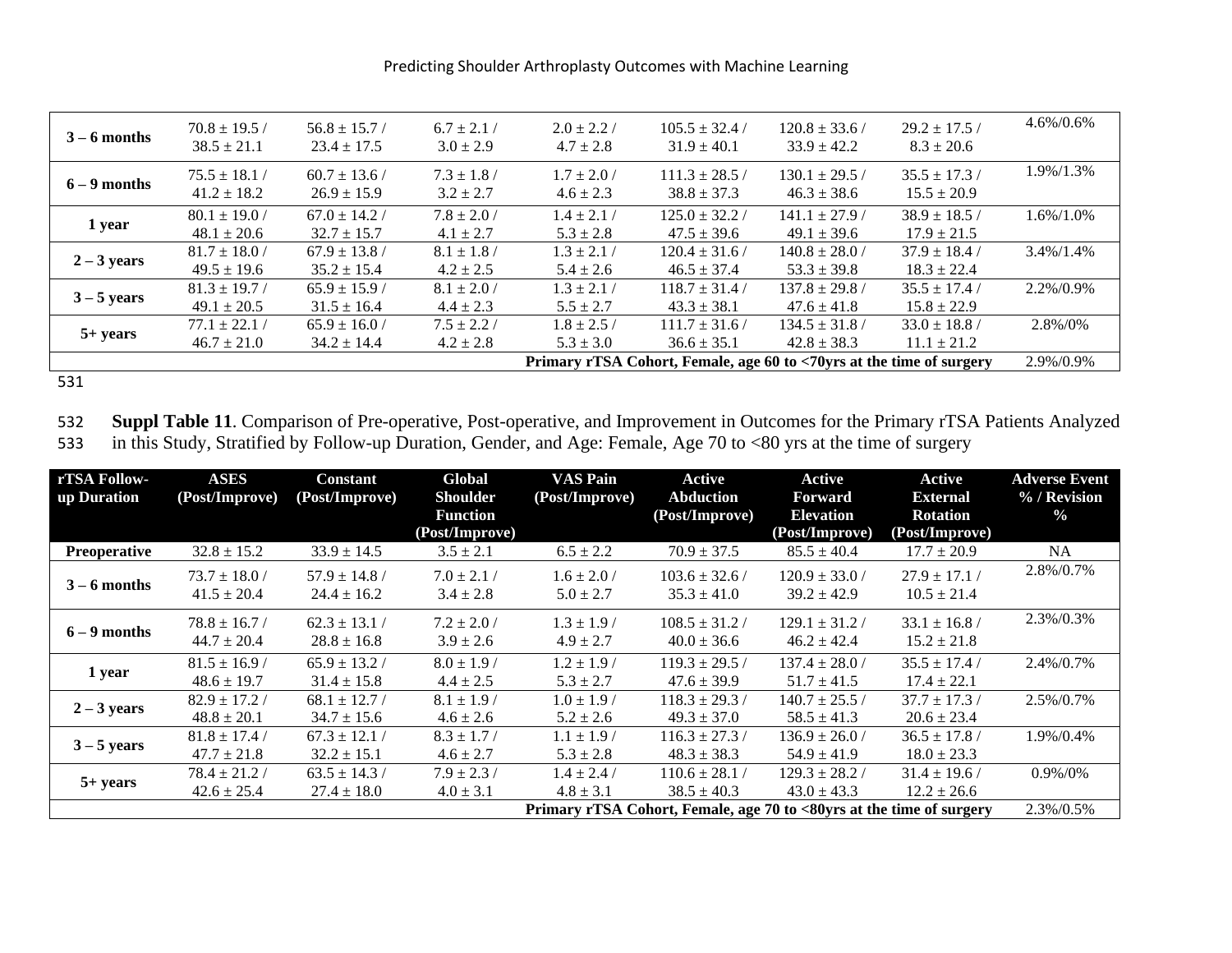534 **Suppl Table 12**. Comparison of Pre-operative, Post-operative, and Improvement in Outcomes for the Primary rTSA Patients Analyzed 535 in this Study, Stratified by Follow-up Duration, Gender, and Age: Female, Age ≥80yrs at the time of surgery

| rTSA Follow-        | <b>ASES</b>       | <b>Constant</b>                                                | Global          | <b>VAS Pain</b> | Active             | Active             | <b>Active</b>     | <b>Adverse Event</b> |  |
|---------------------|-------------------|----------------------------------------------------------------|-----------------|-----------------|--------------------|--------------------|-------------------|----------------------|--|
| up Duration         | (Post/Improve)    | (Post/Improve)                                                 | <b>Shoulder</b> | (Post/Improve)  | <b>Abduction</b>   | <b>Forward</b>     | <b>External</b>   | % / Revision         |  |
|                     |                   |                                                                | <b>Function</b> |                 | (Post/Improve)     | <b>Elevation</b>   | <b>Rotation</b>   | $\frac{0}{0}$        |  |
|                     |                   |                                                                | (Post/Improve)  |                 |                    | (Post/Improve)     | (Post/Improve)    |                      |  |
| <b>Preoperative</b> | $31.4 \pm 14.2$   | $30.1 \pm 12.6$                                                | $3.1 \pm 2.1$   | $6.5 \pm 2.1$   | $60.2 \pm 30.8$    | $71.6 \pm 35.1$    | $13.8 \pm 19.8$   | NA                   |  |
|                     | $71.5 \pm 18.7$ / | $55.1 \pm 13.4$                                                | $6.8 \pm 2.2$ / | $1.7 \pm 2.2$ / | $96.2 \pm 27.7$    | $114.1 \pm 31.9$   | $27.1 \pm 18.8$ / | 2.7%/0.8%            |  |
| $3 - 6$ months      | $40.8 \pm 19.5$   | $26.4 \pm 15.8$                                                | $3.6 \pm 2.8$   | $4.8 \pm 2.7$   | $38.5 \pm 35.5$    | $45.5 \pm 39.3$    | $12.6 \pm 22.6$   |                      |  |
| $6 - 9$ months      | $74.3 \pm 18.2$ / | $59.4 \pm 12.1$ /                                              | $7.4 \pm 2.0$ / | $1.6 \pm 2.3/$  | $102.9 \pm 29.2$ / | $122.3 \pm 28.9$ / | $27.4 \pm 17.1$   | 3.3%/0%              |  |
|                     | $40.0 \pm 18.0$   | $29.8 \pm 13.5$                                                | $4.3 \pm 2.5$   | $4.4 \pm 2.7$   | $43.5 \pm 33.2$    | $51.0 \pm 35.8$    | $13.3 \pm 23.7$   |                      |  |
| 1 year              | $78.8 \pm 16.3$   | $62.3 \pm 12.4$                                                | $7.8 \pm 2.0$ / | $1.3 \pm 1.9$ / | $109.5 \pm 29.2$ / | $130.0 \pm 29.0$ / | $32.2 \pm 18.5$   | 1.6%/0.3%            |  |
|                     | $48.0 \pm 20.3$   | $33.8 \pm 15.7$                                                | $4.5 \pm 2.9$   | $5.4 \pm 2.7$   | $51.6 \pm 37.7$    | $60.9 \pm 39.4$    | $18.2 \pm 22.5$   |                      |  |
| $2 - 3$ years       | $79.2 \pm 17.9$   | $62.3 \pm 14.2$                                                | $7.6 \pm 2.3/$  | $1.1 \pm 2.0$ / | $105.9 \pm 30.7$ / | $127.7 \pm 30.9$ / | $32.8 \pm 17.1$   | 5.0%/0.9%            |  |
|                     | $47.3 \pm 20.9$   | $34.2 \pm 16.8$                                                | $4.5 \pm 2.9$   | $5.4 \pm 2.6$   | $49.3 \pm 38.4$    | $59.7 \pm 43.8$    | $19.7 \pm 22.9$   |                      |  |
|                     | $78.6 \pm 18.9$ / | $61.6 \pm 13.1$ /                                              | $7.8 \pm 2.2$ / | $1.1 \pm 1.9$ / | $106.0 \pm 27.4$ / | $127.3 \pm 28.6$ / | $34.9 \pm 18.2$   | 2.2%/0.5%            |  |
| $3 - 5$ years       | $48.0 \pm 22.1$   | $35.1 \pm 14.6$                                                | $4.4 \pm 3.1$   | $5.6 \pm 2.7$   | $49.6 \pm 37.8$    | $62.7 \pm 41.4$    | $17.0 \pm 25.8$   |                      |  |
|                     | $80.7 \pm 19.1$   | $61.5 \pm 14.9$                                                | $7.8 \pm 2.4$ / | $1.1 \pm 2.1 /$ | $105.2 \pm 27.9$ / | $120.1 \pm 35.1$ / | $34.2 \pm 17.0$ / | 4.4%/2.2%            |  |
| $5+ years$          | $45.4 \pm 26.6$   | $35.2 \pm 15.9$                                                | $3.9 \pm 3.4$   | $4.9 \pm 3.3$   | $44.2 \pm 35.0$    | $49.6 \pm 44.6$    | $21.1 \pm 25.8$   |                      |  |
|                     |                   | Primary rTSA Cohort, Female, age ≥80yrs at the time of surgery |                 |                 |                    |                    |                   |                      |  |

536

537 **Suppl Table 13**. Comparison of Pre-operative, Post-operative, and Improvement in Outcomes for the Primary rTSA Patients Analyzed 538 in this Study, Stratified by Follow-up Duration, Gender, and Age: Male, Age <60yrs at the time of surgery

| rTSA Follow-<br>up Duration | <b>ASES</b><br>(Post/Improve)        | Constant<br>(Post/Improve)           | Global<br><b>Shoulder</b>         | <b>VAS Pain</b><br>(Post/Improve) | Active<br><b>Abduction</b>            | Active<br><b>Forward</b>              | Active<br><b>External</b>            | <b>Adverse Event</b><br>% / Revision |
|-----------------------------|--------------------------------------|--------------------------------------|-----------------------------------|-----------------------------------|---------------------------------------|---------------------------------------|--------------------------------------|--------------------------------------|
|                             |                                      |                                      | <b>Function</b><br>(Post/Improve) |                                   | (Post/Improve)                        | <b>Elevation</b><br>(Post/Improve)    | <b>Rotation</b><br>(Post/Improve)    | $\frac{0}{0}$                        |
| <b>Preoperative</b>         | $34.2 \pm 15.5$                      | $35.7 \pm 15.2$                      | $3.5 \pm 2.2$                     | $6.1 \pm 2.1$                     | $79.7 \pm 40.6$                       | $86.8 \pm 38.9$                       | $19.1 \pm 23.8$                      | <b>NA</b>                            |
| $3 - 6$ months              | $63.8 \pm 22.0$ /<br>$29.3 \pm 22.6$ | $55.6 \pm 17.7$ /<br>$20.3 \pm 19.1$ | $6.4 \pm 2.2$ /<br>$2.8 \pm 3.2$  | $2.7 \pm 2.5$ /<br>$3.2 \pm 2.8$  | $117.1 \pm 31.2$<br>$37.1 \pm 36.9$   | $124.7 \pm 32.2$ /<br>$36.5 \pm 42.2$ | $26.5 \pm 16.5$<br>$7.5 \pm 22.5$    | 3.0%/0%                              |
| $6 - 9$ months              | $68.4 \pm 20.8$ /<br>$36.3 \pm 24.5$ | $57.5 \pm 17.9$ /<br>$27.7 \pm 20.9$ | $6.3 \pm 2.3$ /<br>$2.7 \pm 2.7$  | $2.8 \pm 2.7$ /<br>$3.7 \pm 3.1$  | $113.2 \pm 32.2$ /<br>$43.2 \pm 41.3$ | $128.5 \pm 33.8$ /<br>$50.5 \pm 40.6$ | $23.6 \pm 16.3$<br>$6.7 \pm 26.2$    | 0%/0%                                |
| 1 year                      | $74.1 \pm 25.4$ /<br>$39.7 \pm 29.1$ | $67.6 \pm 19.4$<br>$33.9 \pm 20.5$   | $7.6 \pm 2.1/$<br>$4.2 \pm 2.8$   | $2.3 + 2.8$<br>$3.7 \pm 3.4$      | $128.2 \pm 32.2$ /<br>$46.3 \pm 36.4$ | $139.3 \pm 29.7$<br>$50.3 \pm 39.2$   | $34.9 \pm 18.6$ /<br>$17.0 \pm 22.9$ | $4.8\%/1.6\%$                        |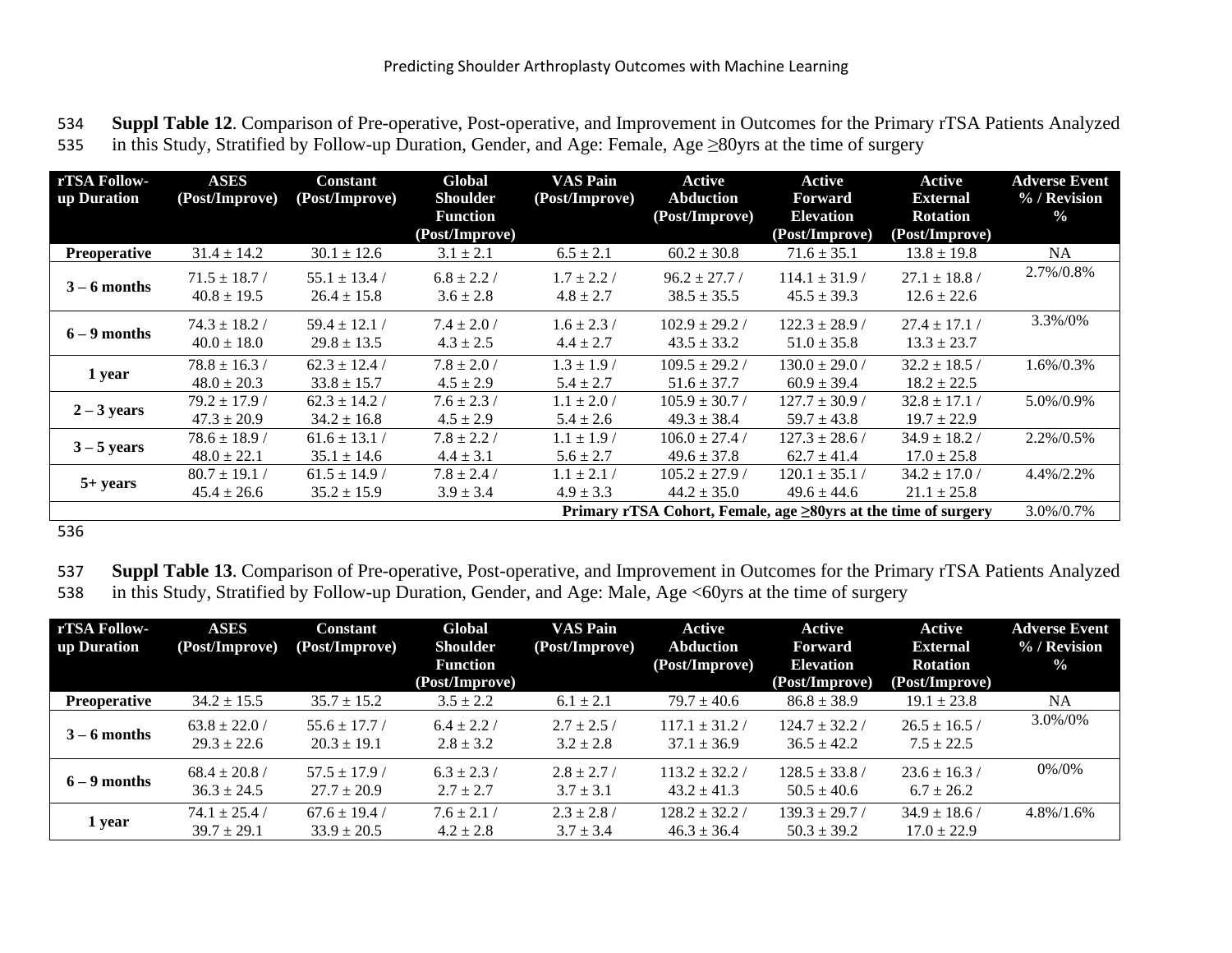|               | $78.2 \pm 20.0$ / | $71.0 \pm 16.4$ / | $7.9 + 1.7/$  | $1.8 + 2.1$                                                  | $132.7 \pm 33.6$ / | $147.5 \pm 25.2$ / | $34.5 \pm 20.3$ / | $3.6\%/3.6\%$ |
|---------------|-------------------|-------------------|---------------|--------------------------------------------------------------|--------------------|--------------------|-------------------|---------------|
| $2 - 3$ years | $40.2 \pm 20.8$   | $37.3 \pm 17.8$   | $4.3 \pm 2.3$ | $4.0 \pm 2.3$                                                | $47.5 \pm 44.5$    | $52.6 \pm 44.2$    | $18.1 \pm 24.4$   |               |
| $3 - 5$ years | $73.3 \pm 23.4$ / | $67.6 \pm 20.5$ / | $7.4 + 2.3/$  | $2.0 \pm 2.5$ /                                              | $123.7 \pm 36.0$ / | $141.2 \pm 33.0$ / | $32.7 \pm 20.4$ / | 2.9%/2.9%     |
|               | $29.6 \pm 24.0$   | $33.3 \pm 19.4$   | $4.3 \pm 2.3$ | $3.4 \pm 2.5$                                                | $45.5 \pm 38.6$    | $50.9 \pm 38.2$    | $27.8 \pm 26.8$   |               |
|               | $71.0 \pm 23.9$ / | $67.2 + 17.7$     | $7.1 + 2.8/$  | $2.3 + 2.4$                                                  | $119.1 + 37.4$     | $135.4 \pm 37.0$ / | $29.4 \pm 18.0$ / | 3.9%/3.9%     |
| $5+ years$    | $28.6 \pm 29.1$   | $28.4 + 20.1$     | $3.6 \pm 2.7$ | $3.3 \pm 3.1$                                                | $26.4 \pm 32.0$    | $33.4 \pm 37.4$    | $10.9 \pm 26.5$   |               |
|               |                   |                   |               | Primary rTSA Cohort, Male, age <60yrs at the time of surgery | 3.3%/1.8%          |                    |                   |               |

539

540 **Suppl Table 14**. Comparison of Pre-operative, Post-operative, and Improvement in Outcomes for the Primary rTSA Patients Analyzed 541 in this Study, Stratified by Follow-up Duration, Gender, and Age: Male, Age 60 to <70 yrs at the time of surgery

| rTSA Follow-<br>up Duration                                        | <b>ASES</b><br>(Post/Improve)        | <b>Constant</b><br>(Post/Improve)    | Global<br><b>Shoulder</b>         | <b>VAS Pain</b><br>(Post/Improve) | <b>Active</b><br><b>Abduction</b>     | Active<br><b>Forward</b>              | Active<br><b>External</b>            | <b>Adverse Event</b><br>% / Revision |
|--------------------------------------------------------------------|--------------------------------------|--------------------------------------|-----------------------------------|-----------------------------------|---------------------------------------|---------------------------------------|--------------------------------------|--------------------------------------|
|                                                                    |                                      |                                      | <b>Function</b><br>(Post/Improve) |                                   | (Post/Improve)                        | <b>Elevation</b><br>(Post/Improve)    | <b>Rotation</b><br>(Post/Improve)    | $\frac{0}{0}$                        |
| <b>Preoperative</b>                                                | $37.8 \pm 15.7$                      | $38.0 \pm 14.7$                      | $3.9 \pm 1.9$                     | $6.0 \pm 2.2$                     | $81.5 \pm 38.6$                       | $92.0 \pm 38.6$                       | $16.9 \pm 21.1$                      | <b>NA</b>                            |
| $3 - 6$ months                                                     | $75.9 \pm 17.2$<br>$37.4 \pm 19.2$   | $61.6 \pm 13.9$<br>$23.7 \pm 15.2$   | $7.0 \pm 2.0$ /<br>$2.9 \pm 2.6$  | $1.7 \pm 1.9$ /<br>$4.3 \pm 2.6$  | $112.0 \pm 31.2$<br>$30.3 \pm 37.9$   | $126.2 \pm 29.6$ /<br>$35.1 \pm 40.6$ | $29.2 \pm 17.5$<br>$13.0 \pm 18.9$   | 1.3%/0.4%                            |
| $6 - 9$ months                                                     | $79.7 \pm 16.7$ /<br>$41.1 \pm 20.0$ | $66.7 \pm 12.4$ /<br>$29.8 \pm 16.1$ | $7.5 \pm 1.7/$<br>$3.6 \pm 2.5$   | $1.5 \pm 1.8$ /<br>$4.3 \pm 2.7$  | $115.4 \pm 27.0$ /<br>$35.1 \pm 35.5$ | $137.1 \pm 23.4$ /<br>$45.1 \pm 39.5$ | $29.9 \pm 17.7$<br>$16.2 \pm 21.7$   | 3.0%/3.0%                            |
| 1 year                                                             | $81.6 \pm 18.4$<br>$43.3 \pm 20.3$   | $71.2 \pm 14.0$ /<br>$32.9 \pm 17.5$ | $7.9 \pm 2.0$ /<br>$4.1 \pm 2.5$  | $1.4 \pm 1.9$ /<br>$4.5 \pm 2.6$  | $127.2 \pm 29.4$ /<br>$44.9 \pm 39.4$ | $143.2 \pm 25.6$ /<br>$50.5 \pm 41.7$ | $35.4 \pm 17.0$ /<br>$19.0 \pm 22.1$ | 3.9%/2.8%                            |
| $2 - 3$ years                                                      | $86.8 \pm 15.9$ /<br>$48.0 \pm 19.2$ | $75.3 \pm 11.9$ /<br>$36.0 \pm 14.8$ | $8.4 \pm 1.6/$<br>$4.6 \pm 2.3$   | $0.9 \pm 1.7$ /<br>$5.0 \pm 2.5$  | $126.2 \pm 28.1$ /<br>$44.8 \pm 39.8$ | $146.2 \pm 19.5$<br>$54.7 \pm 40.4$   | $35.5 \pm 16.2$<br>$20.0 \pm 21.8$   | 3.5%/1.3%                            |
| $3 - 5$ years                                                      | $85.6 \pm 18.0$ /<br>$45.5 \pm 20.6$ | $73.2 \pm 14.0$<br>$32.5 \pm 15.2$   | $8.3 \pm 1.9$<br>$3.9 \pm 2.8$    | $1.1 \pm 2.1$<br>$4.8 \pm 2.6$    | $124.6 \pm 28.8$ /<br>$38.7 \pm 40.0$ | $144.0 \pm 23.7$ /<br>$45.9 \pm 44.7$ | $36.7 \pm 17.5$<br>$18.4 \pm 22.6$   | 4.2%/2.4%                            |
| $5+ years$                                                         | $83.9 \pm 18.7$<br>$48.6 \pm 20.4$   | $69.5 \pm 15.1$<br>$28.3 \pm 19.6$   | $8.2 \pm 1.8$<br>$4.1 \pm 2.4$    | $1.2 \pm 1.9$ /<br>$5.3 \pm 2.7$  | $113.8 \pm 30.5$ /<br>$28.9 \pm 43.2$ | $133.6 \pm 28.8$ /<br>$34.2 \pm 49.2$ | $28.9 \pm 17.8$ /<br>$6.7 \pm 25.4$  | 3.5%/2.6%                            |
| Primary rTSA Cohort, Male, age 60 to <70yrs at the time of surgery |                                      |                                      |                                   |                                   |                                       |                                       |                                      | $3.2\%/1.9\%$                        |

542

543 **Suppl Table 15**. Comparison of Pre-operative, Post-operative, and Improvement in Outcomes for the Primary rTSA Patients Analyzed 544 in this Study, Stratified by Follow-up Duration, Gender, and Age: Male, Age 70 to <80 yrs at the time of surgery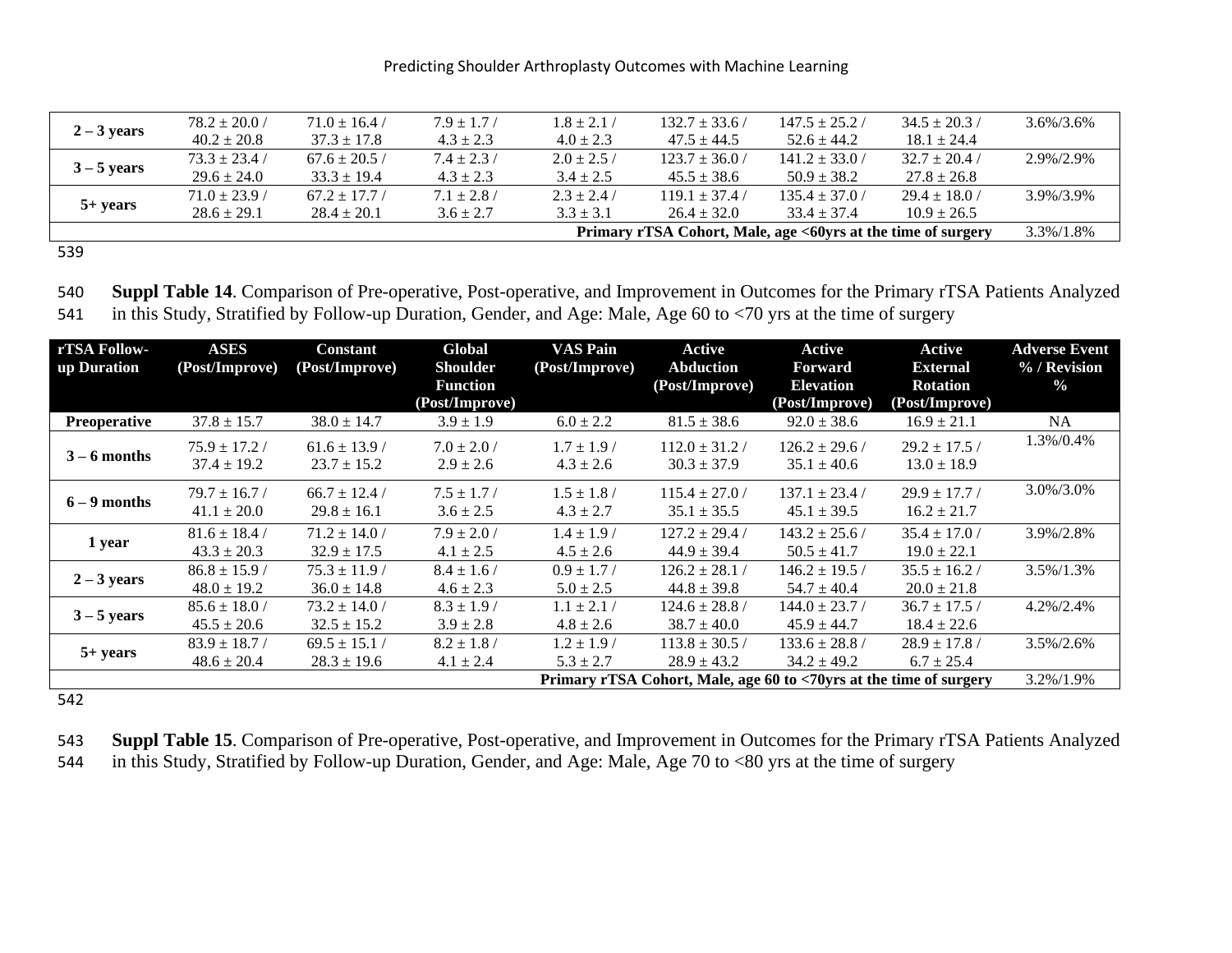| rTSA Follow-<br>up Duration | <b>ASES</b><br>(Post/Improve)                                      | <b>Constant</b><br>(Post/Improve)    | Global<br><b>Shoulder</b>         | <b>VAS Pain</b><br>(Post/Improve) | Active<br>Abduction                   | Active<br><b>Forward</b>              | Active<br><b>External</b>            | <b>Adverse Event</b><br>% / Revision |
|-----------------------------|--------------------------------------------------------------------|--------------------------------------|-----------------------------------|-----------------------------------|---------------------------------------|---------------------------------------|--------------------------------------|--------------------------------------|
|                             |                                                                    |                                      | <b>Function</b><br>(Post/Improve) |                                   | (Post/Improve)                        | <b>Elevation</b><br>(Post/Improve)    | <b>Rotation</b><br>(Post/Improve)    | $\frac{0}{0}$                        |
| <b>Preoperative</b>         | $41.0 \pm 16.3$                                                    | $39.5 \pm 14.4$                      | $4.0 \pm 2.1$                     | $5.6 \pm 2.3$                     | $79.2 \pm 38.3$                       | $92.9 \pm 40.9$                       | $21.3 \pm 23.2$                      | <b>NA</b>                            |
| $3 - 6$ months              | $79.2 \pm 16.7$ /<br>$38.8 \pm 20.0$                               | $62.8 \pm 13.8$ /<br>$23.5 \pm 17.8$ | $7.3 \pm 1.9$ /<br>$3.2 \pm 2.7$  | $1.3 \pm 1.8$ /<br>$4.4 \pm 2.6$  | $107.4 \pm 28.8$ /<br>$29.9 \pm 39.8$ | $123.9 \pm 29.1$ /<br>$33.5 \pm 43.5$ | $29.4 \pm 17.5$ /<br>$8.0 \pm 22.2$  | 3.8%/0.8%                            |
| $6 - 9$ months              | $81.7 \pm 18.1$ /<br>$37.9 \pm 20.6$                               | $66.9 \pm 13.5$ /<br>$26.6 \pm 17.7$ | $7.6 \pm 2.0$ /<br>$3.5 \pm 2.9$  | $1.2 \pm 1.9$ /<br>$4.2 \pm 2.6$  | $114.7 \pm 28.6$ /<br>$35.9 \pm 42.2$ | $134.3 \pm 26.8$ /<br>$41.1 \pm 43.9$ | $31.3 \pm 18.8$<br>$9.6 \pm 24.9$    | $3.4\%/1.5\%$                        |
| 1 year                      | $85.6 \pm 17.2$<br>$44.4 \pm 21.0$                                 | $71.8 \pm 12.9$ /<br>$32.2 \pm 16.8$ | $8.2 \pm 1.8$ /<br>$4.1 \pm 2.6$  | $1.0 \pm 1.9$ /<br>$4.6 \pm 2.7$  | $122.8 \pm 27.8$ /<br>$43.3 \pm 40.1$ | $140.5 \pm 24.4$ /<br>$47.1 \pm 41.9$ | $36.3 \pm 18.0$ /<br>$15.3 \pm 22.4$ | $2.7\%/1.2\%$                        |
| $2 - 3$ years               | $86.2 \pm 16.5$<br>$43.9 \pm 22.0$                                 | $73.2 \pm 12.3$ /<br>$32.9 \pm 17.2$ | $8.3 \pm 1.8$ /<br>$4.0 \pm 2.6$  | $1.0 \pm 1.9$ /<br>$4.6 \pm 2.7$  | $121.8 \pm 27.6$ /<br>$42.0 \pm 39.7$ | $139.3 \pm 25.4$ /<br>$45.2 \pm 42.2$ | $38.0 \pm 16.9$<br>$15.7 \pm 24.4$   | 1.5%/1.2%                            |
| $3 - 5$ years               | $87.4 \pm 17.2$<br>$43.5 \pm 20.7$                                 | $72.5 \pm 11.5$ /<br>$33.3 \pm 16.4$ | $8.5 \pm 1.8$ /<br>$4.4 \pm 2.6$  | $0.9 \pm 1.9$<br>$4.4 \pm 2.6$    | $121.5 \pm 27.4$ /<br>$43.2 \pm 40.8$ | $139.1 \pm 23.7/$<br>$49.7 \pm 41.3$  | $37.4 \pm 16.4$ /<br>$16.1 \pm 22.6$ | $3.7\%/2.2\%$                        |
| $5+ years$                  | $85.8 \pm 15.4$ /<br>$43.8 \pm 20.0$                               | $71.5 \pm 10.2$ /<br>$31.4 \pm 17.5$ | $8.5 \pm 1.6$ /<br>$4.2 \pm 2.5$  | $1.1 \pm 1.8$ /<br>$4.7 \pm 2.4$  | $118.8 \pm 24.6$ /<br>$31.3 \pm 42.5$ | $135.1 \pm 19.8$ /<br>$36.6 \pm 42.2$ | $36.5 \pm 18.6$<br>$9.7 \pm 26.5$    | 2.6%/1.9%                            |
|                             | Primary rTSA Cohort, Male, age 70 to <80yrs at the time of surgery |                                      |                                   |                                   |                                       |                                       |                                      |                                      |

545

546 **Suppl Table 16**. Comparison of Pre-operative, Post-operative, and Improvement in Outcomes for the Primary rTSA Patients Analyzed 547 in this Study, Stratified by Follow-up Duration, Gender, and Age: Male, Age ≥80yrs at the time of surgery

| rTSA Follow-<br>up Duration | <b>ASES</b><br>(Post/Improve)      | <b>Constant</b><br>(Post/Improve)    | Global<br><b>Shoulder</b>        | <b>VAS Pain</b><br>(Post/Improve) | Active<br><b>Abduction</b>            | Active<br>Forward                     | <b>Active</b><br><b>External</b>   | <b>Adverse Event</b><br>% / Revision |
|-----------------------------|------------------------------------|--------------------------------------|----------------------------------|-----------------------------------|---------------------------------------|---------------------------------------|------------------------------------|--------------------------------------|
|                             |                                    |                                      | <b>Function</b>                  |                                   | (Post/Improve)                        | <b>Elevation</b>                      | <b>Rotation</b>                    | $\%$                                 |
|                             |                                    |                                      | (Post/Improve)                   |                                   |                                       | (Post/Improve)                        | (Post/Improve)                     |                                      |
| <b>Preoperative</b>         | $39.9 \pm 16.6$                    | $36.7 \pm 13.6$                      | $4.1 \pm 2.2$                    | $5.7 \pm 2.3$                     | $68.5 \pm 32.3$                       | $81.3 \pm 35.2$                       | $21.8 \pm 19.1$                    | <b>NA</b>                            |
| $3 - 6$ months              | $77.1 \pm 17.9$<br>$35.1 \pm 19.9$ | $59.3 \pm 13.6$<br>$19.8 \pm 16.8$   | $7.1 \pm 2.0$ /<br>$2.8 \pm 2.6$ | $1.7 \pm 2.3$ /<br>$4.0 \pm 2.8$  | $103.9 \pm 26.7$<br>$28.0 \pm 33.8$   | $120.4 \pm 28.1$<br>$32.7 \pm 37.1$   | $30.2 \pm 17.2$<br>$6.8 \pm 18.8$  | 3.0%/0.8%                            |
| $6 - 9$ months              | $85.2 \pm 13.4$<br>$41.6 \pm 17.4$ | $65.1 \pm 12.0$ /<br>$31.0 \pm 13.5$ | $8.0 \pm 1.7$ /<br>$3.6 \pm 2.7$ | $0.9 \pm 1.6$<br>$4.3 \pm 2.5$    | $109.0 \pm 27.3$<br>$46.8 \pm 33.0$   | $129.1 \pm 23.0$<br>$55.9 \pm 32.5$   | $33.3 \pm 17.5$<br>$11.2 \pm 19.6$ | 0%/0%                                |
| 1 year                      | $83.9 \pm 16.1$<br>$44.0 \pm 19.9$ | $66.4 \pm 13.0$ /<br>$28.5 \pm 13.4$ | $8.0 \pm 2.1$<br>$4.2 \pm 2.5$   | $1.1 \pm 1.8$ /<br>$4.7 \pm 2.6$  | $117.0 \pm 28.3$ /<br>$47.3 \pm 37.6$ | $134.6 \pm 26.0$ /<br>$52.6 \pm 41.6$ | $34.5 \pm 17.6$<br>$12.3 \pm 21.8$ | $1.6\%/0.8\%$                        |
| $2 - 3$ years               | $83.2 \pm 17.9$<br>$40.7 \pm 20.0$ | $68.4 \pm 12.2$<br>$28.3 \pm 14.3$   | $8.1 \pm 1.9$<br>$3.7 \pm 2.5$   | $1.2 \pm 2.2$<br>$4.2 \pm 2.9$    | $115.5 \pm 30.2$<br>$39.6 \pm 36.1$   | $135.0 \pm 25.2$<br>$47.9 \pm 37.7$   | $37.2 \pm 19.3$<br>$15.0 \pm 19.6$ | $3.7\%/0\%$                          |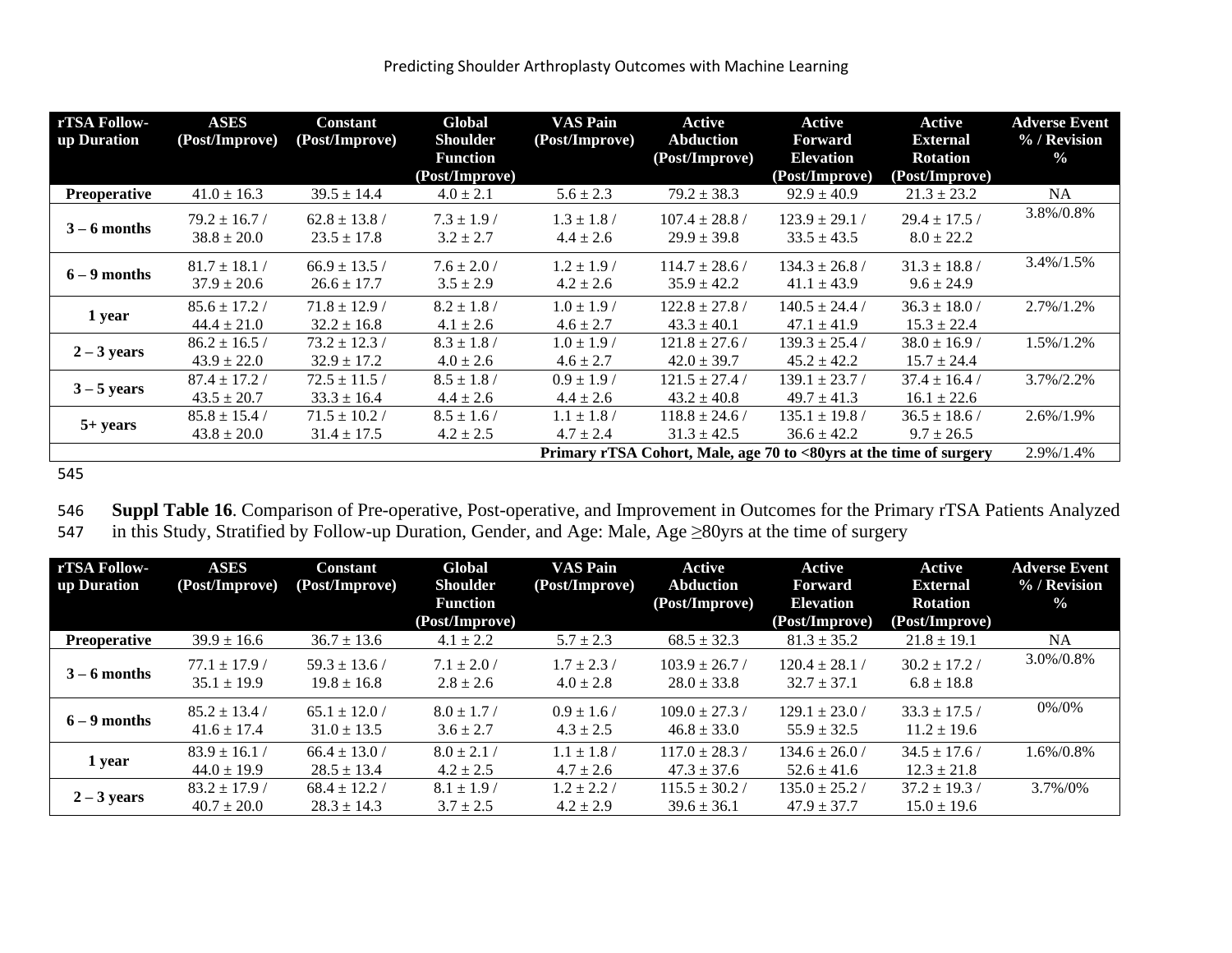|               | $87.9 \pm 12.6$ / | $72.2 \pm 9.7$ /  | $8.8 \pm 1.5$ / | $0.7 \pm 1.4$   | $121.8 \pm 27.1$                                                    | $136.5 \pm 23.5$ / | $41.1 \pm 20.2$ / | $3.6\%/1.8\%$ |
|---------------|-------------------|-------------------|-----------------|-----------------|---------------------------------------------------------------------|--------------------|-------------------|---------------|
| $3 - 5$ years | $43.4 + 16.5$     | $30.9 + 14.2$     | $4.6 \pm 2.3$   | $4.7 \pm 2.3$   | $43.6 + 37.5$                                                       | $49.1 + 34.9$      | $15.1 \pm 23.6$   |               |
|               | $82.5 \pm 26.2$ / | $67.9 \pm 19.2$ / | $8.5 \pm 2.3$ / | $1.3 \pm 2.6$ / | $121.1 \pm 32.1$                                                    | $137.5 \pm 28.8$ / | $43.0 \pm 23.3$ / | $4.5\%/0\%$   |
| $5+ years$    | $27.6 \pm 20.9$   | $27.8 + 12.4$     | $3.8 + 2.7$     | $3.1 \pm 3.0$   | $42.3 + 34.5$                                                       | $53.2 + 37.7$      | $21.4 \pm 16.3$   |               |
|               |                   |                   |                 |                 | Primary rTSA Cohort, Male, age $\geq 80$ yrs at the time of surgery |                    |                   | 2.5%/0.6%     |

548

549 **Suppl Table 17**. Comparison of Mean Absolute Error Associated with the ASES Predictions with the Full and Abbreviated Machine

550 Learning Models

| <b>ASES</b><br><b>Predictions</b>                                           | <b>MAE</b><br>(aTSA, rTSA)<br>3-6 months | <b>MAE</b><br>(aTSA, rTSA)<br>6-9 months | <b>MAE</b><br>(aTSA, rTSA)<br>1yr | <b>MAE</b><br>(aTSA, rTSA)<br>$2-3yrs$ | <b>MAE</b><br>(aTSA, rTSA)<br>$3-5yrs$ | <b>MAE</b><br>(aTSA, rTSA)<br>$5 + yrs$ | Weighted<br><b>Average MAE</b><br>(aTSA, rTSA) |
|-----------------------------------------------------------------------------|------------------------------------------|------------------------------------------|-----------------------------------|----------------------------------------|----------------------------------------|-----------------------------------------|------------------------------------------------|
| <b>Baseline</b><br>Average                                                  | 14.5(14.9, 14.3)                         | 14.4(14.8, 14.1)                         | 14.5(14.8, 13.9)                  | 15.8(15.9, 15.0)                       | 16.1(16.2, 16.0)                       | 16.9(16.9, 16.9)                        | 15.3(15.6, 14.9)                               |
| <b>XGBoost with</b><br><b>Full Model</b>                                    | 12.2<br>(12.9, 11.8)                     | 12.2(12.9, 12.0)                         | 11.8(11.1, 11.9)                  | 11.1(10.3, 11.7)                       | 11.1(10.8, 11.3)                       | 12.2(11.9, 12.5)                        | 11.7(11.6, 11.8)                               |
| <b>XGBoost with</b><br><b>Abbreviated</b><br><b>Model</b>                   | 12.4(13.0, 12.0)                         | 12.4(13.0, 12.1)                         | 12.3(11.5, 12.5)                  | 11.5(10.8, 12.1)                       | 11.3(11.0, 11.5)                       | 12.4(12.2, 12.7)                        | 12.0(11.9, 12.2)                               |
| <b>MAE</b><br><b>Difference (Full</b><br>- Abbreviated)                     | 0.2(0.1, 0.2)                            | 0.2(0.1, 0.1)                            | 0.5(0.4, 0.6)                     | 0.4(0.1, 0.2)                          | 0.2(0.2, 0.2)                          | 0.2(0.3, 0.2)                           | 0.3(0.3, 0.4)                                  |
| <b>XGBoost with</b><br><b>Abbreviated</b><br>Model +<br><b>Implant Data</b> | 12.4 (12.9,<br>12.09)                    | 12.4(12.9, 12.0)                         | 12.2(11.4, 12.4)                  | 11.4(10.6, 11.9)                       | 11.2(10.9, 11.4)                       | 12.4(12.0, 12.6)                        | 12.0(11.7, 12.0)                               |

551

- 552 **Suppl Table 18**. Comparison of Mean Absolute Error Associated with the Constant Predictions with the Full and Abbreviated Machine
- 553 Learning Models

| <b>Constant</b><br><b>Predictions</b> | MAE<br>(aTSA. rTSA)<br>3-6 months | <b>MAE</b><br>(aTSA, rTSA)<br>6-9 months | <b>MAE</b><br>(aTSA, rTSA)<br>1vr | <b>MAE</b><br>(aTSA, rTSA)<br>$2-3vrs$ | <b>MAE</b><br>(aTSA. rTSA)<br>$3-5vrs$ | MAE<br>(aTSA, rTSA)<br>$5+vrs$ | Weighted<br><b>Average MAE</b><br>(aTSA, rTSA) |
|---------------------------------------|-----------------------------------|------------------------------------------|-----------------------------------|----------------------------------------|----------------------------------------|--------------------------------|------------------------------------------------|
| <b>Baseline</b><br>Average            | 13.1 (13.8, 13.0)                 | 12.6(13.6, 12.5)                         | 12.4 (12.4, 12.4)                 | 12.3(12.3, 12.3)                       | 12.3(12.1, 12.5)                       | 12.3(12.1, 12.4)               | 12.5(12.7, 12.5)                               |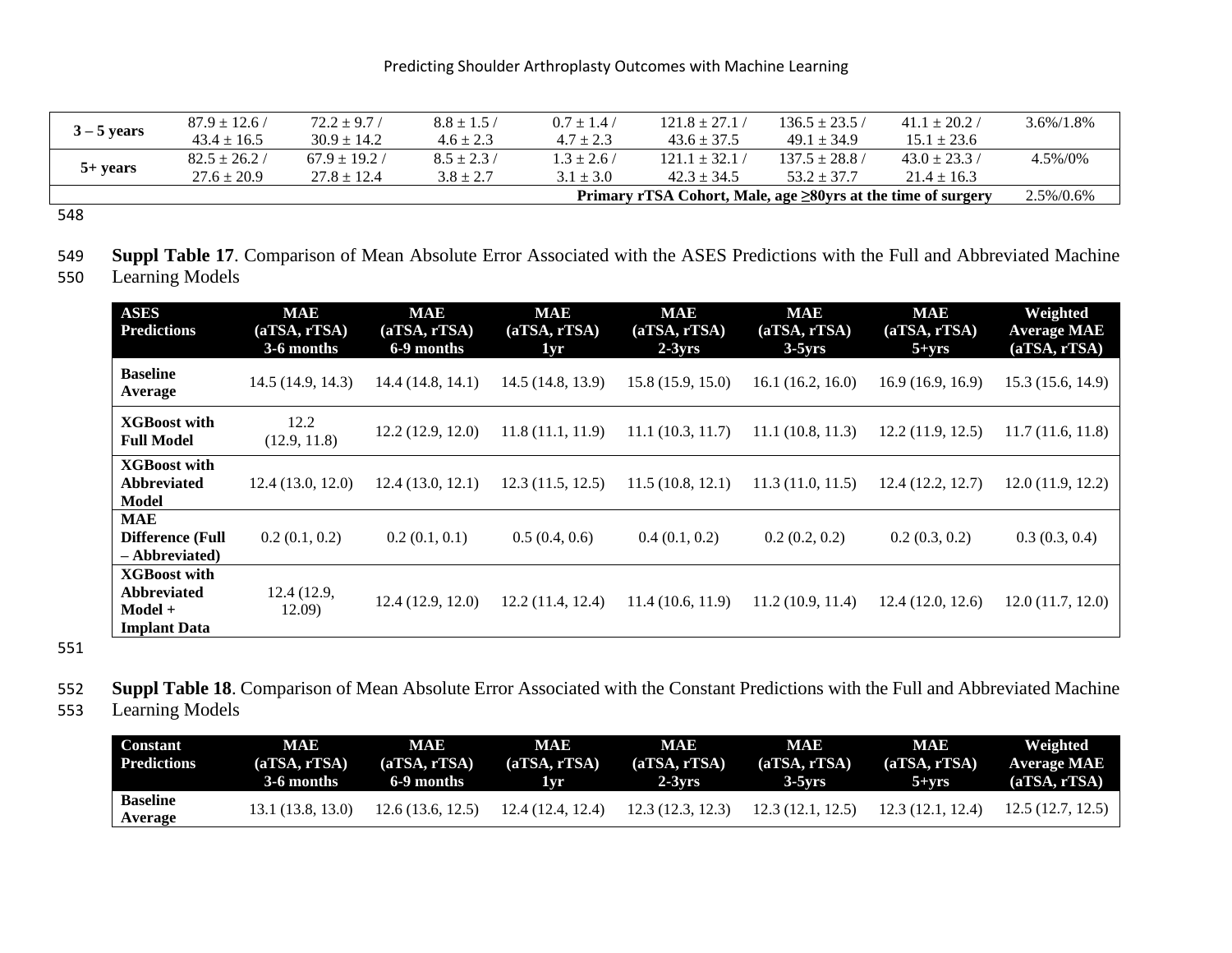| <b>XGBoost</b><br>with     | 10.1             | 9.3(10.1, 9.2)   | 9.2(9.2, 9.2)    | 8.3(8.2, 8.7) | 7.9(7.6, 8.2) | 8.5(8.2, 8.9) | 8.9(9.4, 9.1)  |
|----------------------------|------------------|------------------|------------------|---------------|---------------|---------------|----------------|
| <b>Full Model</b>          | (10.8, 10.0)     |                  |                  |               |               |               |                |
| <b>XGBoost</b><br>with     |                  |                  |                  |               |               |               |                |
| <b>Abbreviated</b>         | 10.3(10.9, 10.1) | 10.0(10.9, 10.0) | 10.3(10.3, 10.2) | 9.4(9.3, 9.9) | 9.0(8.7, 9.7) | 9.4(9.1, 9.6) | 9.8(10.1, 9.9) |
| Model                      |                  |                  |                  |               |               |               |                |
| <b>MAE Difference</b>      |                  |                  |                  |               |               |               |                |
| (Full<br>$\qquad \qquad -$ | 0.2(0.1, 0.1)    | 0.7(0.8, 0.8)    | 0.9(1.1, 1.0)    | 1.1(1.1, 1.2) | 1.1(1.1, 1.5) | 0.9(1.1, 0.7) | 0.9(0.7, 0.8)  |
| Abbreviated)               |                  |                  |                  |               |               |               |                |
| <b>XGBoost</b><br>with     |                  |                  |                  |               |               |               |                |
| <b>Abbreviated</b>         | 10.2(10.9, 10.0) | 10.0(10.8, 9.9)  | 10.1(10.2, 10.0) |               |               |               |                |
| Model<br>$+$               |                  |                  |                  | 9.2(9.2, 9.8) | 9.0(8.7, 9.6) | 9.3(9.1, 9.5) | 9.7(9.8, 9.8)  |
| <b>Implant Data</b>        |                  |                  |                  |               |               |               |                |

555 **Suppl Table 19**. Comparison of Mean Absolute Error Associated with the Global Shoulder Function Score Predictions with the Full 556 and Abbreviated Machine Learning Models

| <b>Shoulder</b><br><b>Function</b><br><b>Prediction</b>                                    | <b>MAE</b><br>(aTSA, rTSA)<br>3-6 months | <b>MAE</b><br>(aTSA, rTSA)<br>6-9 months | <b>MAE</b><br>(aTSA, rTSA)<br>1yr | <b>MAE</b><br>(aTSA, rTSA)<br>$2-3yrs$ | <b>MAE</b><br>(aTSA, rTSA)<br>$3-5yrs$ | <b>MAE</b><br>(aTSA, rTSA)<br>$5 + yrs$ | Weighted<br><b>Average MAE</b><br>(aTSA, rTSA) |
|--------------------------------------------------------------------------------------------|------------------------------------------|------------------------------------------|-----------------------------------|----------------------------------------|----------------------------------------|-----------------------------------------|------------------------------------------------|
| <b>Baseline</b><br>Average                                                                 | 1.6(1.5, 1.7)                            | 1.6(1.6, 1.7)                            | 1.5(1.5, 1.4)                     | 1.5(1.5, 1.5)                          | 1.4(1.4, 1.5)                          | 1.7(1.8, 1.7)                           | 1.6(1.6, 1.6)                                  |
| <b>XGBoost</b><br>with<br><b>Full Model</b>                                                | 1.4(1.3, 1.5)                            | 1.5(1.4, 1.5)                            | 1.3(1.4, 1.2)                     | 1.4(1.4, 1.3)                          | 1.2(1.2, 1.2)                          | 1.5(1.5, 1.4)                           | 1.4(1.4, 1.3)                                  |
| with<br><b>XGBoost</b><br><b>Abbreviated</b><br><b>Model</b>                               | 1.5(1.4, 1.6)                            | 1.5(1.4, 1.6)                            | 1.5(1.6, 1.3)                     | 1.4(1.5, 1.4)                          | 1.4(1.4, 1.4)                          | 1.5(1.6, 1.5)                           | 1.5(1.5, 1.4)                                  |
| <b>MAE Difference</b><br>(Full<br>$\overline{\phantom{m}}$<br>Abbreviated)                 | 0.1(0.1, 0.1)                            | 0.0(0.0, 0.1)                            | 0.2(0.2, 0.1)                     | 0.0(0.1, 0.1)                          | 0.2(0.2, 0.2)                          | 0.0(0.1, 0.1)                           | 0.1(0.1, 0.1)                                  |
| <b>XGBoost</b><br>with<br><b>Abbreviated</b><br><b>Model</b><br>$+$<br><b>Implant Data</b> | 1.4(1.4, 1.5)                            | 1.5(1.4, 1.6)                            | 1.4(1.5, 1.2)                     | 1.4(1.5, 1.4)                          | 1.3(1.3, 1.3)                          | 1.5(1.5, 1.5)                           | 1.4(1.4, 1.4)                                  |

557

558 **Suppl Table 20**. Comparison of Mean Absolute Error Associated with the VAS Pain Score Predictions with the Full and Abbreviated

559 Machine Learning Models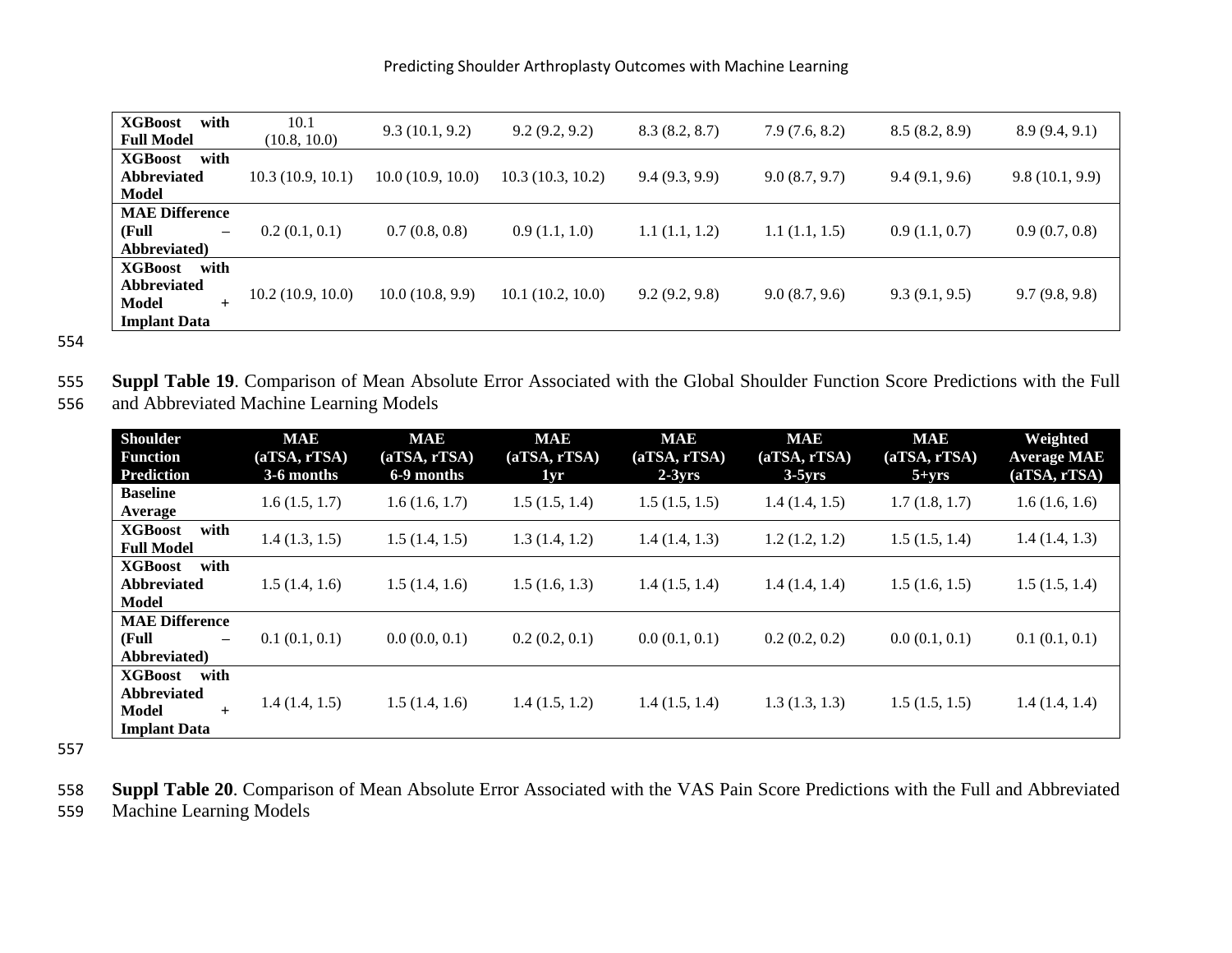| <b>VAS Pain</b>                                                                            | <b>MAE</b>    | <b>MAE</b>    | <b>MAE</b>    | <b>MAE</b>    | <b>MAE</b>    | <b>MAE</b>    | Weighted           |
|--------------------------------------------------------------------------------------------|---------------|---------------|---------------|---------------|---------------|---------------|--------------------|
| <b>Prediction</b>                                                                          | (aTSA, rTSA)  | (aTSA, rTSA)  | (aTSA, rTSA)  | (aTSA, rTSA)  | (aTSA, rTSA)  | (aTSA, rTSA)  | <b>Average MAE</b> |
|                                                                                            | 3-6 months    | 6-9 months    | 1yr           | $2-3yrs$      | $3-5yrs$      | $5 + yrs$     | (aTSA, rTSA)       |
| <b>Baseline</b><br>Average                                                                 | 1.6(1.4, 1.6) | 1.8(1.7, 1.8) | 1.4(1.4, 1.5) | 1.4(1.4, 1.5) | 1.5(1.4, 1.5) | 1.9(1.9, 1.8) | 1.6(1.5, 1.6)      |
| <b>XGBoost</b><br>with<br><b>Full Model</b>                                                | 1.3(1.4, 1.5) | 1.3(1.2, 1.4) | 1.2(1.1, 1.3) | 1.2(1.1, 1.3) | 1.2(1.2, 1.2) | 1.4(1.4, 1.4) | 1.3(1.2, 1.3)      |
| <b>XGBoost</b><br>with<br><b>Abbreviated</b><br>Model                                      | 1.4(1.4, 1.6) | 1.3(1.2, 1.4) | 1.5(1.3, 1.6) | 1.3(1.2, 1.5) | 1.4(1.4, 1.4) | 1.5(1.6, 1.5) | 1.4(1.2, 1.5)      |
| <b>MAE Difference</b><br>(Full<br>$\qquad \qquad -$<br>Abbreviated)                        | 0.1(0.0, 0.1) | 0.0(0.0, 0.0) | 0.3(0.2, 0.3) | 0.1(0.1, 0.2) | 0.2(0.2, 0.2) | 0.1(0.2, 0.1) | 0.1(0.0, 0.2)      |
| <b>XGBoost</b><br>with<br><b>Abbreviated</b><br><b>Model</b><br>$+$<br><b>Implant Data</b> | 1.4(1.4, 1.6) | 1.3(1.1, 1.3) | 1.4(1.3, 1.6) | 1.2(1.2, 1.4) | 1.3(1.3, 1.3) | 1.5(1.5, 1.5) | 1.3(1.2, 1.4)      |

561 **Suppl Table 21**. Comparison of Mean Absolute Error Associated with the Active Abduction (in degrees) Predictions with the Full and 562 Abbreviated Machine Learning Models

| Abduction $(°)$<br>Prediction                                                              | <b>MAE</b><br>(aTSA, rTSA)<br>3-6 months | <b>MAE</b><br>(aTSA, rTSA)<br>6-9 months | <b>MAE</b><br>(aTSA, rTSA)<br>1yr | <b>MAE</b><br>(aTSA, rTSA)<br>$2-3yrs$ | <b>MAE</b><br>(aTSA, rTSA)<br>$3-5yrs$ | <b>MAE</b><br>(aTSA, rTSA)<br>$5 + yrs$ | Weighted<br><b>Average MAE</b><br>(aTSA, rTSA) |
|--------------------------------------------------------------------------------------------|------------------------------------------|------------------------------------------|-----------------------------------|----------------------------------------|----------------------------------------|-----------------------------------------|------------------------------------------------|
| <b>Baseline</b><br>Average                                                                 | 26.0(26.5, 25.9)                         | 26.3(26.5, 26.1)                         | 27.0(26.3, 27.3)                  | 28.3 (28.0, 28.1)                      | 24.6 (24.4, 25.0)                      | 26.3 (27.0, 24.0)                       | 26.5(26.4, 26.3)                               |
| <b>XGBoost</b><br>with<br><b>Full Model</b>                                                | 21.4 (22.4, 20.9)                        | 22.0(21.9, 22.9)                         | 21.7(21.2, 21.9)                  | 19.6(20.0, 18.2)                       | 18.5(18.0, 19.0)                       | 18.1 (19.2, 16.6)                       | 20.4(20.9, 20.1)                               |
| with<br><b>XGBoost</b><br><b>Abbreviated</b><br><b>Model</b>                               | 23.1 (23.9, 22.5)                        | 23.4 (23.4, 23.2)                        | 23.0(23.0, 23.3)                  | 20.2(20.5, 19.7)                       | 20.2(20.1, 20.3)                       | 19.8 (20.3, 18.8)                       | 21.8(22.0, 21.3)                               |
| <b>MAE Difference</b><br>(Full<br>$\overline{\phantom{0}}$<br>Abbreviated)                 | 1.5(1.5, 1.6)                            | 1.4(1.5, 0.3)                            | 1.3(1.8, 1.4)                     | 0.8(0.5, 1.5)                          | 1.7(2.1, 1.3)                          | 1.7(1.1, 2.2)                           | 1.4(1.1, 1.2)                                  |
| <b>XGBoost</b><br>with<br><b>Abbreviated</b><br><b>Model</b><br>$+$<br><b>Implant Data</b> | 22.9(23.8, 22.2)                         | 23.2(23.2, 23.2)                         | 23.0(22.9, 23.1)                  | 20.0(20.3, 19.6)                       | 20.0(19.9, 20.2)                       | 19.8(20.1, 18.8)                        | 21.7(21.9, 21.1)                               |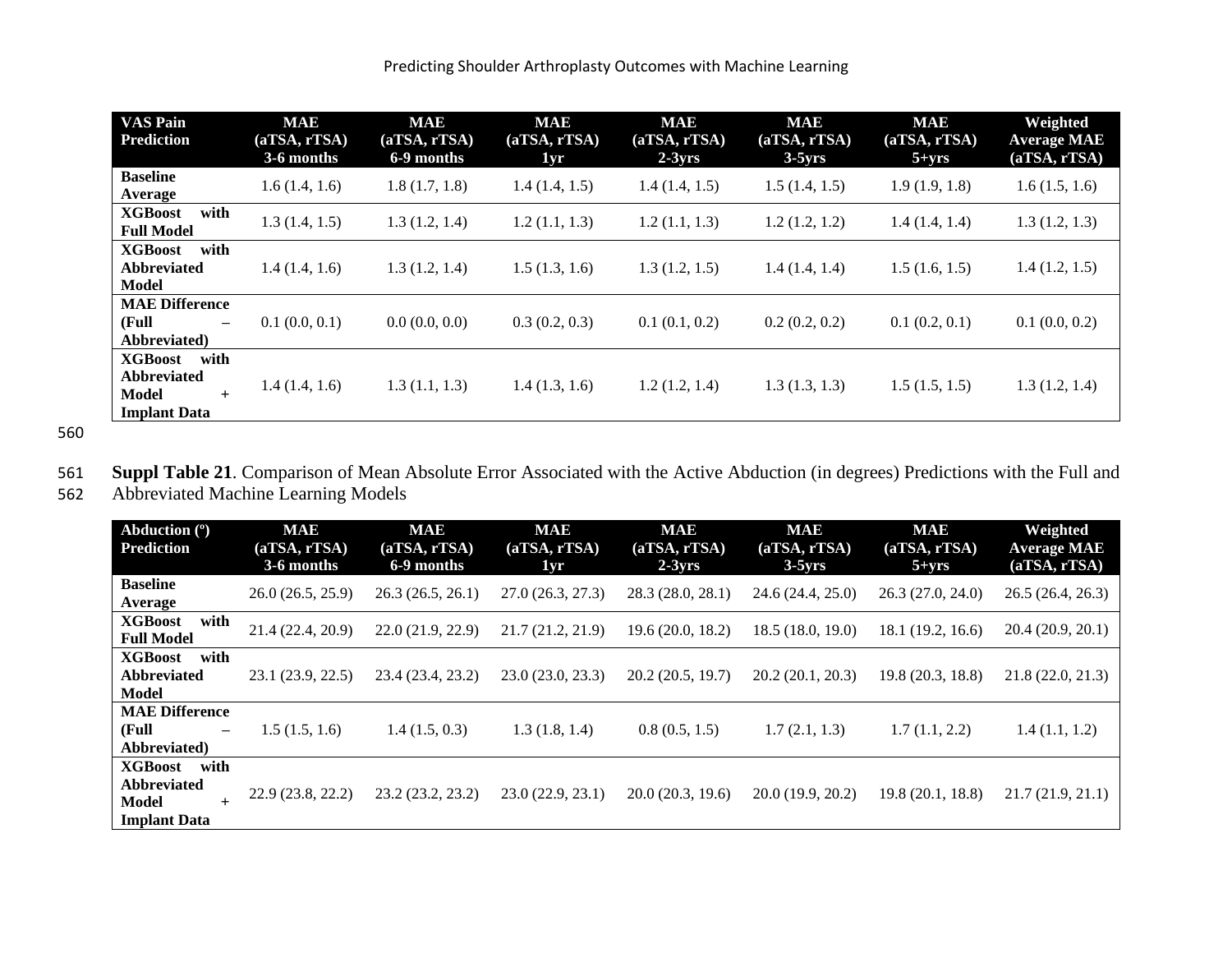- 564 **Suppl Table 22**. Comparison of Mean Absolute Error Associated with the Active Forward Elevation (in degrees) Predictions with the
- 565 Full and Abbreviated Machine Learning Models

| <b>Forward</b><br>Elevation $(°)$<br><b>Prediction</b>                              | <b>MAE</b><br>(aTSA, rTSA)<br>3-6 months | <b>MAE</b><br>(aTSA, rTSA)<br>6-9 months | <b>MAE</b><br>(aTSA, rTSA)<br>1yr | <b>MAE</b><br>(aTSA, rTSA)<br>$2-3yrs$ | <b>MAE</b><br>(aTSA, rTSA)<br>$3-5yrs$ | <b>MAE</b><br>(aTSA, rTSA)<br>$5 + yrs$ | Weighted<br><b>Average MAE</b><br>(aTSA, rTSA) |
|-------------------------------------------------------------------------------------|------------------------------------------|------------------------------------------|-----------------------------------|----------------------------------------|----------------------------------------|-----------------------------------------|------------------------------------------------|
| <b>Baseline</b><br>Average                                                          | 24.9 (24.9, 24.9)                        | 24.3(24.5, 24.0)                         | 22.6(22.7, 22.4)                  | 20.9(20.0, 22.0)                       | 21.4 (21.2, 22.7)                      | 23.7(24.0, 23.2)                        | 23.0(22.9, 23.2)                               |
| <b>XGBoost</b><br>with<br><b>Full Model</b>                                         | 20.5(20.5, 20.4)                         | 20.3(20.4, 20.0)                         | 17.4(17.9, 17.0)                  | 15.4(15.0, 17.5)                       | 15.2(15.2, 15.3)                       | 15.7(16.1, 15.0)                        | 17.6(18.0, 17.8)                               |
| <b>XGBoost</b><br>with<br><b>Abbreviated</b><br>Model                               | 21.9(21.9, 21.9)                         | 21.9(22.0, 21.4)                         | 19.0(19.1, 18.7)                  | 17.8(17.5, 18.9)                       | 16.9(16.9, 17.0)                       | 16.2(16.9, 16.1)                        | 19.2 (19.7, 19.2)                              |
| <b>MAE Difference</b><br>(Full<br>$\overline{\phantom{m}}$<br>Abbreviated)          | 1.4(1.4, 1.5)                            | 1.6(1.6, 1.4)                            | 1.6(1.2, 1.7)                     | 2.4(2.5, 1.4)                          | 1.7(1.7, 1.7)                          | 0.5(0.8, 1.1)                           | 1.6(1.7, 1.4)                                  |
| with<br><b>XGBoost</b><br><b>Abbreviated</b><br>Model<br>$+$<br><b>Implant Data</b> | 21.8(21.8, 21.8)                         | 21.8(21.9, 21.4)                         | 18.9 (19.1, 18.6)                 | 17.0 (16.9, 17.8)                      | 16.9(16.9, 16.9)                       | 16.2(16.9, 16.1)                        | 19.0(19.2, 19.1)                               |

566

567 **Suppl Table 23**. Comparison of Mean Absolute Error Associated with the Active External Rotation (in degrees) Predictions with the

568 Full and Abbreviated Machine Learning Models

| <b>External</b><br>Rotation $(°)$<br><b>Prediction</b> | <b>MAE</b><br>(aTSA, rTSA)<br>3-6 months | <b>MAE</b><br>(aTSA, rTSA)<br>6-9 months | <b>MAE</b><br>(aTSA, rTSA)<br>1yr | <b>MAE</b><br>(aTSA, rTSA)<br>$2-3yrs$ | <b>MAE</b><br>(aTSA, rTSA)<br>$3-5yrs$ | <b>MAE</b><br>(aTSA, rTSA)<br>$5 + yrs$ | Weighted<br><b>Average MAE</b><br>(aTSA, rTSA) |
|--------------------------------------------------------|------------------------------------------|------------------------------------------|-----------------------------------|----------------------------------------|----------------------------------------|-----------------------------------------|------------------------------------------------|
| <b>Baseline</b><br>Average                             | 15.6(15.5, 15.7)                         | 15.9 (15.9, 16.0)                        | 15.6(15.6, 15.2)                  | 15.5 (16.0, 14.3)                      | 17.0(17.2, 16.7)                       | 17.0(17.9, 16.8)                        | 16.0(16.2, 15.7)                               |
| <b>XGBoost</b><br>with<br><b>Full Model</b>            | 12.3(12.2, 12.3)                         | 12.9(13.1, 12.6)                         | 12.7(13.9, 12.0)                  | 12.0(13.0, 11.6)                       | 12.2(12.9, 11.7)                       | 10.3(11.1, 9.2)                         | 12.2(13.1, 11.7)                               |
| <b>XGBoost</b><br>with<br><b>Abbreviated</b><br>Model  | 12.8(12.8, 12.8)                         | 13.0 (13.2, 13.0)                        | 12.9(13.9, 12.4)                  | 12.2(13.3, 12.1)                       | 12.9(13.0, 12.3)                       | 11.9(12.5, 11.0)                        | 12.6(13.2, 12.1)                               |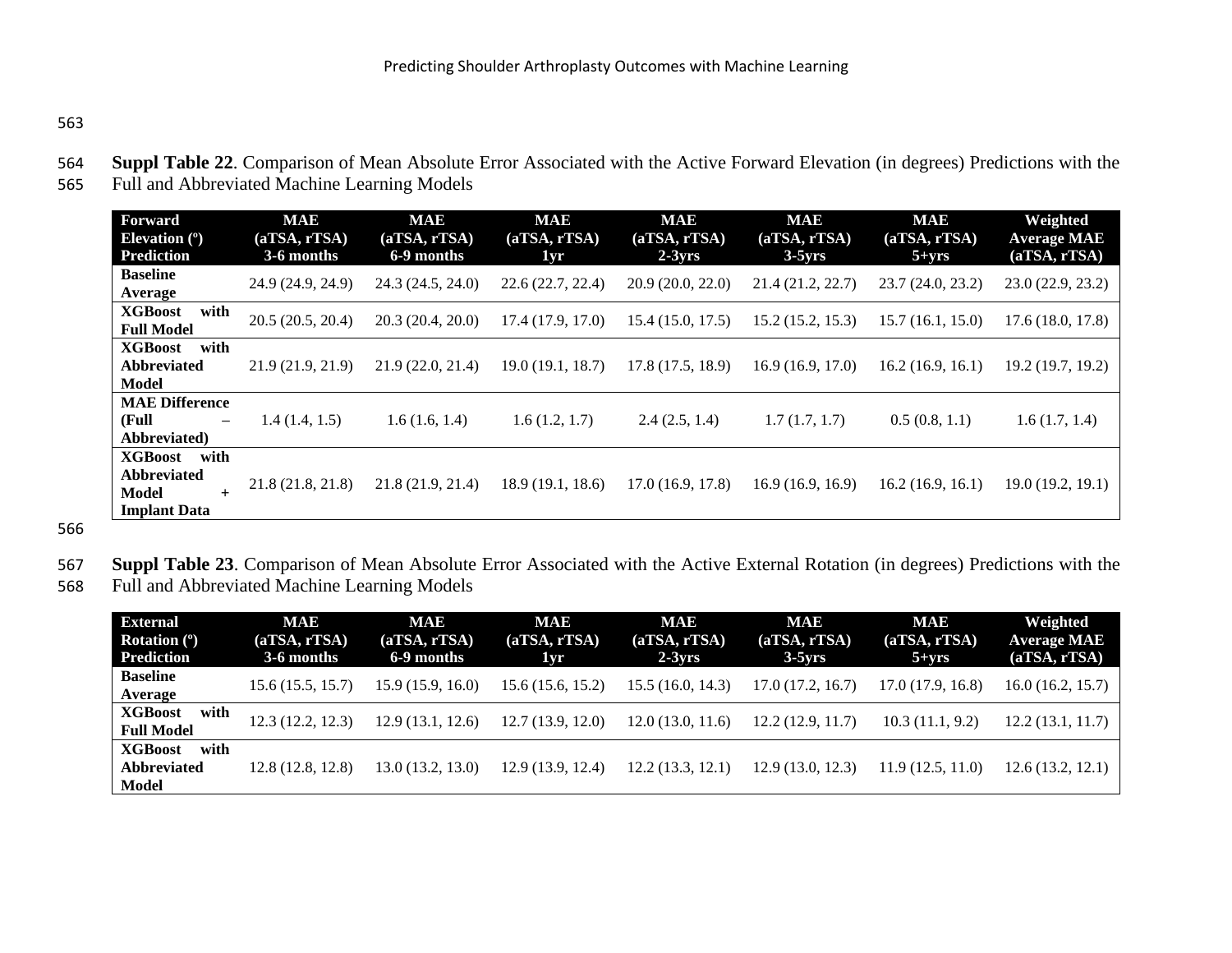| <b>MAE Difference</b><br>(Full)<br>$-$<br>Abbreviated                     | 0.5(0.6, 0.5)    | 0.1(0.1, 0.4)    | 0.2(0.0, 0.4)    | 0.2(0.3, 0.5)    | 0.7(0.1, 0.6)    | 1.6(1.4, 1.8)    | 0.4(0.1, 0.4)     |
|---------------------------------------------------------------------------|------------------|------------------|------------------|------------------|------------------|------------------|-------------------|
| <b>XGBoost</b> with<br><b>Abbreviated</b><br>Model<br><b>Implant Data</b> | 12.3(12.3, 12.2) | 12.9(13.2, 13.0) | 12.8(13.0, 12.2) | 11.9(13.1, 11.7) | 12.8(13.0, 12.2) | 11.9(12.5, 11.0) | 12.4 (13.1, 12.0) |

570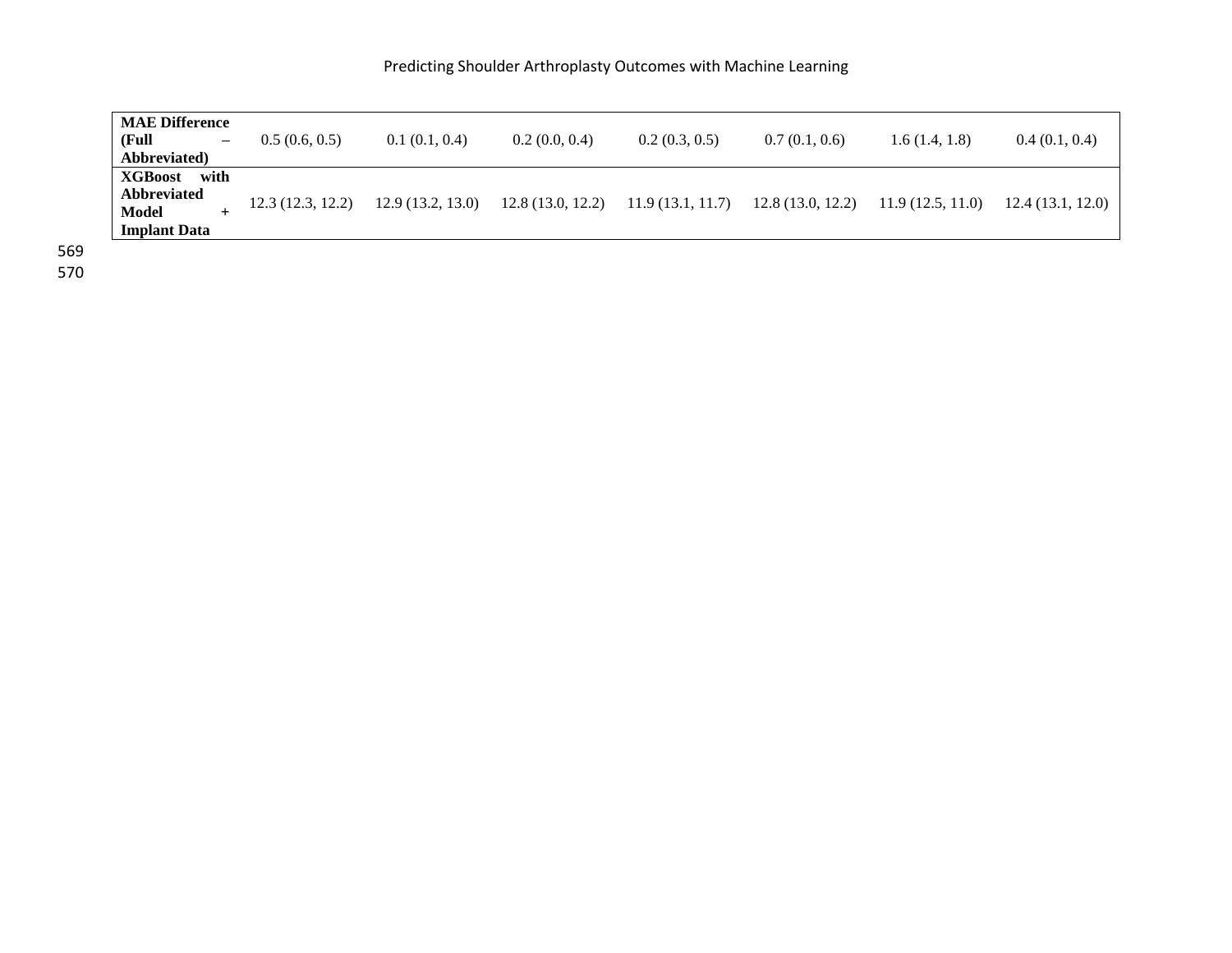### **References**

- 1. Ahmad MA, Eckert C, Teredesai A. Interpretable machine learning in healthcare. IEEE Intelligent Informatics Bulletin.
- 2018;1:1-6.
- 2. Cabitza F, Banfi G. Machine learning in laboratory medicine: waiting for the flood? Clin Chem Lab Med. 2018;56:516-524. doi: 10.1515/cclm-2017-0287.
- 3. Cabitza F, Locoro A, Banfi G. Machine learning in orthopedics: a literature review. Front Bioeng Biotechnol. 2018;6:75. doi: 10.3389/fbioe.2018.00075.
- 4. Fontana MA, Lyman S, Sarker GK, Padgett DE, MacLean CH. Can machine learning algorithms predict which patients will achieve minimally clinically important differences from total joint arthroplasty? Clin Orthop Relat Res. 2019;477:1267-1279. doi: 10.1097/CORR.0000000000000687.
- 5. Friedman RJ, Cheung EV, Flurin PH, Wright T, Simovitch RW, Bolch C, Roche CP, Zuckerman JD. Are age and patient
- gender associated with different rates and magnitudes of clinical improvement after reverse shoulder arthroplasty? Clin Orthop
- Relat Res. 2018;476:1264-1273. doi: 10.1007/s11999.0000000000000270.
- 6. Friedman RJ, Eichinger J, Schoch B, Wright T, Zuckerman J, Flurin PH, Bolch C, Roche C. Preoperative parameters that
- predict postoperative patient reported outcome measures and range of motion with anatomic and reverse total shoulder
- arthroplasty. JSES Open Access. 2019;3:266-272. doi: 10.1016/j.jses.2019.09.010.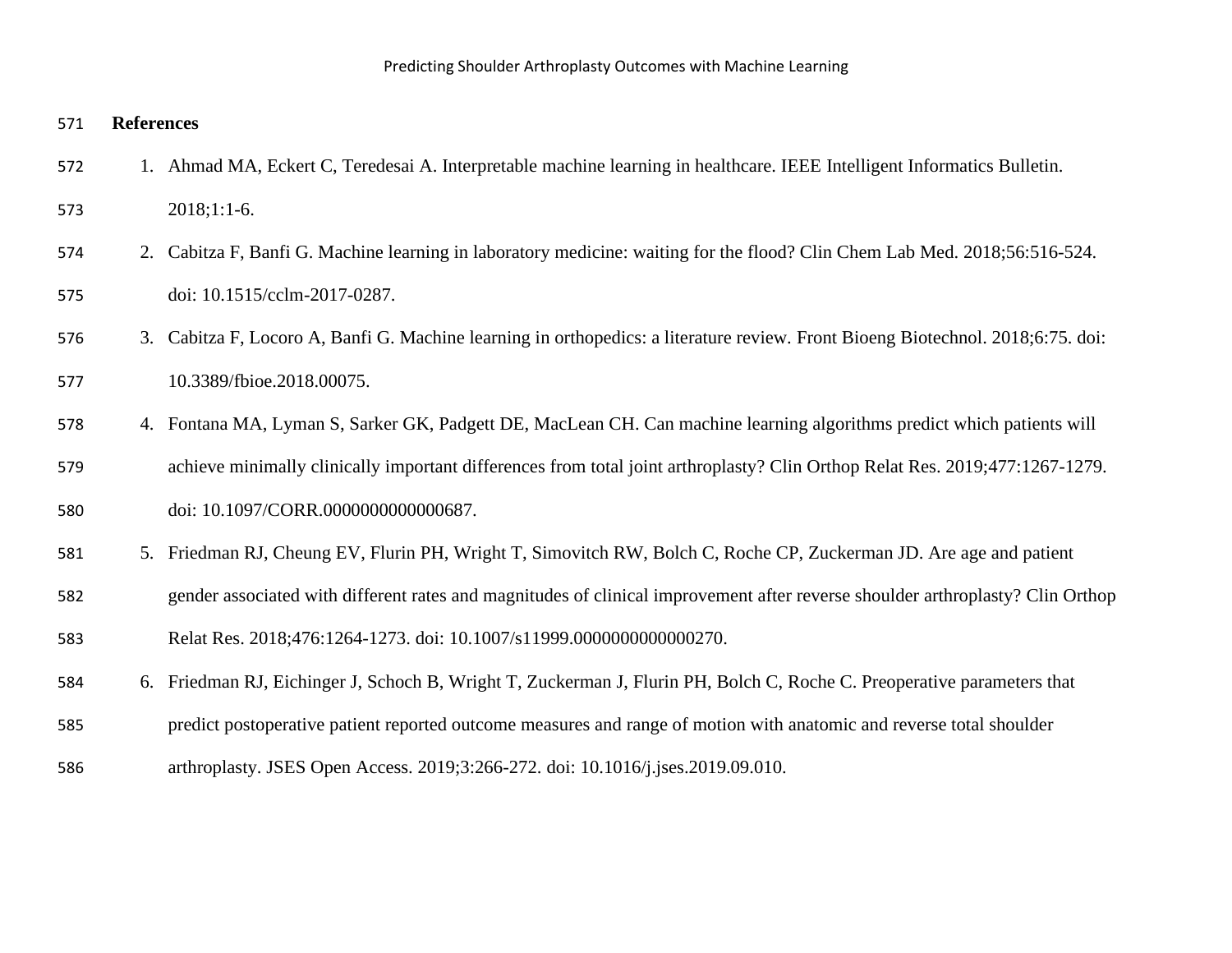| 587 | 7. Gonzalez Saenz de Tejada M, Escobar A, Bilbao A, Herrera-Espiñeira C, García-Perez L, Aizpuru F, Sarasqueta C. A             |
|-----|---------------------------------------------------------------------------------------------------------------------------------|
| 588 | prospective study of the association of patient expectations with changes in health-related quality of life outcomes, following |
| 589 | total joint replacement. BMC Musculoskelet Disord. 2014;15:248. doi: 10.1186/1471-2474-15-248.                                  |
| 590 | 8. Gonzalez Sáenz de Tejada M, Escobar A, Herrera C, García L, Aizpuru F, Sarasqueta C. Patient expectations and health-        |
| 591 | related quality of life outcomes following total joint replacement. Value Health. 2010;13:447-54. doi: 10.1111/j.1524-          |
| 592 | 4733.2009.00685.x.                                                                                                              |
| 593 | 9. Gortmaker SL, Hosmer DW, Lemeshow S. Applied logistic regression. Contemp Sociol. 1994;23:159.                               |
| 594 | 10. Gowd AK, Agarwalla A, Amin NH, Romeo AA, Nicholson GP, Verma NN, Liu JN. Construct validation of machine learning           |
| 595 | in the prediction of short-term postoperative complications following total shoulder arthroplasty. J Shoulder Elbow Surg.       |
| 596 | 2019;28:e410-e421. doi: 10.1016/j.jse.2019.05.017.                                                                              |
| 597 | 11. Hosmer Jr, DW, Lemeshow S, Sturdivant RX. Applied Logistic Regression. Hoboken, NJ: John Wiley & Sons; 2013:177.            |
| 598 | 12. Kumar, V, Roche C, Overman S, Simovitch R, Flurin PH, Wright T, et al. What is the accuracy of Three Different Machine      |
| 599 | Learning Techniques to Predict Clinical Outcomes After Shoulder Arthroplasty. CORR. In press. 2020.                             |
| 600 | 13. Levy JC, Everding NG, Gil CC Jr, Stephens S, Giveans MR. Speed of recovery after shoulder arthroplasty: a comparison of     |
| 601 | reverse and anatomic total shoulder arthroplasty. J Shoulder Elbow Surg. 2014 Dec;23(12):1872-1881. doi:                        |
| 602 | 10.1016/j.jse.2014.04.014.                                                                                                      |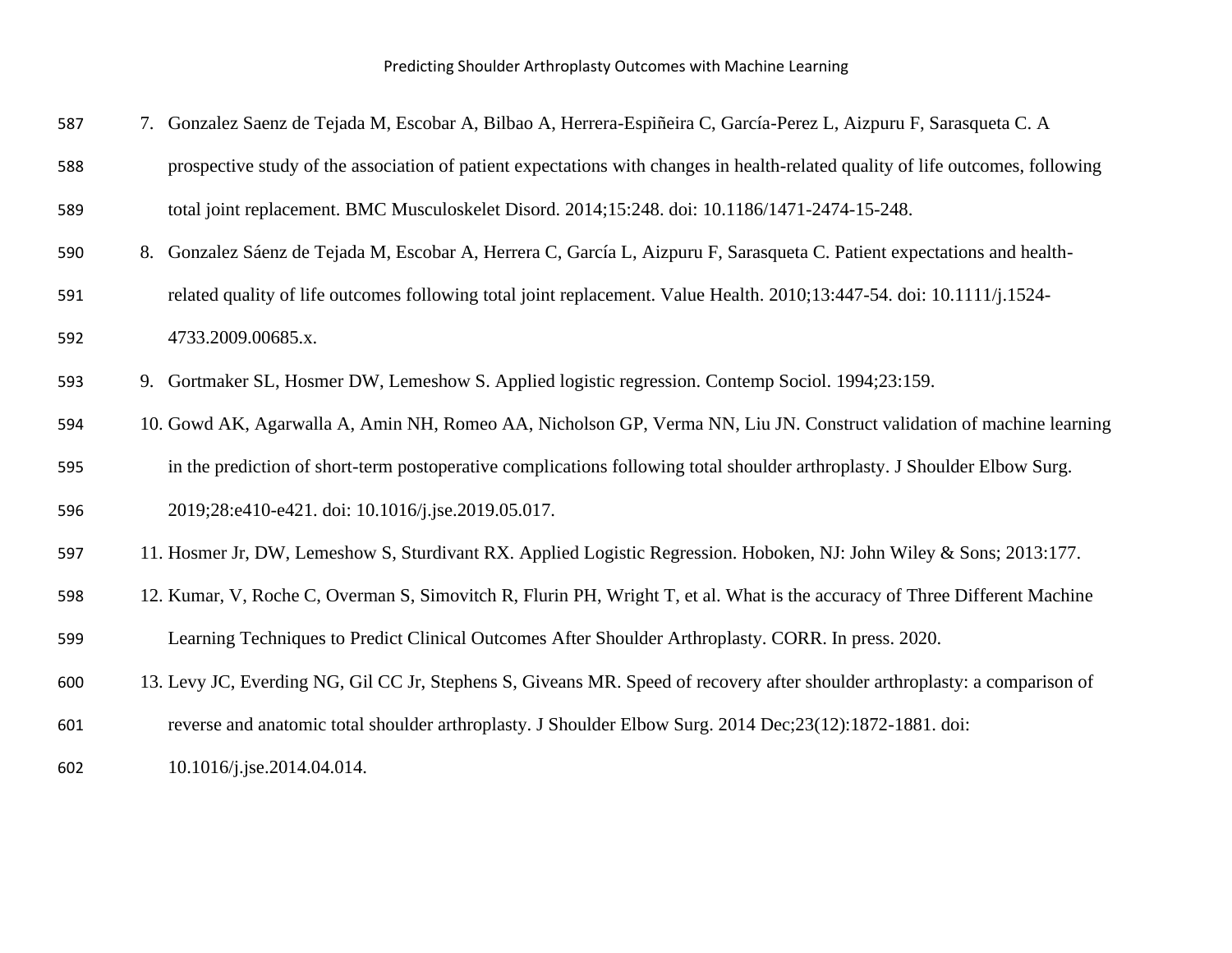- 14. Lipton ZC. The mythos of model interpretability. Queue, 2018;16(3):31-57.<https://queue.acm.org/detail.cfm?id=3241340> Accessed: December 19, 2019.
- 15. Mahomed NN, Liang MH, Cook EF, Daltroy LH, Fortin PR, Fossel AH, Katz JN. The importance of patient expectations in predicting functional outcomes after total joint arthroplasty. J Rheumatol. 2002;29:1273-1279.
- 16. Obermeyer Z, Emanuel EJ. Predicting the future big data, machine learning, and clinical medicine. N Engl J Med. 2016;375:1216-9. doi:10.1056/NEJMp1606181.
- 17. Palazzo C, Jourdan C, Descamps S, Nizard R, Hamadouche M, Anract P, Boisgard S, Galvin M, Ravaud P, Poiraudeau S.
- Determinants of satisfaction 1 year after total hip arthroplasty: the role of expectations fulfilment. BMC Musculoskelet Disord. 2014;15:53. doi: 10.1186/1471-2474-15-53.
- 18. Parsons M, Routman H, Roche C, Friedman R. Patient-reported outcomes of reverse total shoulder arthroplasty: a comparative
- risk factor analysis of improved versus unimproved cases. JSES Open Access. 2019;3:174-178. doi:
- 10.1016/j.jses.2019.07.004.
- 19. Simovitch R, Flurin PH, Wright T, Zuckerman JD, Roche CP. Quantifying success after total shoulder arthroplasty: the minimal clinically important difference. J Shoulder Elbow Surg. 2018;27:298-305. doi: 10.1016/j.jse.2017.09.013.
- 20. Simovitch R, Flurin PH, Wright T, Zuckerman JD, Roche CP. Quantifying success after total shoulder arthroplasty: the
- substantial clinical benefit. J Shoulder Elbow Surg. 2018;27:903-911. doi: 10.1016/j.jse.2017.12.014.